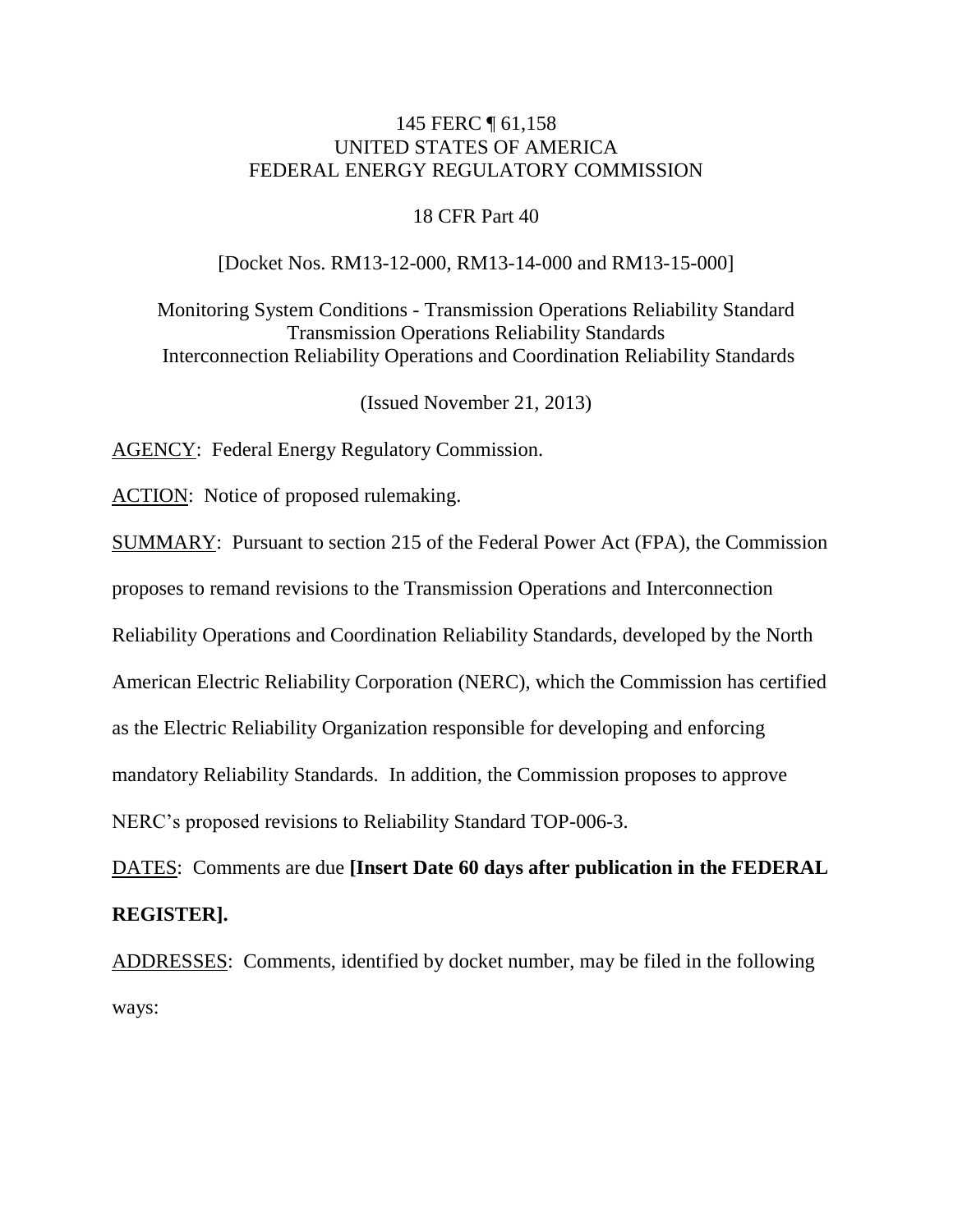• Electronic Filing through [http://www.ferc.gov.](http://www.ferc.gov/) Documents created electronically using word processing software should be filed in native applications or print-to-

PDF format and not in a scanned format.

• Mail/Hand Delivery: Those unable to file electronically may mail or hand-deliver

comments to: Federal Energy Regulatory Commission, Secretary of the

Commission, 888 First Street, NE, Washington, DC 20426.

*Instructions*: For detailed instructions on submitting comments and additional information on the rulemaking process, see the Comment Procedures Section of this document.

# FOR FURTHER INFORMATION CONTACT:

Michael Gandolfo (Technical Information) Office of Electric Reliability Federal Energy Regulatory Commission 888 First Street, NE Washington, DC 20426 Telephone: (202) 502-6817 [Michael.Gandolfo@ferc.gov](mailto:Michael.Gandolfo@ferc.gov)

Robert T. Stroh (Legal Information) Office of the General Counsel Federal Energy Regulatory Commission 888 First Street, NE Washington, DC 20426 Telephone: (202) 502-8473 [Robert.Stroh@ferc.gov](mailto:Robert.Stroh@ferc.gov)

# SUPPLEMENTARY INFORMATION: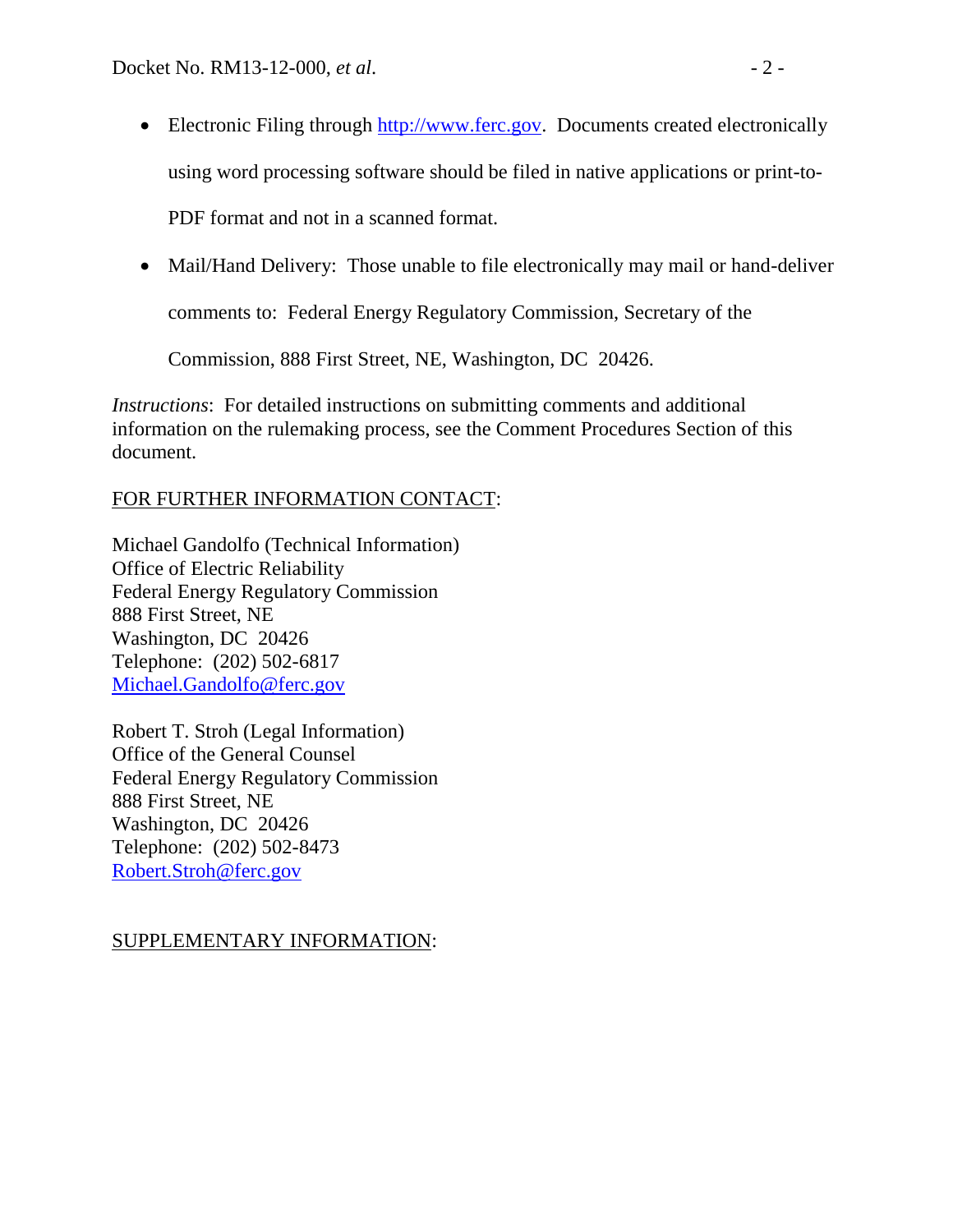## 145 FERC ¶ 61,158 UNITED STATES OF AMERICA FEDERAL ENERGY REGULATORY COMMISSION

Monitoring System Conditions - Transmission Operations Docket No. RM13-12-000 Reliability Standard Transmission Operations Reliability Standards Interconnection Reliability Operations and Coordination Reliability Standards Docket No. RM13-14-000 Docket No. RM13-15-000

#### NOTICE OF PROPOSED RULEMAKING

(Issued November 21, 2013)

1. Pursuant to section 215(d) of the Federal Power Act (FPA),**<sup>1</sup>** the Commission proposes to remand revisions to the Transmission Operations (TOP) and Interconnection Reliability Operations and Coordination (IRO) Reliability Standards, developed by the North American Electric Reliability Corporation (NERC), which the Commission has certified as the Electric Reliability Organization (ERO) responsible for developing and enforcing mandatory Reliability Standards. In addition, the Commission proposes to approve NERC's proposed revision to Reliability Standard TOP-006-3 concerning the monitoring role and notification obligation of reliability coordinators, balancing authorities and transmission operators. The Commission seeks comments on its proposals.

**1** 16 U.S.C. 824o(d) (2012).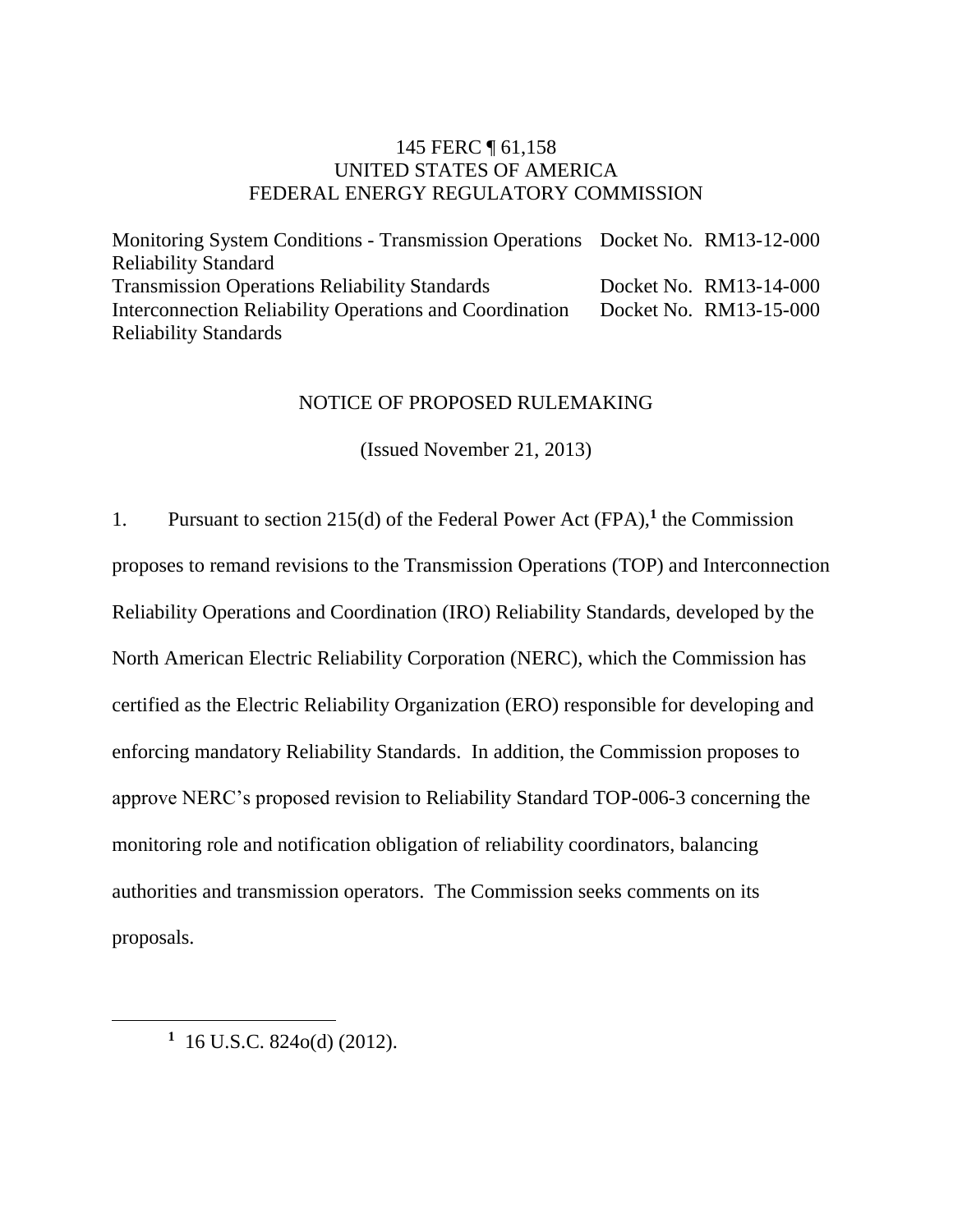2. NERC filed changes to the TOP Reliability Standards (Docket No. RM13-14-000) concurrently with its proposal to modify the IRO Reliability Standards (Docket No. RM13-15-000). NERC requests that the Commission process the two proposals together. In addition, NERC separately filed revisions to Reliability Standard TOP-006-3 (Docket No. RM13-12-000) that NERC proposes to become effective prior to the effective date of the revisions to the TOP Reliability Standards in Docket No. RM13-14-000. Because the proposed TOP and IRO Reliability Standards are interrelated, and because the proposed revisions to Reliability Standard TOP-006-3 involve similar issues raised in the TOP and IRO proposals concerning monitoring of the interconnected transmission network and notification of and by registered entities, the Commission addresses the three proposals together in this Notice of Proposed Rulemaking (NOPR).

3. NERC explains that the set of TOP Reliability Standards "address the important reliability goal of ensuring that the transmission system is operating within operating limits."**<sup>2</sup>** The TOP Standards generally address real-time operations and planning for next-day operations, and apply primarily to the responsibilities of transmission operators. The set of IRO Standards apply to the responsibility and authority of reliability coordinators, the entities with the highest level of authority that are responsible for reliable operation of the bulk electric system, and have the wide-area view of the bulk

**<sup>2</sup>** NERC TOP Petition at 3.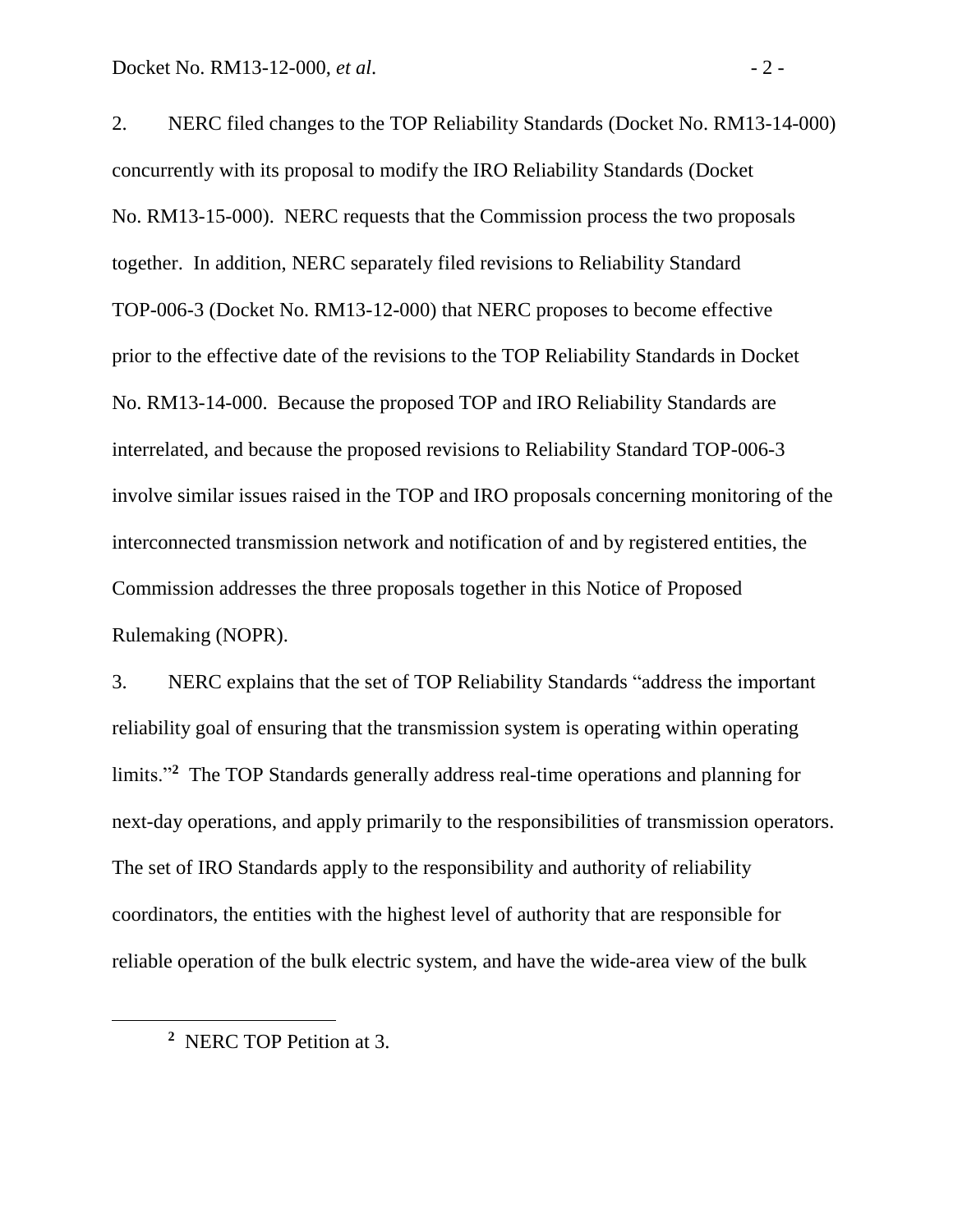electric system. The IRO Standards, which complement the TOP Standards, have the goal of ensuring that the bulk electric system is planned and operated in a coordinated manner to perform reliably under normal and abnormal conditions.**<sup>3</sup>** Thus, together, the TOP and IRO Reliability Standards address matters that are fundamental to grid reliability as they pertain to the coordinated efforts to operate the bulk electric system in a reliable manner during real-time operations.

4. Based on our review of the NERC petitions, it appears that the proposed TOP and IRO Reliability Standards contain some improvements over the current standards. Specifically, the revised standards include organizational and administrative improvements that reduce redundancy and clarify the delineation between applicable entities with regard to certain tasks. The Commission appreciates efforts to clarify standards and reduce redundancies.**<sup>4</sup>** However, we are concerned that the changes in the proposed standards create reliability gaps in the standards that are critical to reliable operation of the Bulk-Power System. While NERC indicates that the revised TOP Reliability Standards eliminate gaps and ambiguities in the currently-effective TOP requirements, we are concerned that NERC has removed critical reliability aspects that are included in the currently-effective standards without adequately addressing these

 $\overline{a}$ 

**<sup>3</sup>** *See* NERC IRO Petition at 6.

**<sup>4</sup>** *Electric Reliability Organization Proposal to Retire Requirements in Reliability Standards*, Order No. 788, 145 FERC ¶ 61,147 (2013).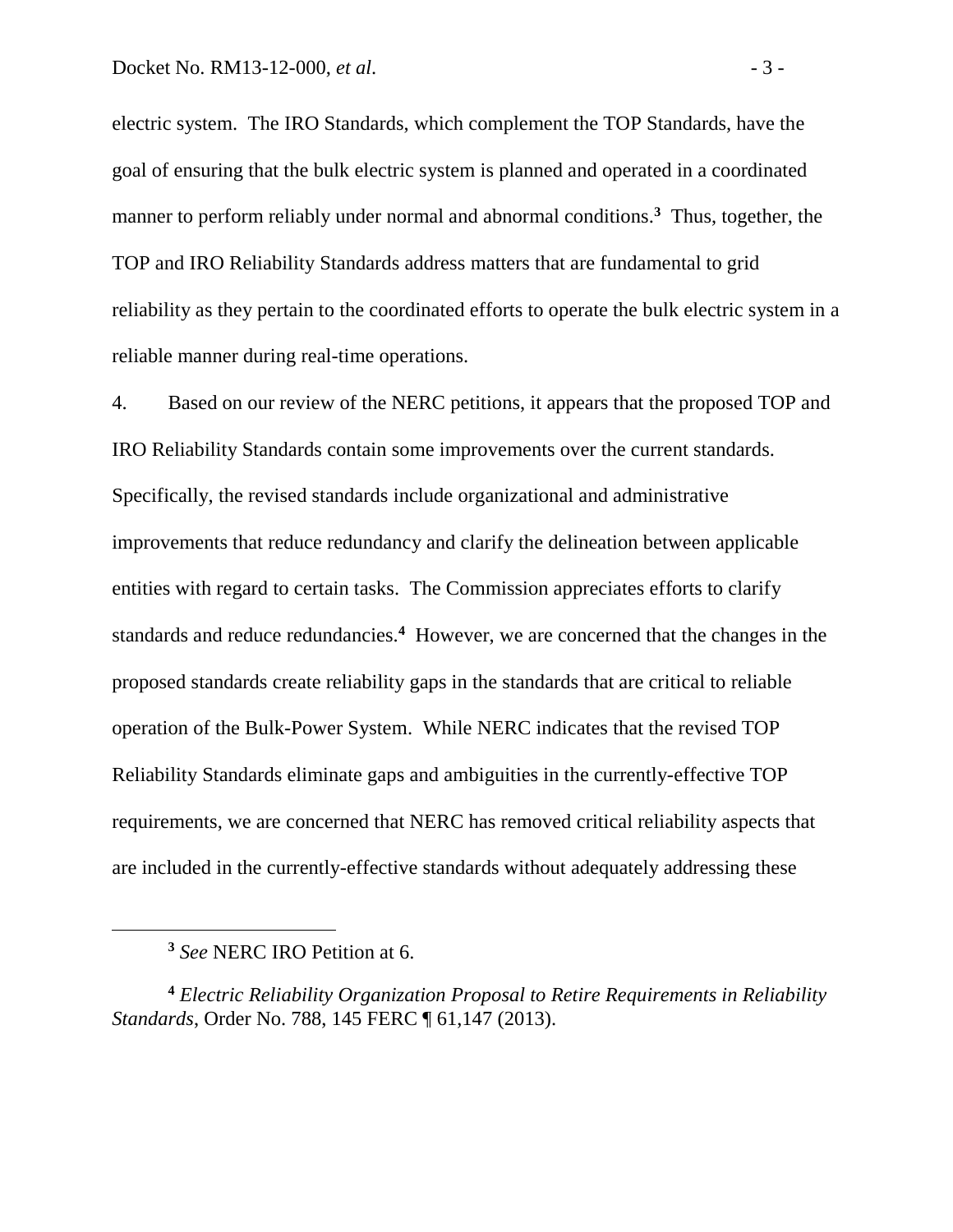aspects in the proposed standards. One area of concern is that, unlike the currentlyeffective TOP Reliability Standards, there is no requirement in the proposed standards for transmission operators to plan and operate within all System Operating Limits (SOLs). **5** The provisions in the proposed TOP Reliability Standards that require transmission operators to operate only within a subset of SOLs offset the potential improvements. The Commission believes that NERC's proposal for the treatment of SOLs adversely impacts multiple requirements in the proposed TOP Reliability Standards. Moreover, as discussed herein, the Commission identifies other concerns that may need to be addressed in order not to create further reliability gaps. Section 215(d)(4) requires that the Commission remand to the ERO for further consideration a Reliability Standard "that the Commission disapproves in whole *or in part*."**<sup>6</sup>** Thus, notwithstanding the improvements mentioned above, the concern regarding the treatment of SOLs, and potentially other concerns discussed below, leads us to propose to remand the proposed TOP standards. In addition, given the interrelationship between the TOP and IRO Reliability Standards

**<sup>6</sup>** 16 U.S.C. 824o(d)(4) (2012) (emphasis added).

<sup>&</sup>lt;sup>5</sup> NERC defines a SOL as "[t]he value (such as MW, MVar, Amperes, Frequency or Volts) that satisfies the most limiting of the prescribed operating criteria for a specified system configuration to ensure operation within acceptable reliability criteria. System Operating Limits [pre- and post-Contingency] are based upon certain operating criteria.  $\frac{1}{\sqrt{2}}$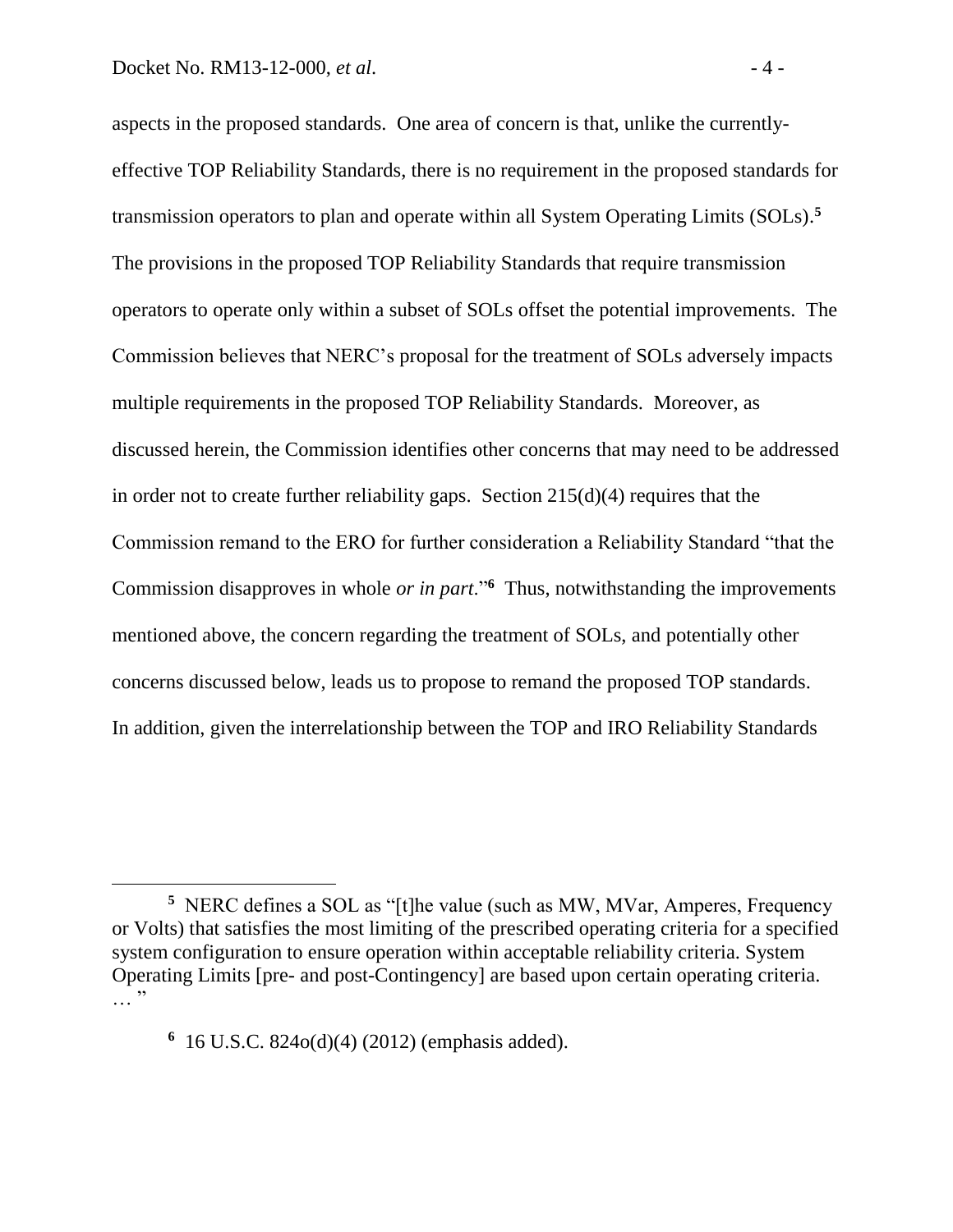$\overline{a}$ 

and that NERC requests that both sets of standards be addressed together,**<sup>7</sup>** we believe a remand of the proposed IRO standards in addition to those of the TOP will enable NERC to more comprehensively consider modifications to the standards that would address the reliability concerns identified in this NOPR. This approach, in turn, should allow NERC more flexibility in developing appropriate modifications that address our concerns since changes to the TOP standards might require, in some instances, commensurate changes to the IRO standards.

5. In addition to the concerns regarding the treatment of SOLs, the Commission has identified a reliability gap in the IRO Reliability Standards and accordingly proposes to direct that NERC develop modifications in these standards to ensure that reliability coordinators continue to develop and implement comprehensive generation and transmission outage coordination processes.

6. Further, we discuss below additional issues regarding the proposed TOP and IRO Reliability Standards that require clarification or further explanation and technical justification. Depending on the explanations provided by NERC and other interested entities in their comments to this NOPR, additional Commission action may be appropriate, including directives that NERC must address in response to a final rule in this proceeding.

<sup>&</sup>lt;sup>7</sup> NERC TOP Petition at 2 (stating that "simultaneous approval of both petitions by the Commission will help ensure a smooth transition and implementation of the proposed Reliability Standards for both the industry and the ERO.").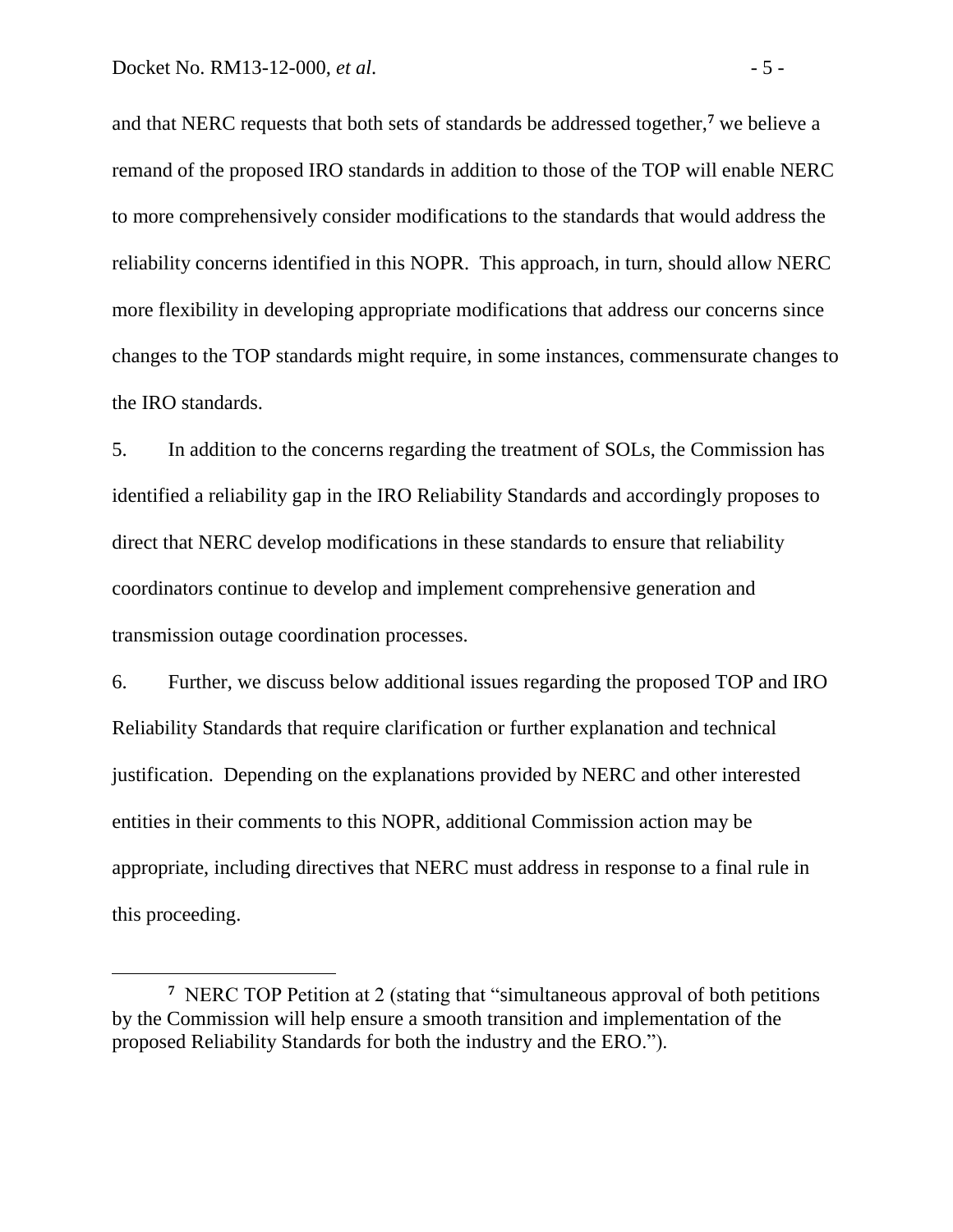## **I. Background**

7. Section 215 of the FPA requires a Commission-certified ERO to develop mandatory and enforceable Reliability Standards, which are subject to Commission review and approval. Once approved, the Reliability Standards are enforced by the ERO, subject to Commission oversight, or by the Commission independently. On March 16, 2007, the Commission issued Order No. 693, approving 83 of the 107 initial Reliability Standards filed by NERC, including the existing TOP and IRO Reliability Standards.<sup>8</sup> In addition, in Order No. 748, the Commission approved revisions to the IRO Reliability Standards; however, none of the standards approved in Order No. 748 are at issue in this NOPR. **9**

## **A. NERC's TOP Petition (Docket No. RM13-14-000)**

8. On April 16, 2013, in Docket No. RM13-14-000, NERC submitted for Commission approval three revised TOP Reliability Standards: TOP-001-2 (Transmission Operations), TOP-002-3 (Operations Planning), TOP-003-2 (Operational Reliability Data), and one Protection Systems (PRC) Reliability Standard, PRC-001-2 (System Protection Coordination) to replace the eight currently-effective TOP standards.

**<sup>8</sup>** *Mandatory Reliability Standards for the Bulk-Power System*, Order No. 693, 72 FR 16416 (Apr. 4, 2007), FERC Stats. & Regs. ¶ 31,242, *order on reh'g*, Order No. 693-A, 120 FERC ¶ 61,053 (2007).

**<sup>9</sup>** *Mandatory Reliability Standards for Interconnection Reliability Operating Limits*, Order No. 748, 134 FERC ¶ 61,213 (2011).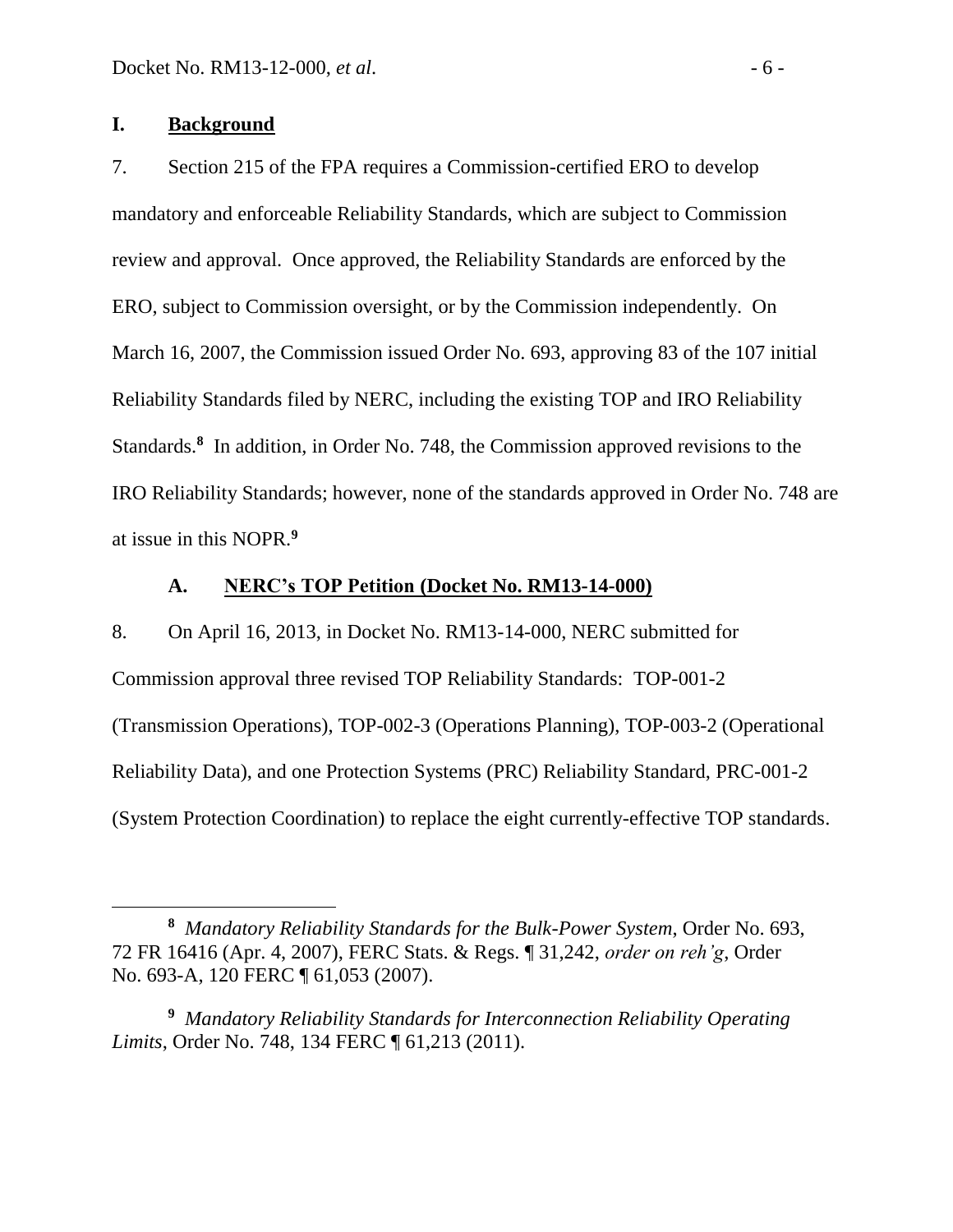NERC also seeks approval of the implementation plan for the proposed TOP Reliability Standards and approval of the retirement of eight TOP and one PER Reliability Standards,<sup>10</sup> and to retire Requirements R2, R5, and R6 of Reliability Standard PRC-001-1.

9. NERC states that the proposed TOP Reliability Standards represent significant revision and improvement to the current set of enforceable Reliability Standards by upgrading the overall quality of the standards, eliminating gaps in the requirements, ambiguity, redundancies, and addressing Order No. 693 directives. NERC adds that the proposed TOP Reliability Standards are also more efficient than the currently-effective standards because they incorporate the necessary requirements from today's standards into three cohesive, comprehensive Reliability Standards "that are focused on achieving a specific result."<sup>11</sup> NERC states that the proposed TOP Reliability Standards, along with the proposed IRO Reliability Standards, will help to ensure better coordination for

**<sup>10</sup>** TOP-001-1a – (Reliability Responsibilities and Authorities); TOP-002-2.1b (Normal Operations Planning); TOP-003-1 (Planned Outage Coordination); TOP-004-2 (Transmission Operations); TOP-005-2a (Operational Reliability Information); TOP-006-2 (Monitoring System Conditions); TOP-007-0 (Reporting System Operating Limit and Interconnection Reliability Operating Limit Violations); TOP-008-1(Response to Transmission Limit Violations); and on Personnel Performance, Training, and Qualifications (PER) Reliability Standard, PER-001-0.2 (Operating Personnel Responsibility and Authority).

**<sup>11</sup>** NERC TOP Petition at 4, 11, 42. NERC explains that the corresponding changes in proposed Reliability Standard PRC-001-2 are administrative in nature and are limited to removal of three requirements in currently-effective Reliability Standard PRC-001-1 that are now addressed in proposed Reliability Standard TOP-003-2.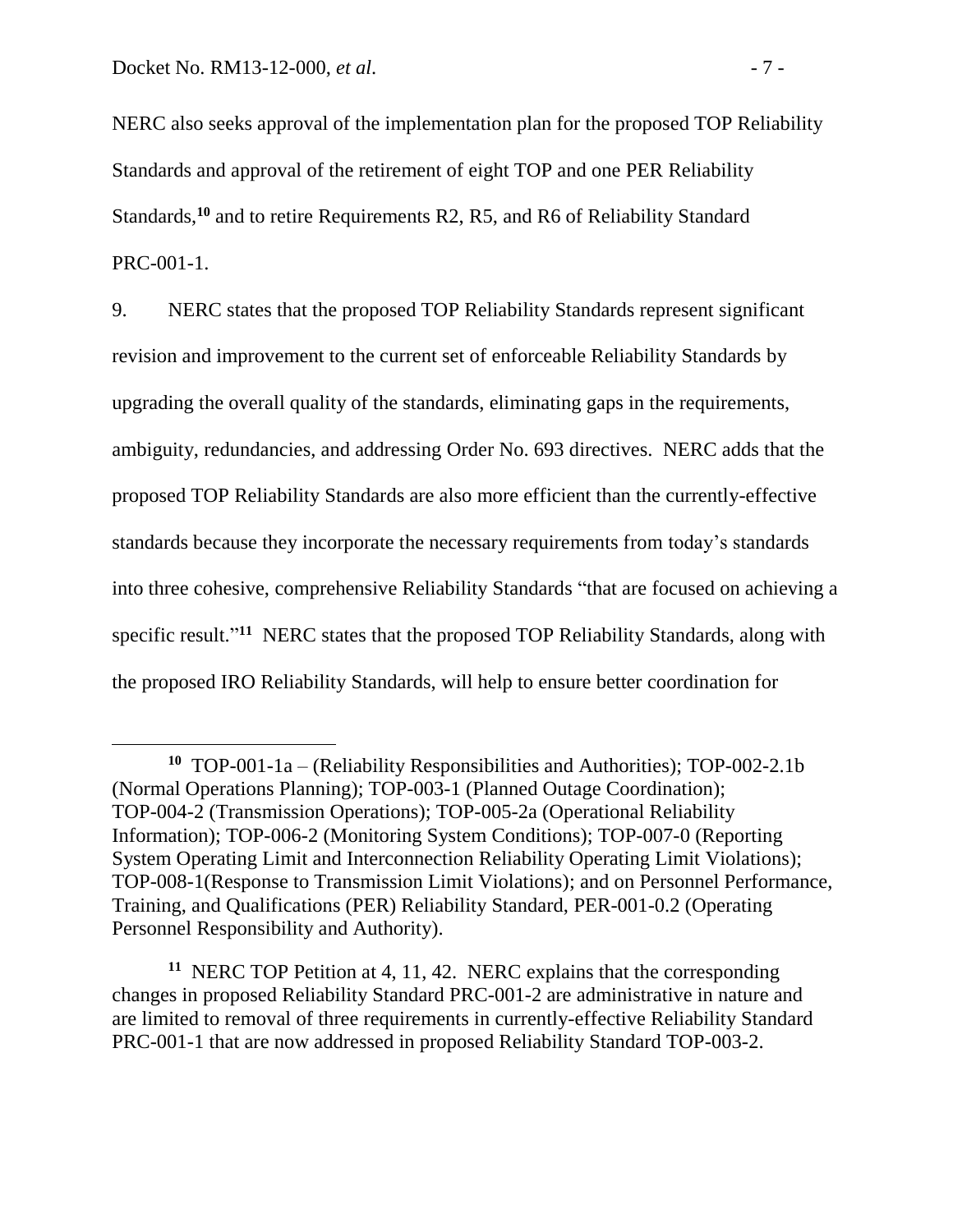transmission operators and reliability coordinators to "plan and operate the interconnected Bulk Electric System in a synchronized manner to perform reliably under normal and abnormal conditions." **12**

10. NERC states that the proposed TOP Reliability Standards are a significant improvement from the currently-effective TOP Reliability Standards in three ways. First, NERC explains that the proposed TOP Reliability Standards "rais[e] the bar on system performance by mandating that all IROLs be resolved within the IROL  $T_v$ , which is a significant increase in performance over the existing Reliability Standards." **13** NERC indicates that the proposed TOP Reliability Standards adopt an approach "for operating within a subset of SOLs that more closely aligns with the original NERC Operating Guidelines."<sup>14</sup> Second, NERC states that it improved the proposed Reliability Standards by designating requirements to apply solely to transmission operators and removing several of the requirements applicable to reliability coordinators. NERC explains that it

**<sup>12</sup>** NERC TOP Petition at 9.

<sup>&</sup>lt;sup>13</sup> NERC TOP Petition at 11. The Interconnection Reliability Operating Limit (IROL)  $T_v$  is defined in the NERC Glossary of Terms as: "The maximum time that an Interconnection Reliability Operating Limit can be violated before the risk to the interconnection or other Reliability Coordinator Area(s) becomes greater than acceptable. Each Interconnection Reliability Operating Limit's  $T_v$  shall be less than or equal to 30 minutes."

<sup>&</sup>lt;sup>14</sup> NERC TOP Petition at 11. NERC states that "[p]rior to becoming the ERO, NERC guidelines for power system operation and accreditation were referred to as the NERC Operating Guidelines, for which compliance was strongly encouraged yet ultimately voluntary." *Id.* at n.23.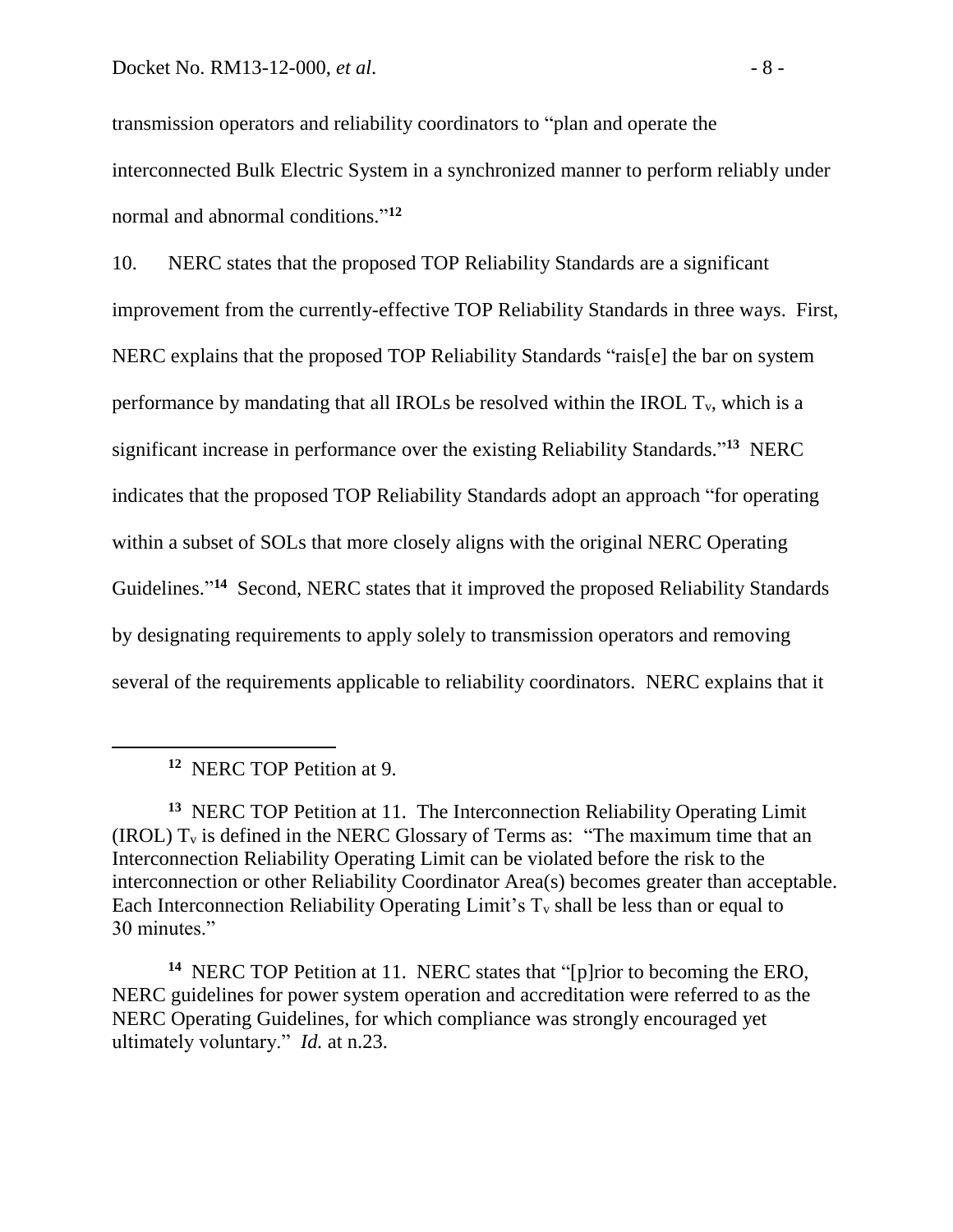added requirements applicable to reliability coordinators to the proposed IRO Reliability Standards. Third, NERC states it consolidated "the necessary requirements from the eight existing TOP Reliability Standards into three cohesive, comprehensive Reliability Standards."**<sup>15</sup>** The specific revisions to the TOP Reliability Standards are as follows:

# **TOP-001-2 (Transmission Operations)<sup>16</sup>**

11. In the TOP petition, NERC explains that the requirements of proposed Reliability

Standard TOP-001-2 address the following matters: (1) transmission operator

"Reliability Directives" (proposed Requirements R1 and R2); (2) emergencies and

emergency assistance (proposed Requirements R3-R6); and (3) IROLs and SOLs

(proposed Requirements R7-R11). Proposed Requirements R1 and R2 state:

**R1.** Each Balancing Authority, Generator Operator, Distribution Provider, and Load-Serving Entity shall comply with each Reliability Directive issued and identified as such by its Transmission Operator(s), unless such action would violate safety, equipment, regulatory, or statutory requirements.

**R2.** Each Balancing Authority, Generator Operator, Distribution Provider, and Load-Serving Entity shall inform its Transmission Operator of its inability to perform an identified Reliability Directive issued by that Transmission Operator.

NERC states that proposed Requirement R1 recognizes the reliability need to give

transmission operators the ability to issue Reliability Directives to various entities,

<sup>16</sup> The proposed TOP and IRO Reliability Standards are not attached to the NOPR. The complete text of the Reliability Standards is available on the Commission's eLibrary document retrieval system in Docket Nos. RM13-14 and RM13-15 and is posted on the ERO's web site, *available at*: [http://www.nerc.com.](http://www.nerc.com/)

**<sup>15</sup>** NERC TOP Petition at 11.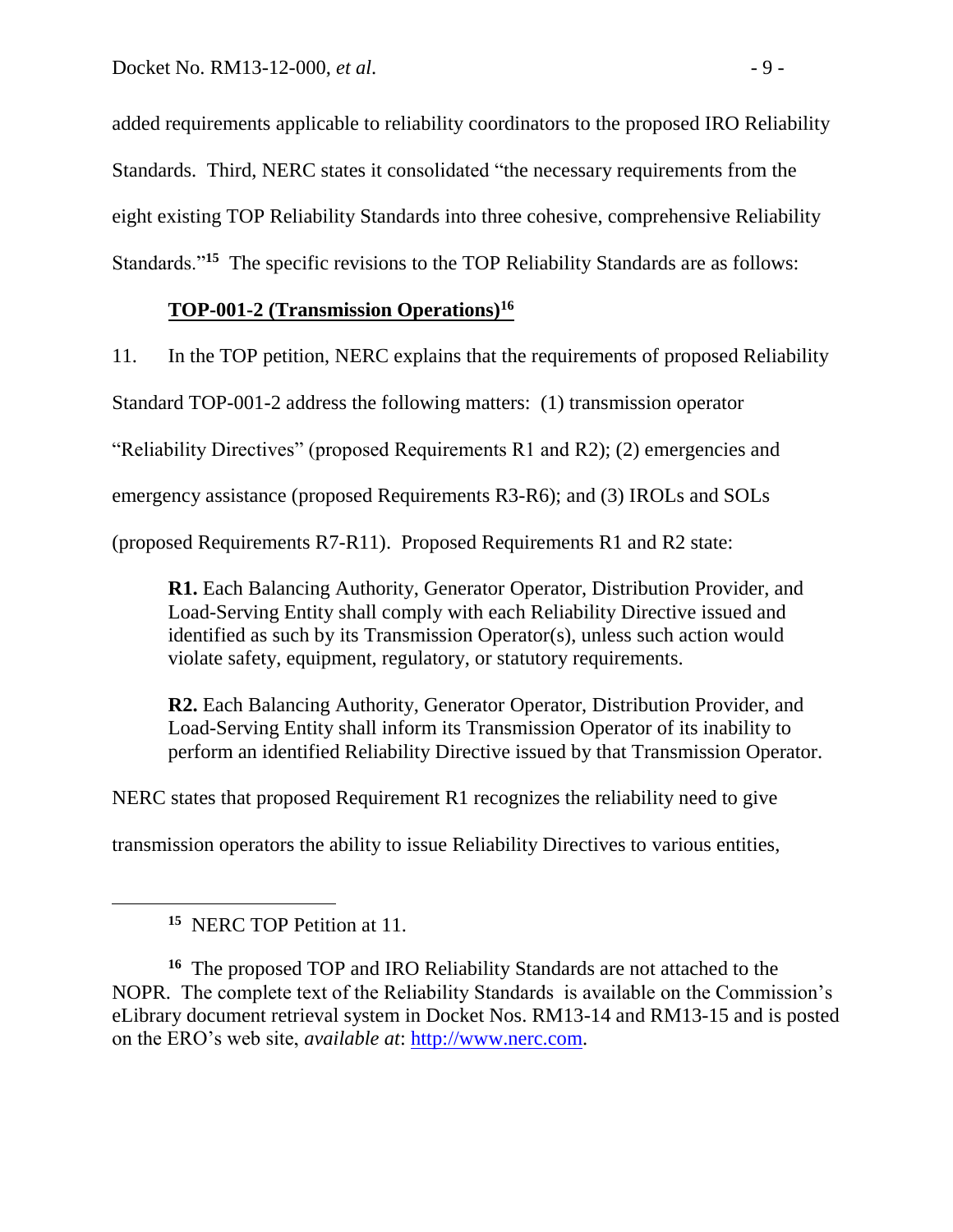subject to limited exceptions in cases where such actions would violate safety, equipment, regulatory, or statutory requirements. NERC explains that Requirement R2 requires entities receiving the directive from the transmission operator to inform the transmission operator in situations where an identified Reliability Directive cannot be performed. NERC explains that these requirements give transmission operators the authority to issue Reliability Directives when needed, but also provide them the flexibility to take different action in those situations where an entity notifies its transmission operator of its inability to comply with a Reliability Directive.**<sup>17</sup>**

12. With regard to emergencies and emergency assistance, NERC proposes

Requirements R3 through R6:

**R3.** Each Transmission Operator shall inform its Reliability Coordinator and Transmission Operator(s) that are known or expected to be affected by each actual and anticipated Emergency based on its assessment of its Operational Planning Analysis.

**R4.** Each Transmission Operator shall render emergency assistance to other Transmission Operators, as requested and available, provided that the requesting entity has implemented its comparable emergency procedures, unless such actions would violate safety, equipment, regulatory, or statutory requirements.

**R5.** Each Transmission Operator shall inform its Reliability Coordinator and other Transmission Operators of its operations known or expected to result in an Adverse Reliability Impact on those respective Transmission Operator Areas unless conditions do not permit such communications. Examples of such operations are relay or equipment failures, and changes in generation, Transmission, or Load.

**<sup>17</sup>** NERC TOP Petition at 12-13.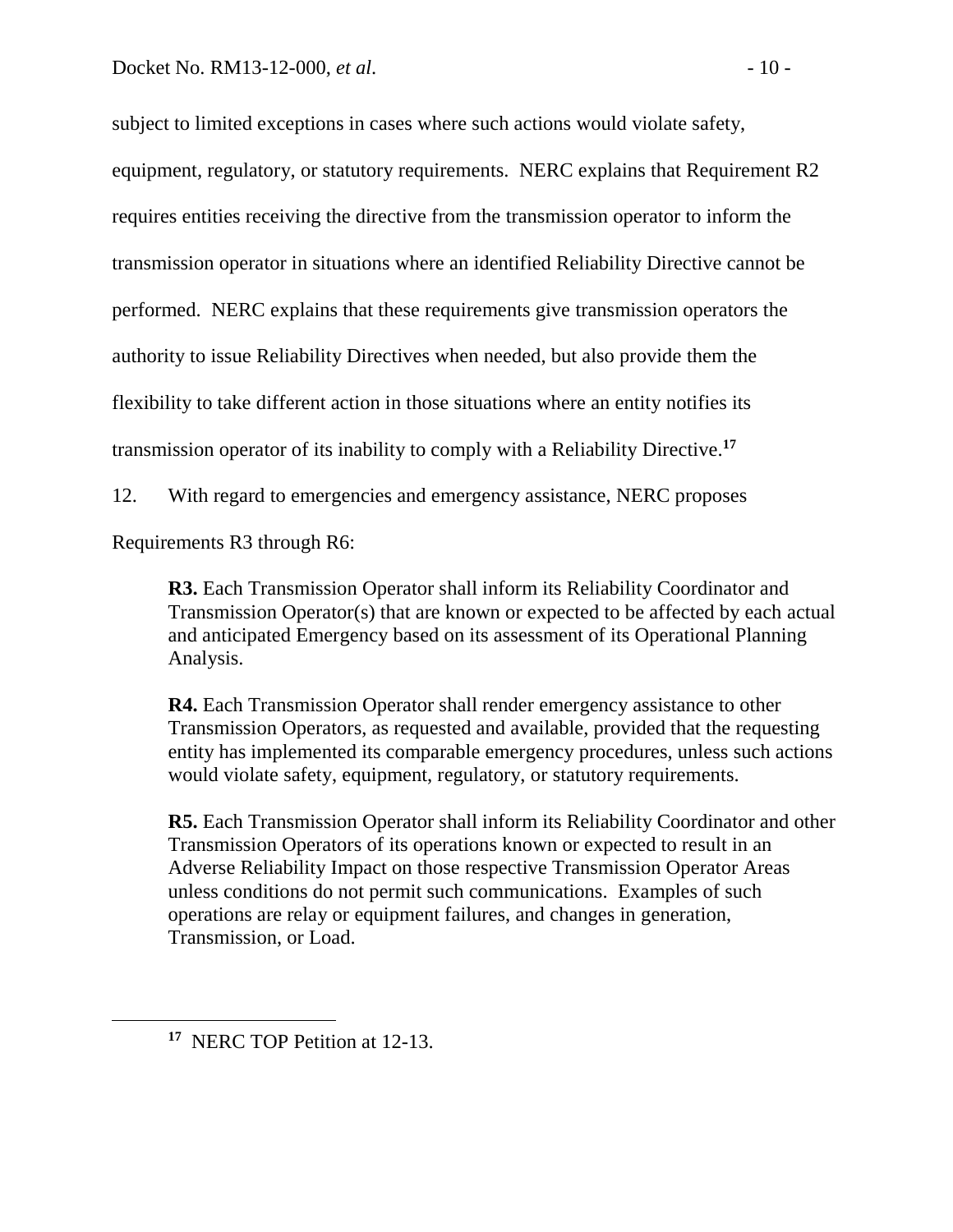**R6.** Each Balancing Authority and Transmission Operator shall notify its Reliability Coordinator and negatively impacted interconnected NERC registered entities of planned outages of telemetering equipment, control equipment and associated communication channels between the affected entities.

NERC states that proposed Requirements R3, R5, and R6 apply to the coordination aspects of interconnected operation. NERC explains that proposed Requirement R3 requires a transmission operator to inform its reliability coordinators and other transmission operators of actual and anticipated emergencies based on its assessment of its "Operational Planning Analysis." **<sup>18</sup>** NERC states that, in situations "where emergency assistance is needed, proposed Requirement R4 requires that Transmission Operators render emergency assistance to other Transmission Operators when it is requested and available" and that proposed Requirement R5 "requires Transmission Operators to inform entities (Reliability Coordinators and other Transmission Operators) of operations that may adversely impact them." **19** According to NERC, this proposed requirement addresses the Order No. 693 directive to consider the need for the transmission operator to notify the reliability coordinator or the balancing authority when facilities are removed

**19** NERC TOP Petition at 14.

 $\overline{a}$ 

**<sup>18</sup>** NERC defines an Operational Planning Analysis as "[a]n analysis of the expected system conditions for the next day's operation. (That analysis may be performed either a day ahead or as much as 12 months ahead.) Expected system conditions include things such as load forecast(s), generation output levels, and known system constraints (transmission facility outages, generator outages, equipment limitations, etc.)." NERC Glossary of Terms at 47.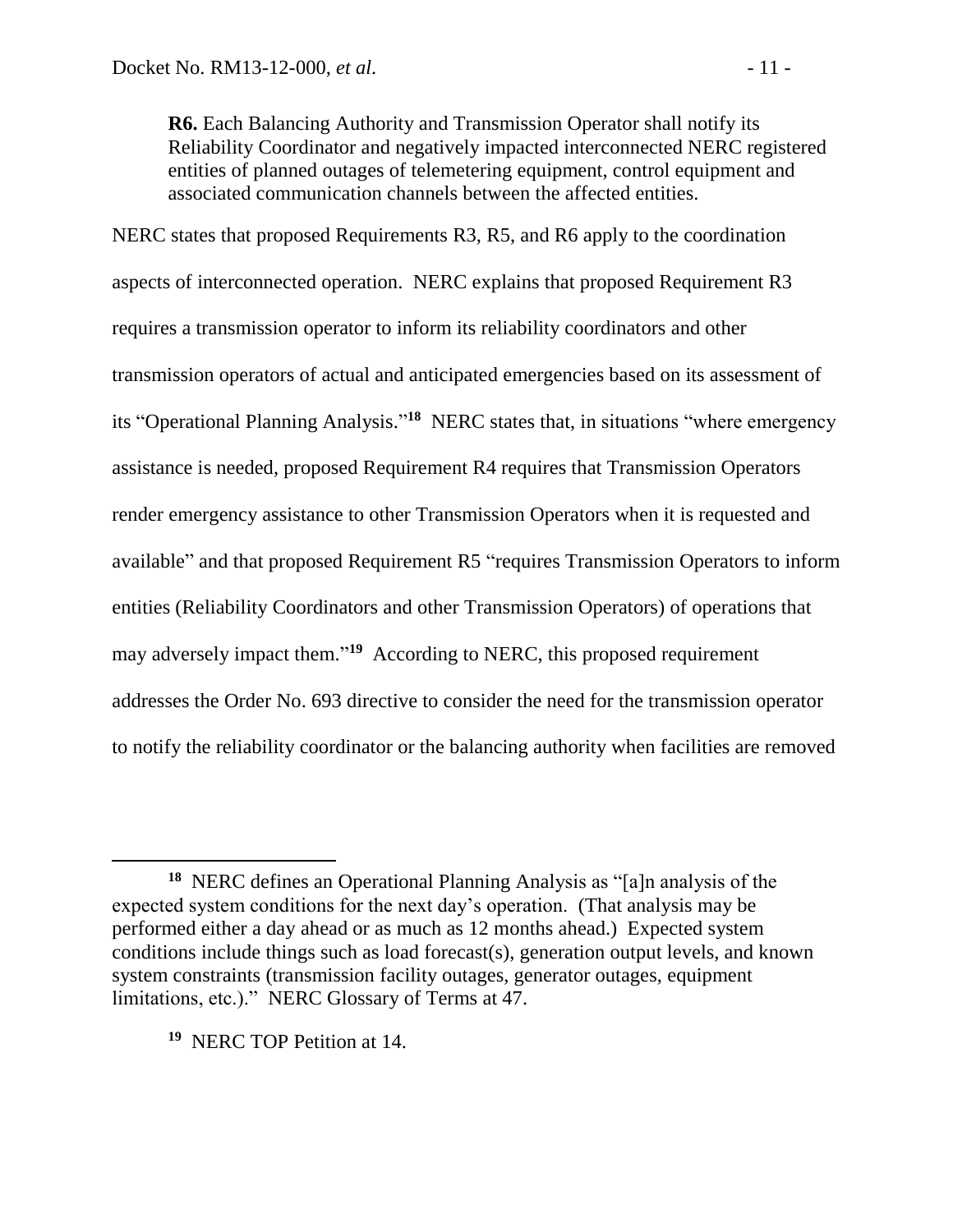$\overline{a}$ 

from service.**<sup>20</sup>** NERC states that proposed Requirement R6 requires balancing authorities and transmission operators to notify the reliability coordinator and negatively impacted interconnected NERC registered entities of planned outages of telemetering equipment.

13. With respect to treatment of SOLs and IROLs, NERC explains that the standard drafting team examined the requirements for SOLs and IROLs in the currently-effective TOP Reliability Standards to ensure whether they adequately addressed the handling of these limits. In particular, the standard drafting team was concerned that the transition from the NERC Operating Guidelines to the Version 0 standards had resulted in an incorrect emphasis on non-IROL SOLs as opposed to IROLs. The standard drafting team noted a discrepancy among the three currently-effective SOL/IROL-related requirements.**<sup>21</sup>** According to NERC, in Reliability Standards TOP-002-2a, Requirement R10 and TOP-004-2, Requirement R1, applicable entities are expected to plan and operate to meet all SOLs and IROLs, while in TOP-007-0, R1, entities are only instructed

**<sup>20</sup>** NERC TOP Petition at 14 (citing Order No. 693, FERC Stats. & Regs. ¶ 31,242 at P 1588).

**<sup>21</sup>** TOP-002-2a, Requirement R10: Each Balancing Authority and Transmission Operator shall plan to meet all System Operating Limits (SOLs) and Interconnection Reliability Operating Limits (IROLs). TOP-004-2, Requirement R1: Each Transmission Operator shall operate within the Interconnection Reliability Operating Limits (IROLs) and System Operating Limits (SOLs). TOP-007-0, Requirement R2: Following a Contingency or other event that results in an IROL violation, the Transmission Operator shall return its transmission system to within IROL as soon as possible, but not longer than 30 minutes.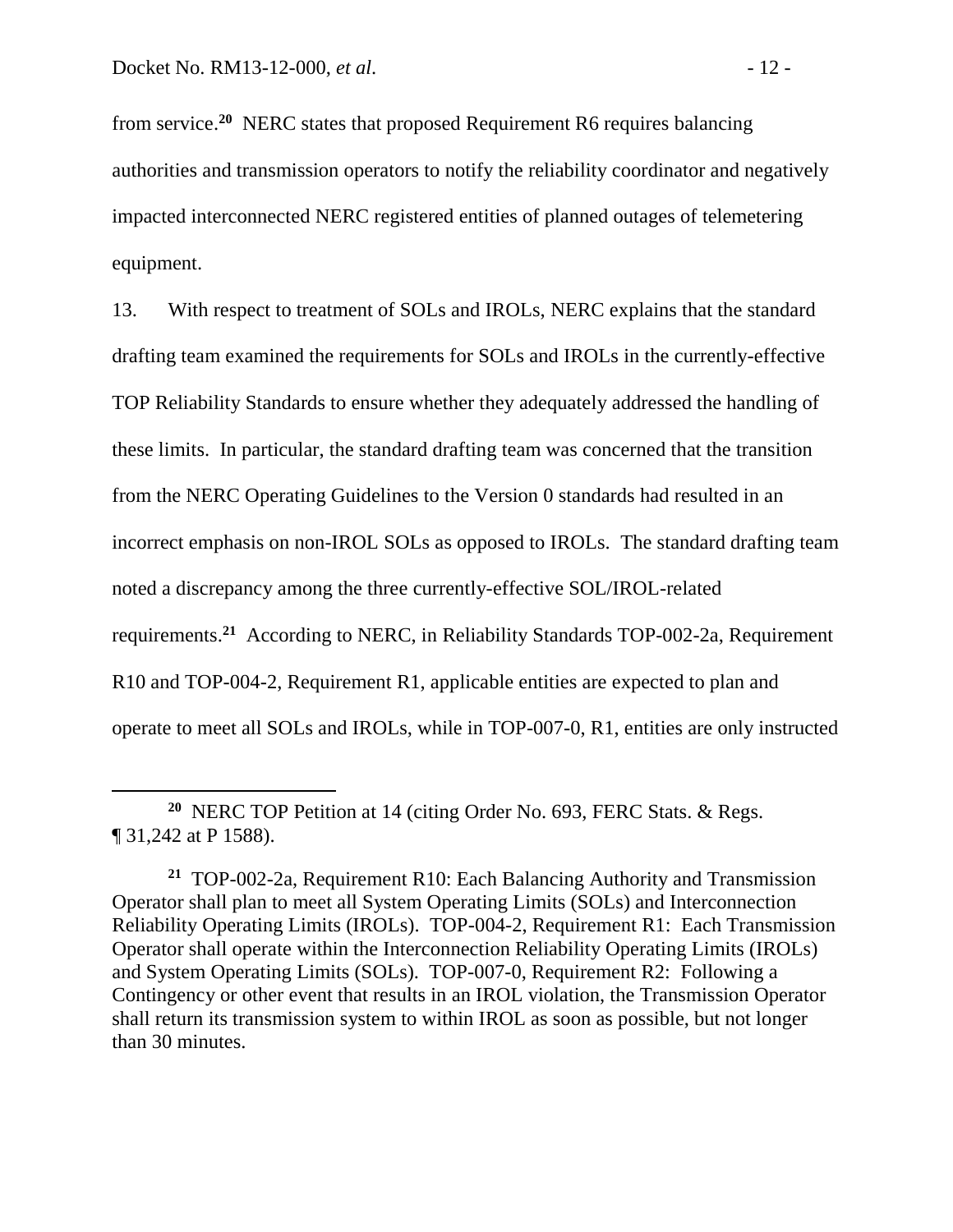$\overline{a}$ 

to take action for IROLs. According to NERC, the standard drafting team concluded that the Version 0 standards did not accurately reflect what the operating policies stated. Nevertheless, the standard drafting team determined that non-IROL SOLs are still important. NERC explains that reliability risk to the system exists when the system is operating in conditions such that an IROL limit is exceeded for a time exceeding  $T_{v}$ . Consequently, NERC revised the requirements related to operating within limits by tying IROL actions to  $T_v$ . NERC proposes Requirements R7 through R11 to address the transmission operator's responsibilities over  $IROLs<sup>22</sup>$  or  $SOLs<sup>23</sup>$  that the transmission operator identifies as necessary to support reliability internal to its transmission operator area:

**R7.** Each Transmission Operator shall not operate outside any identified Interconnection Reliability Operating Limit (IROL) for a continuous duration exceeding its associated IROL Tv.

**R8.** Each Transmission Operator shall inform its Reliability Coordinator of each SOL which, while not an IROL, has been identified by the Transmission Operator as supporting reliability internal to its Transmission Operator Area based on its assessment of its Operational Planning Analysis**.** 

<sup>&</sup>lt;sup>22</sup> NERC defines an IROL as "[t]he value (such as MW, MVar, Amperes, Frequency or Volts) derived from, or a subset of the System Operating Limits, which if exceeded, could expose a widespread area of the Bulk Electric System to instability, uncontrolled separation(s) or cascading outages."

**<sup>23</sup>** NERC defines a SOL as "[t]he value (such as MW, MVar, Amperes, Frequency or Volts) that satisfies the most limiting of the prescribed operating criteria for a specified system configuration to ensure operation within acceptable reliability criteria. System Operating Limits [pre- and post-Contingency] are based upon certain operating criteria.  $\cdots$   $\cdots$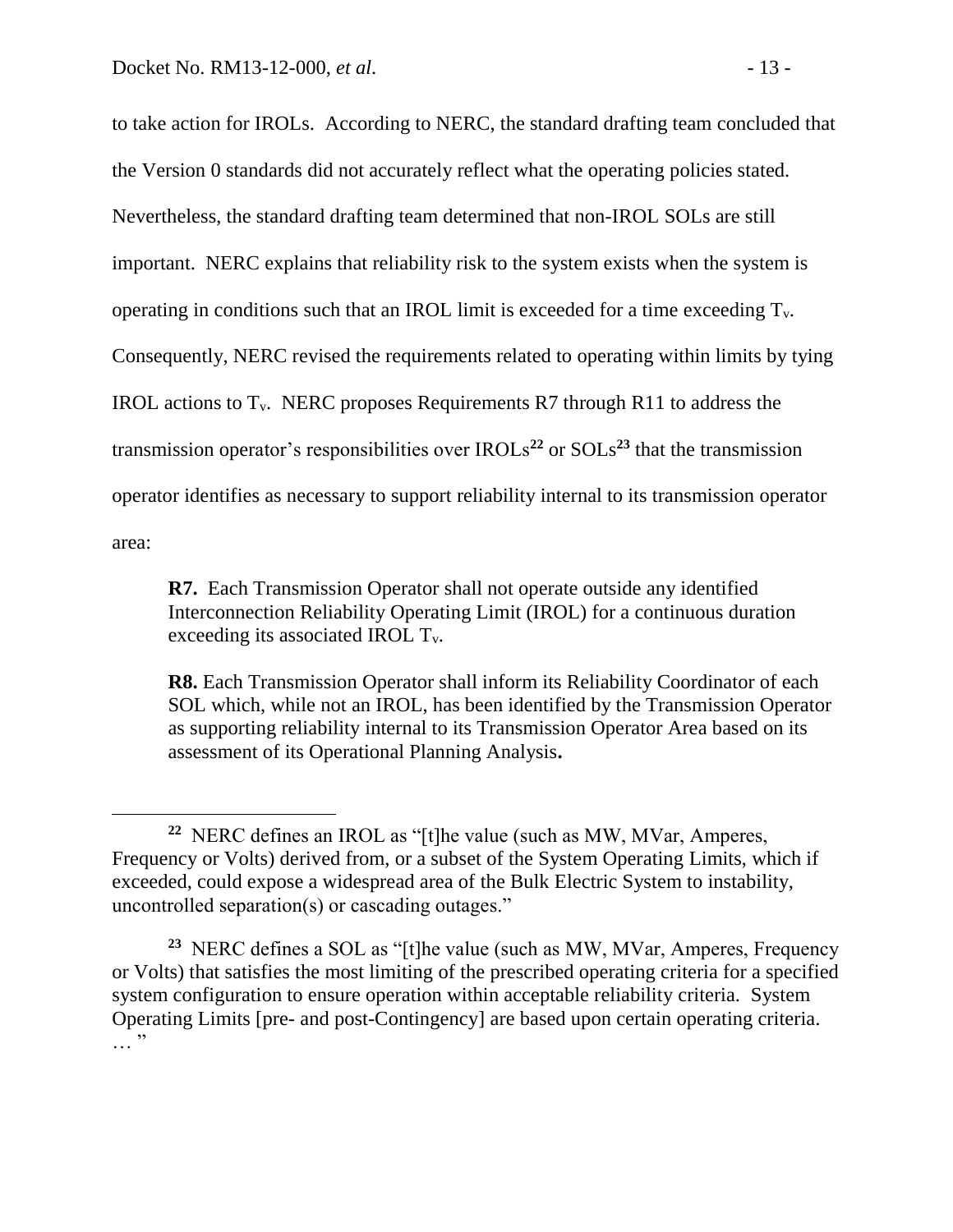**R9.** Each Transmission Operator shall not operate outside any System Operating Limit (SOL) identified in Requirement R8 for a continuous duration that would cause a violation of the Facility Rating or Stability criteria upon which it is based.

**R10.** Each Transmission Operator shall inform its Reliability Coordinator of its actions to return the system to within limits when an IROL, or an SOL identified in Requirement R8, has been exceeded.

**R11.** Each Transmission Operator shall act or direct others to act, to mitigate both the magnitude and duration of exceeding an IROL within the IROL's  $T_v$ , or of an SOL identified in Requirement R8.

NERC explains that the responsibility for monitoring and handling IROLs is primarily given to the reliability coordinator, but the transmission operator has the primary responsibility to designate any SOLs that require special attention. NERC indicates that the delineation in the proposed TOP Reliability Standards with respect to operating within an identified IROL and in designating important SOLs is an important distinction in the proposed TOP Reliability Standards that is necessary for reliability.

14. NERC adds that the proposed TOP Reliability Standards include a requirement that provides for "the identification of a sub-set of non-IROL SOLs that are identified as important for local areas."**<sup>24</sup>** NERC indicates that the proposed requirements mandate exceedances of these non-IROL SOLs to be monitored and reported to the reliability coordinator, giving transmission operators "the ability to ensure that any non-IROL SOLs

**<sup>24</sup>** NERC TOP Petition at 19.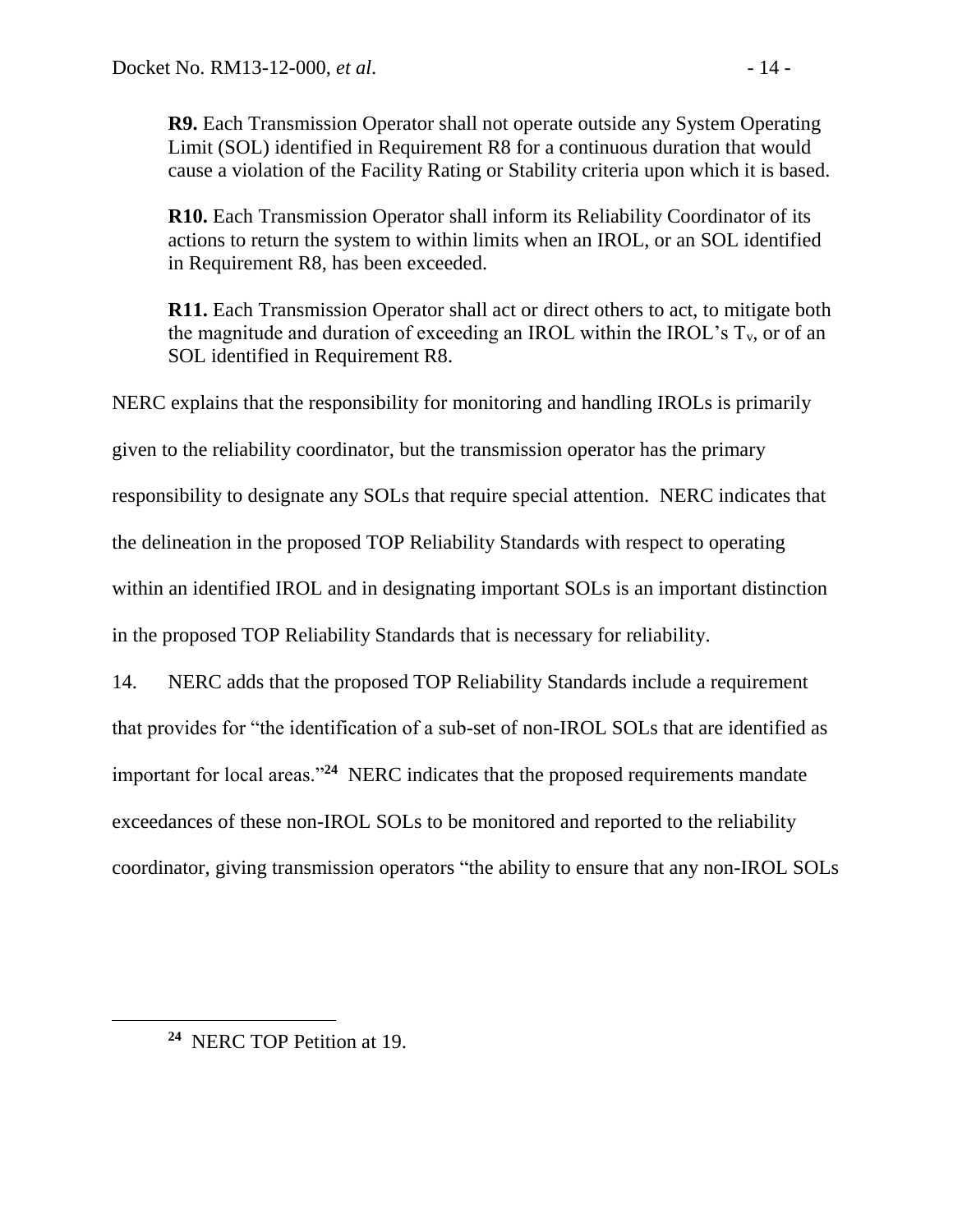that are of concern to the transmission operator will be monitored to ensure local consequences are managed." **25**

15. NERC states that the "difference between non-IROL SOLs and IROLs is expressed in the difference between the consequences to the System (or impact to reliability) should unplanned perturbations of the System occur when the limit is being exceeded. For an IROL, the consequences are described as Cascading, uncontrolled separation, or instability.<sup>"26</sup> NERC explains that the consequences of non-IROL SOLs are typically thought of in terms of equipment damage or total loss of an element and are restricted to a limited or local area. NERC states that the revised TOP requirements move the standards to where the NERC Operating Guidelines intended them to be and ensure that the reliability of the interconnected system will be maintained and even enhanced because system operators "will not be distracted from true reliability issues by local system issues."<sup>27</sup> NERC states that the impact of exceeding a non-IROL SOL will not result in an Adverse Reliability Impact.**<sup>28</sup>**

16. According to NERC, transmission operators may also identify and communicate to their reliability coordinator any of the non-IROL SOLs that are believed or anticipated

**26** *Id.* at 19.

 $\overline{a}$ 

- **27** NERC TOP Petition at 18.
- **28** NERC TOP Petition at 18-19.

**<sup>25</sup>** *Id.* at 19-20.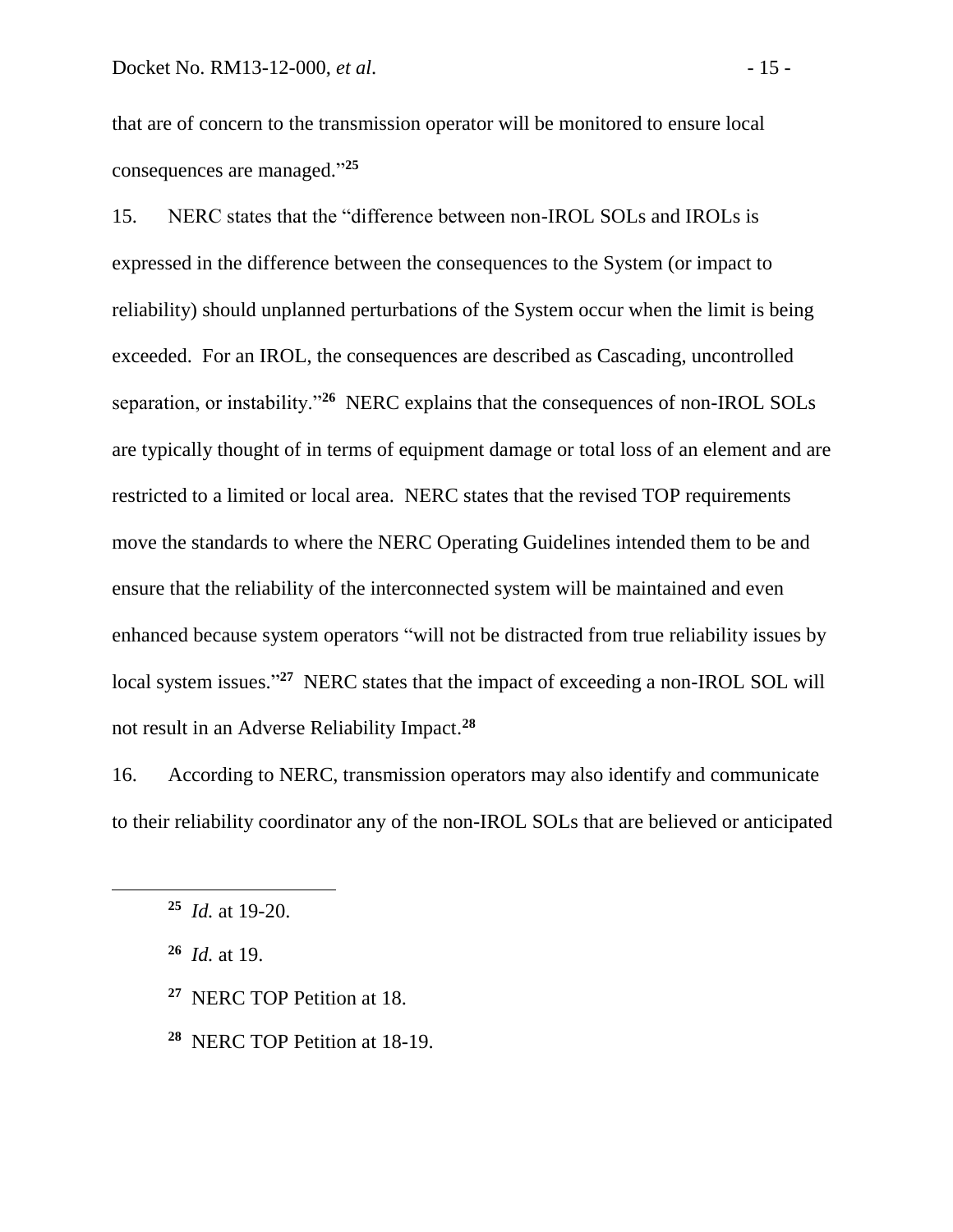to have potential to develop into IROLs and, thus, to ensure that they too are monitored and managed. NERC also explains that, while non-IROL SOLs are similar to IROLs in that non-IROL SOLs must respect the ratings of equipment associated with the facilities to which the non-IROL SOL applies, there is no specific requirement established for a time exceedance similar to the  $T_v$  of an IROL. According to NERC, because  $T_v$  may be less than 30 minutes,  $T_v$  "mandates a tighter time frame for action than the 30-minute time that is mandated in the currently-effective standards, thereby improving reliability of the bulk power system." **29**

#### **Proposed TOP-002-3 (Operations Planning)**

17. NERC states that proposed Reliability Standard TOP-002-3 Requirements R1

through R3 require transmission operators to perform Operational Planning Analyses to

ensure operations within IROLs and SOLs. The requirements for proposed Reliability

Standard TOP-002-3 are as follows:

**R1.** Each Transmission Operator shall have an Operational Planning Analysis that represents projected System conditions that will allow it to assess whether the planned operations for the next day within its Transmission Operator Area will exceed any of its Facility Ratings or Stability Limits during anticipated normal and Contingency event conditions.

**R2.** Each Transmission Operator shall develop a plan to operate within each Interconnection Reliability Operating Limit (IROL) and each System Operating Limit (SOL) which, while not an IROL, has been identified by the Transmission Operator as supporting reliability internal to its Transmission Operator Area, identified as a result of the Operational Planning Analysis performed in Requirement R1.

**29** NERC TOP Petition at 18.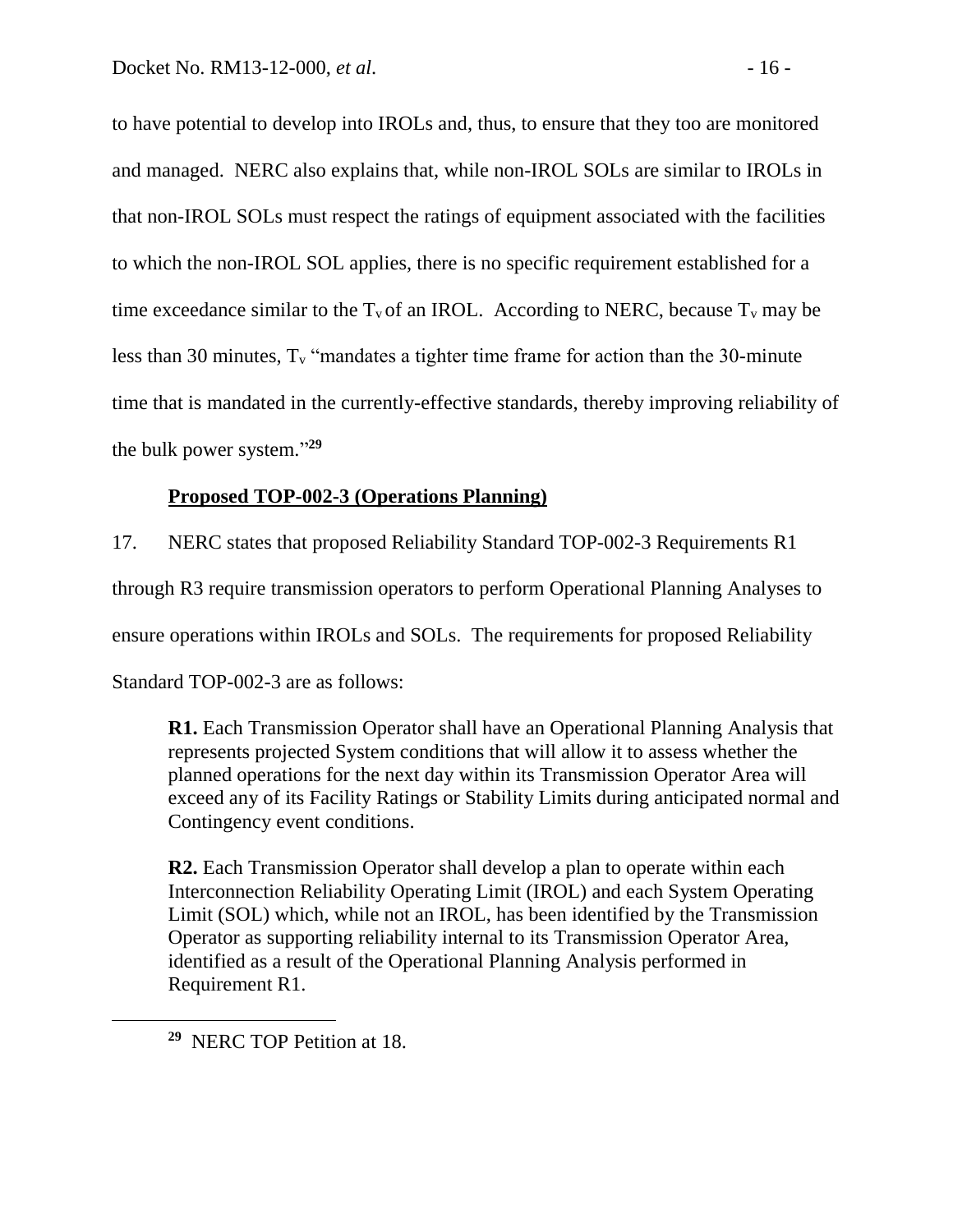**R3.** Each Transmission Operator shall notify all NERC registered entities identified in the plan(s) cited in Requirement R2 as to their role in those plan(s). NERC explains that Requirement R1 requires transmission operators to have an Operational Planning Analysis that will allow it to assess whether the planned operations for the next-day will exceed any of its facility ratings or stability limits during anticipated normal and contingency event conditions. NERC also explains that Requirement R2 requires transmission operators to develop a plan that will help ensure they do not operate in excess of limits identified in the Operational Planning Analysis. NERC indicates that Requirement R3 requires that entities be notified if they are identified in the transmission operator's plans and that the notification should inform entities of their role in the plans.

18. According to NERC, requiring transmission operators to perform Operational Planning Analyses that incorporate normal and contingency situations for next-day operations while assuring appropriate limits are not violated assures that the transmission operators "will have a plan to follow during Real-time operations that accurately reflects the anticipated conditions of the day's operations, including the ability to deliver generation to Load."<sup>30</sup> NERC adds that Requirement R3 is similar to the coordination requirements established in proposed Reliability Standard TOP-001-2 by ensuring that all entities know their role in next-day operations.

**<sup>30</sup>** NERC TOP Petition at 22.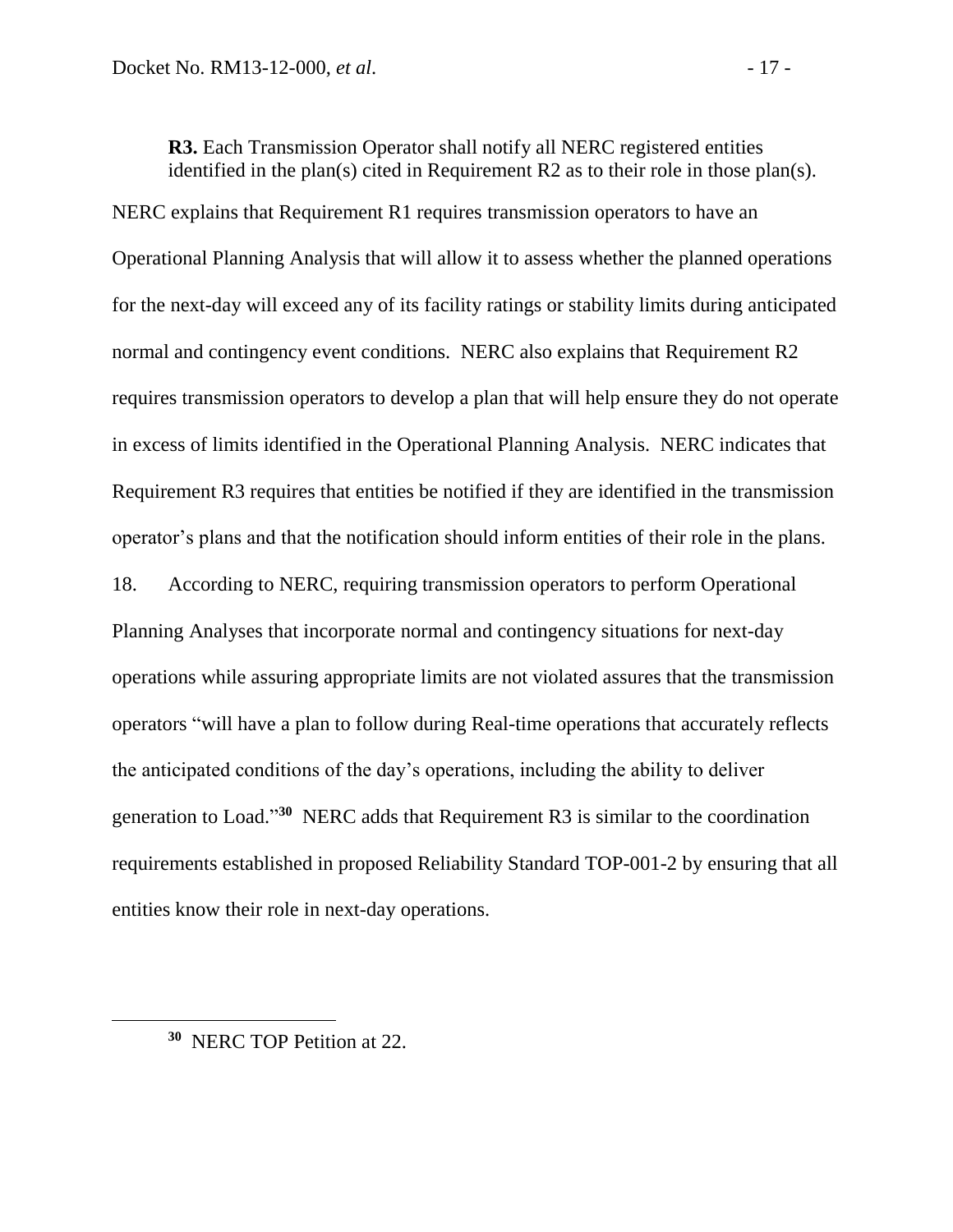# **Proposed TOP-003-2 (Operational Reliability Data)**

19. NERC states that proposed Reliability Standard TOP-003-2, Requirements R1

through R5 were adapted for transmission operators and balancing authorities based on

similar, Commission-approved requirements for reliability coordinators.**<sup>31</sup>** The proposed

requirements include:

**R1.** Each Transmission Operator shall create a documented specification for the data necessary for it to perform its Operational Planning Analyses and Real-time monitoring. The specification shall include:

- **1.1.** A list of data and information needed by the Transmission Operator to support its Operational Planning Analyses and Real-time monitoring.
- **1.2.** A mutually-agreeable format.
- **1.3.** A periodicity for providing data.
- **1.4.** The deadline by which the respondent is to provide the indicated data.

**R2.** Each Balancing Authority shall create a documented specification for the data necessary for it to perform its analysis functions and Real-time monitoring…

**R5.** Each Transmission Operator, Balancing Authority, Generator Owner, Generator Operator, Interchange Authority, Load-Serving Entity, Transmission Owner, and Distribution Provider receiving a data specification…shall satisfy the obligations of the documented specifications for data.

NERC states that the proposed requirements emphasize the need for transmission

operators and balancing authorities to obtain all of the data they need for reliability

purposes and mandate that entities that have this data timely provide it to the transmission

operator and balancing authority. According to NERC, lack of adequate data for real-

time operations and modeling have contributed to system incidents in the past, and the

**<sup>31</sup>** NERC TOP Petition at 23 (citing Reliability Standard IRO-010-1a.)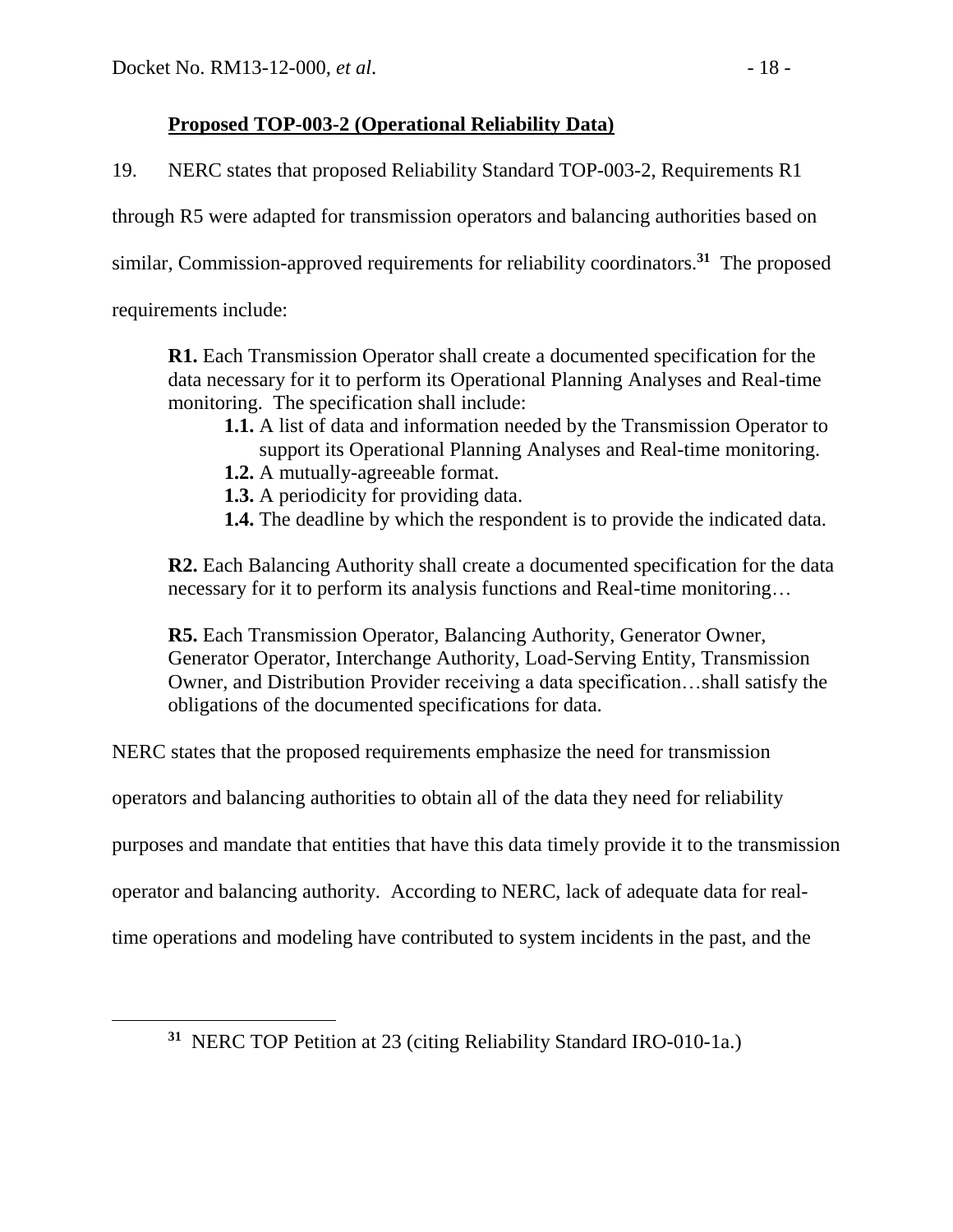data specification concept will eliminate this problem by allowing transmission operators and balancing authorities to require entities to send them any required data.

# **NERC's Response to Order No. 693 Directives and Analysis of Southwest Outage Report**

20. NERC indicates that its staff analyzed the recommendations from the report on the Arizona-Southern California Outages on September 8, 2011, Causes and Recommendations ("2011 Southwest Outage Blackout Report") that apply to transmission operators and compared the recommendations to both the currently-effective TOP Reliability Standards and the proposed Reliability Standards.**<sup>32</sup>** The TOP Petition provides that, "[b]ased on this analysis, NERC staff believes that if entities complied with the proposed TOP Reliability Standards, the likelihood of such an event occurring would be significantly diminished." **33** NERC includes as Exhibit H a detailed report on this analysis, including the relevant 2011 Southwest Outage Blackout Report recommendations with an explanation of how the relevant recommendations would be addressed in the proposed TOP Reliability Standards.

21. The NERC TOP Petition includes a summary of nine Order No. 693 directives related to the proposed TOP Reliability Standards and NERC's responses to those directives in Exhibit I. NERC also explains that, rather than addressing two directives from Order No. 693 relating to minimum analysis and monitoring capabilities in the

 $\overline{a}$ 

**<sup>32</sup>** NERC TOP Petition at 6 and Exh. H.

**<sup>33</sup>** NERC TOP Petition at 6.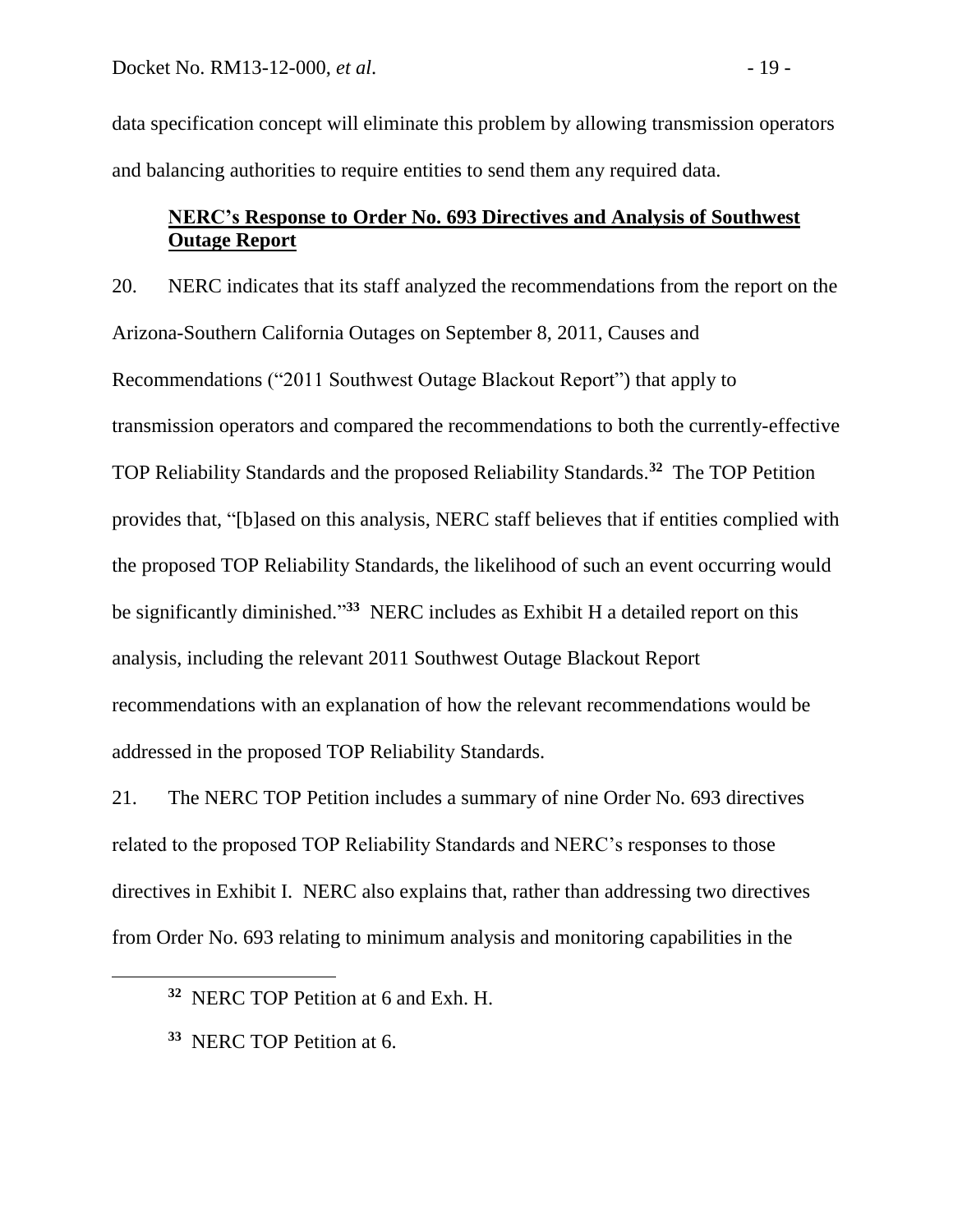proposed TOP Reliability Standards and proposed IRO Reliability Standards, the standard drafting team chose to have them addressed by the Project 2009-02 Standard Drafting Team.<sup>34</sup> According to NERC, it "is developing a set of Reliability Standards in Project 2009-02, which is expected to be completed in 2014," that will establish requirements for the functionality, performance, and maintenance of real-time monitoring and analysis capabilities for reliability coordinators, transmission operators, generator operators, and balancing authorities for use by their system operators in support of reliable system operations.**<sup>35</sup>**

#### **TOP Implementation Plan**

22. NERC states that some of the proposed revisions to the TOP Reliability Standards are dependent on corresponding changes to proposed IRO Reliability Standards (IRO-001-3 and IRO-005-4) and to one Verification and Data Reporting of Generator Real and Reactive Power Capability Reliability Standard - MOD-025-2. NERC states that the proposed TOP Reliability Standards cannot be implemented until all three of the above standards have been implemented.

23. In its implementation plan, NERC also states that there "are no new definitions in the proposed set of standards" but the standard drafting teams for the TOP and IRO

 $\overline{a}$ 

**<sup>34</sup>** One directive is applicable to Reliability Standard IRO-002 and is described in PP 905 and 906 of Order No. 693, and the second directive is applicable to Reliability Standard TOP-006 and is described in P 1660.

**<sup>35</sup>** NERC IRO Petition at 27.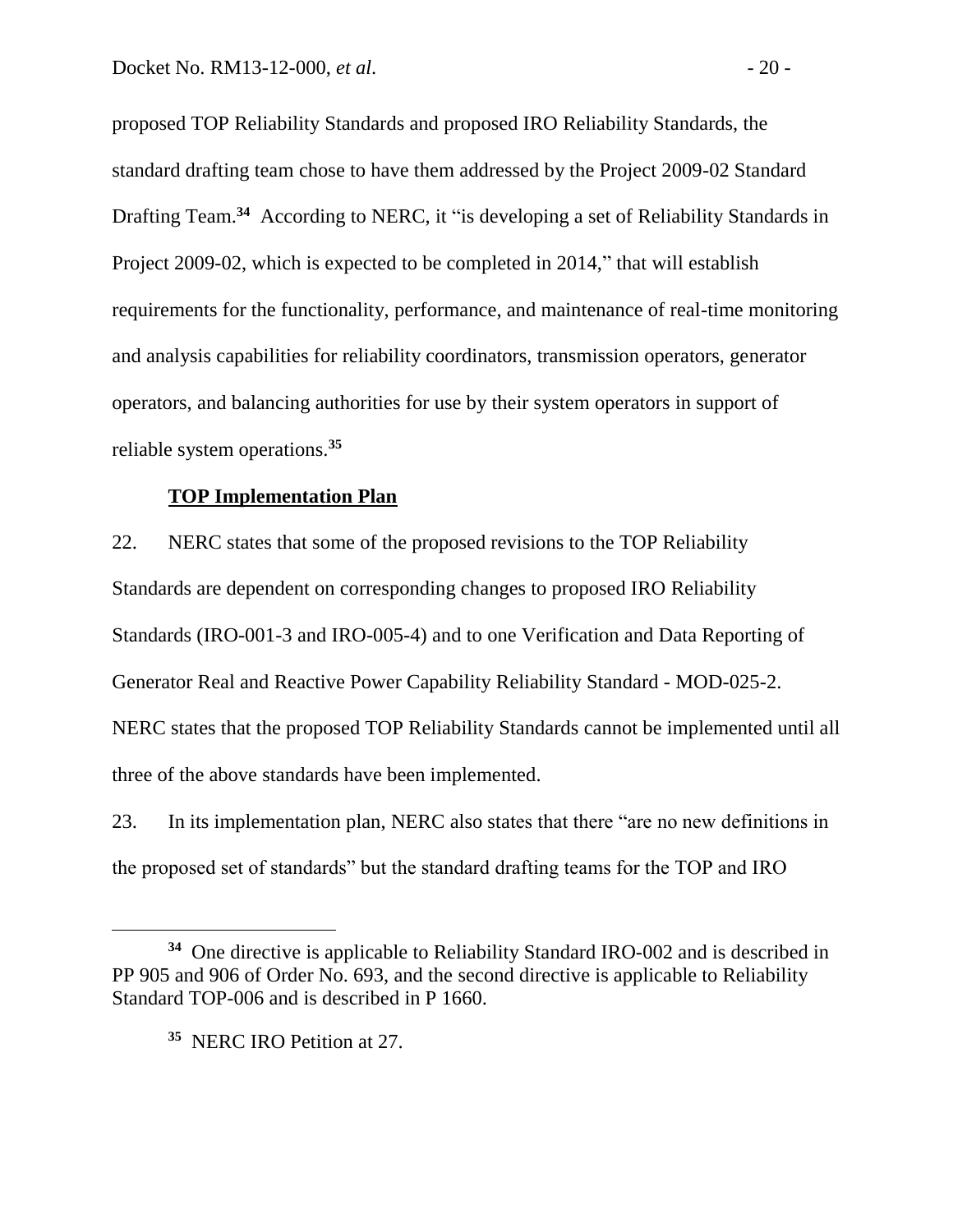$\overline{a}$ 

projects have coordinated on a common definition of "Reliability Directive" and agreed that the IRO standard drafting team "would write the definition and post it for vetting by the industry." The definition is as follows:

**Reliability Directive** - A communication initiated by a Reliability Coordinator, Transmission Operator, or Balancing Authority where action by the recipient is necessary to address an Emergency or Adverse Reliability Impacts.

Further, the IRO-014-2 implementation plan indicates that a revised definition for "Adverse Reliability Impact" was approved by the NERC Board of Trustees on August 4, 2011; however, the petition does not discuss the merits of this change.**<sup>36</sup>** In addition, NERC does not discuss the impact of this revised definition on the overall body of Reliability Standards.

24. NERC requests that all requirements except proposed Reliability Standard

TOP-003-2, Requirements R1 and R2 become effective the first day of the first calendar

quarter twelve months following applicable regulatory approval.**<sup>37</sup>** NERC also requests

that Requirements R1 and R2 of proposed Reliability Standard TOP-003-2 become

effective the first day of the first calendar quarter ten months following applicable

**<sup>36</sup>** Adverse Reliability Impact (ARI) - Previous Definition - The impact of an event that results in frequency-related instability; unplanned tripping of load or generation; or uncontrolled separation or cascading outages that affects a widespread area of the Interconnection. ARI – Revised Definition – The impact of an event that results in the Bulk Electric System instability or Cascading.

<sup>&</sup>lt;sup>37</sup> NERC also requests that the existing TOP Reliability Standards be retired at midnight of the day immediately prior to the first day of the first calendar quarter twelve months following applicable regulatory approval.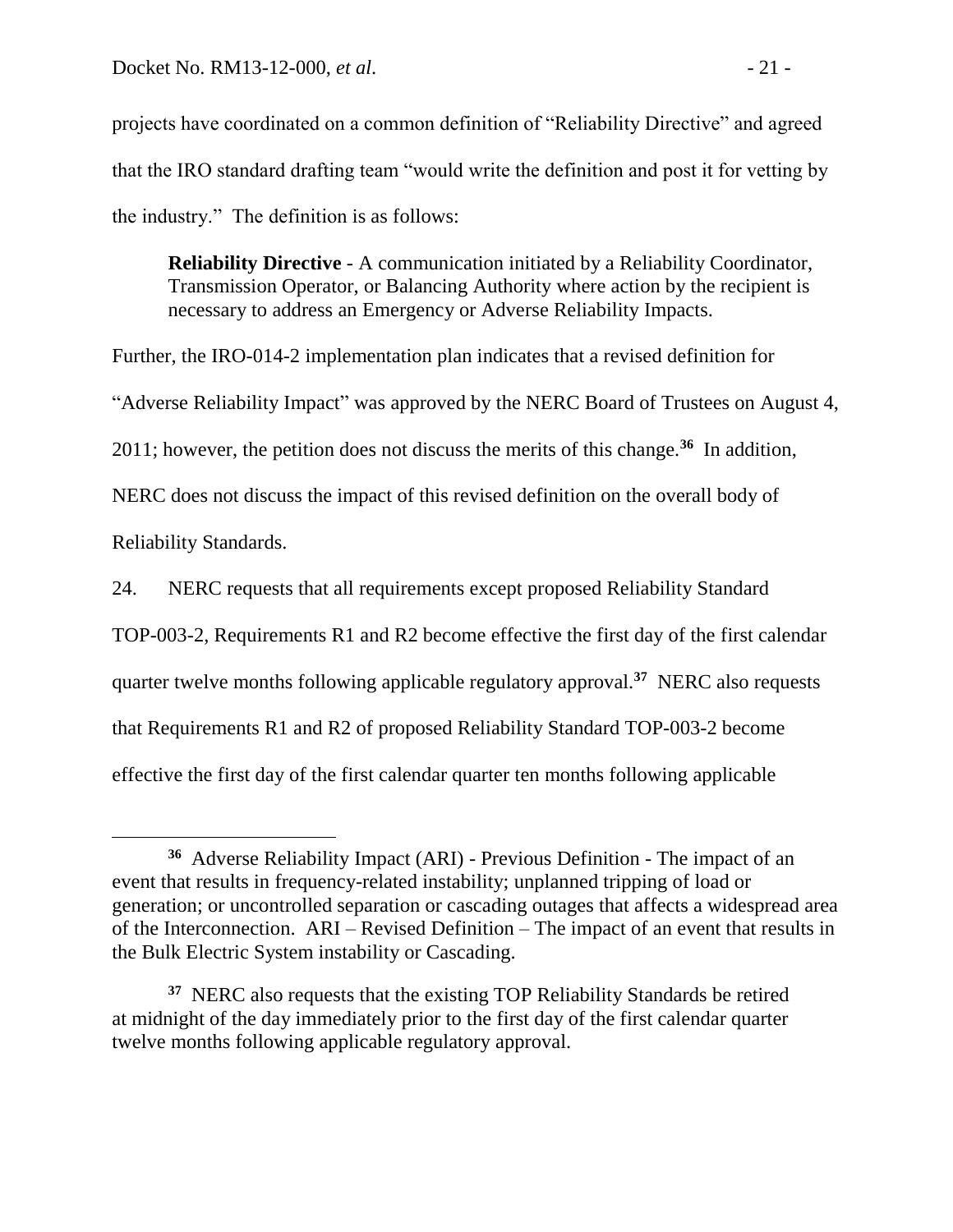regulatory approval. NERC explains that the twelve month period is to allow for entities to update processes and train operators on the revised requirements, and the two month differential for proposed Reliability Standard TOP-003-2, Requirements R1 and R2 is to provide time for recipients of a data specification to respond to the request for data.**<sup>38</sup>**

### **B. NERC's IRO Petition (Docket No. RM13-15-000)**

25. Also on April 16, 2013, NERC submitted for Commission approval four revised IRO Reliability Standards: IRO-001-3 (Responsibilities and Authorities), IRO-002-3 (Analysis Tools), IRO-005-4 (Current Day Operations), and IRO-014-2 (Coordination Among Reliability Coordinators).<sup>39</sup> NERC also requests approval of the implementation plan for the proposed IRO Reliability Standards, and approval of the retirement of six currently-effective Reliability Standards, effective at midnight immediately prior to the first day of the first calendar quarter that is twelve months following the effective date of a final rule in this proceeding.**<sup>40</sup>** NERC indicates that its petition also addresses two

 $\overline{a}$ 

<sup>39</sup> NERC states that the NERC Board of Trustees approved a proposed Reliability Standard IRO-001-2 Reliability Standard on August 4, 2011, that was subsequently revised before it was filed at the Commission. The revision is designated as Reliability Standard IRO-001-3, was approved by the Board on August 16, 2012, and is included in this petition for approval. NERC IRO Petition at 4 n.5.

**40** NERC proposes to retire Reliability Standards IRO-001-1.1 (Responsibilities and Authorities); IRO-002-2 (Facilities); IRO-005-3a (Current Day Operations); IRO-014-1 (Procedures, Processes, or Plans to Support Coordination Between Reliability Coordinators); IRO-015-1 (Notifications and Information Exchange Between Reliability Coordinators); IRO-016-1 (Coordination of Real-time Activities Between Reliability Coordinators).

**<sup>38</sup>** NERC TOP Petition, Exh. C at 2.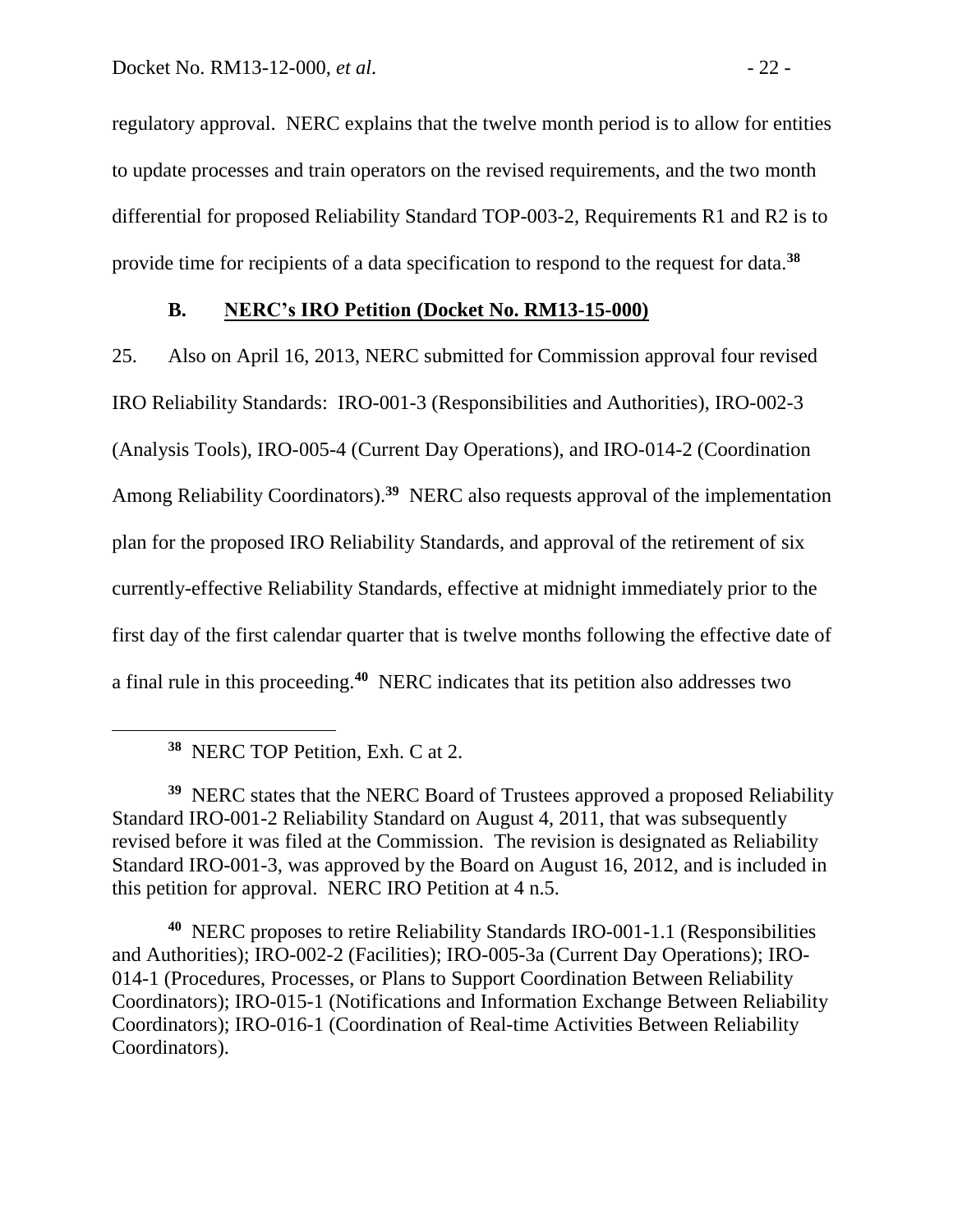Order No. 693 directives associated with Reliability Standard IRO-005-1, but that it does not address a directive associated with Reliability Standard IRO-002-1 because this directive falls under the scope of Real-Time Tools Best Practices Task Force.

26. NERC identifies two "overall reliability benefits" of the proposed IRO Reliability Standards: (1) delineating a "clean division of responsibilities" between the reliability coordinator and transmission operator, giving the reliability coordinator authority to direct transmission operators to take actions to prevent or mitigate Interconnection Reliability Operating Limits (IROLs); and (2) "raising the bar" on IROL/SOL monitoring to focus on only those important to reliability. NERC also identifies four "improvements" reflected in the proposed IRO Reliability Standards, as follows:

- Interconnected bulk electric systems will be planned and operated in a coordinated manner to perform reliably under normal and abnormal conditions.
- Personnel responsible for planning and operating interconnected bulk electric systems will be trained, qualified, and have the responsibility and authority to implement actions.
- The security of the interconnected bulk electric systems will be assessed, monitored and maintained on a wide-area basis.
- Plans for emergency operation and system restoration ... will be developed, coordinated, maintained and implemented.**<sup>41</sup>**

**<sup>41</sup>** NERC IRO Petition at 11.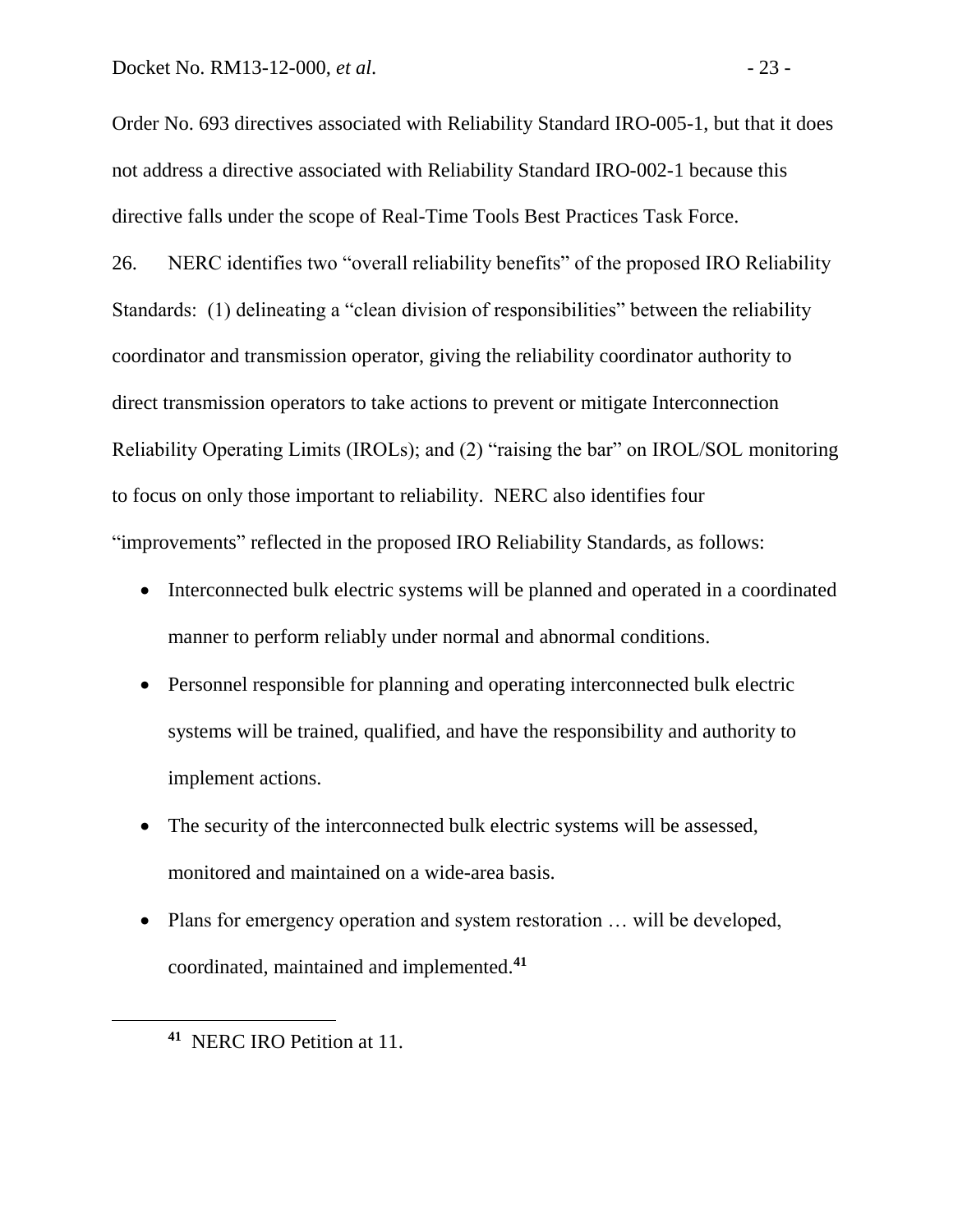# **IRO-001-3 (Responsibilities and Authorities)**

27. NERC proposes to replace the nine currently-effective requirements of Reliability

Standard IRO-001-1 with the following three requirements in proposed IRO-001-3:

**R1.** Each Reliability Coordinator shall have the authority to act or direct others to act (which could include issuing Reliability Directives) to prevent identified events or mitigate the magnitude or duration of actual events that result in an Emergency or Adverse Reliability Impact.

**R2.** Each Transmission Operator, Balancing Authority, Generator Operator, and Distribution Provider shall comply with its Reliability Coordinator's direction unless compliance with the direction cannot be physically implemented or unless such actions would violate safety, equipment, regulatory, or statutory requirements.

**R3.** Each Transmission Operator, Balancing Authority, Generator Operator, and Distribution Provider shall inform its Reliability Coordinator upon recognition of its inability to perform as directed in accordance with Requirement R2.

NERC states that these requirements ensure that reliability coordinators "have the

responsibility and authority to act or direct others to act (which could include issuing

Reliability Directives) to prevent identified events or mitigate the magnitude or duration

of actual events that result in an Emergency or Adverse Reliability Impact."<sup>42</sup> According

to NERC, these proposed requirements "ensure that the responsibility and authority to act

or direct others to act (which could include issuing Reliability Directives) to prevent

identified events or mitigate the magnitude or duration of actual events that result in an

Emergency or Adverse Reliability Impact is assigned to the Reliability Coordinator." **43**

 $\overline{a}$ 

**<sup>42</sup>** NERC IRO Petition at 12.

**<sup>43</sup>** NERC IRO Petition at 12-13.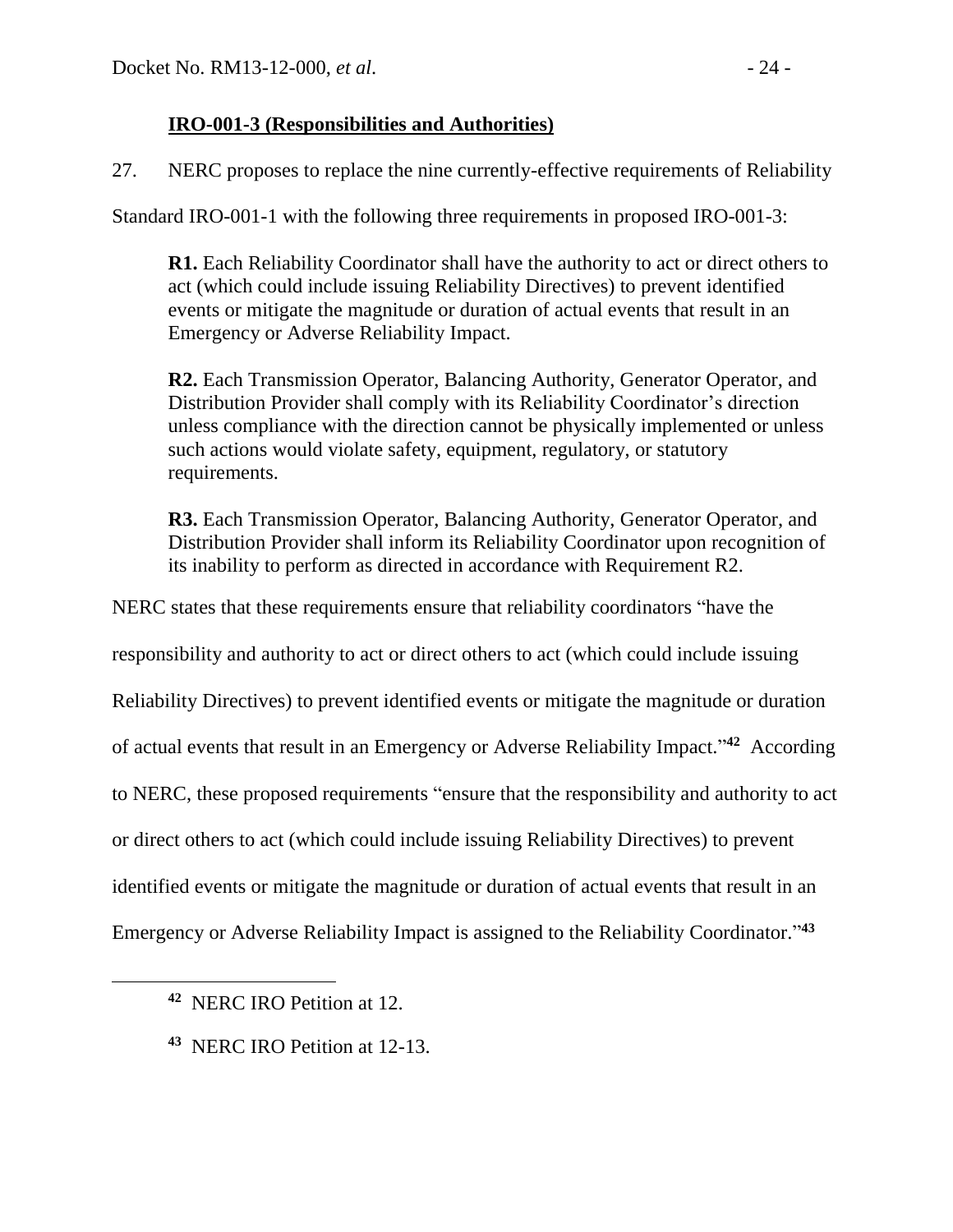28. NERC states that the changes to the proposed Reliability Standard IRO-001-3 are a result of the proposed retirement of the currently-effective Reliability Standard IRO-001-1.1, Requirement R7, which is now covered in proposed Reliability Standard IRO-014-2. **44** According to NERC, Reliability Standard IRO-014-2 will continue to ensure that both coordination agreements are in place to require that IROLs and SOLs are managed, and that system conditions that could cause Adverse Reliability Impacts are mitigated.

## **IRO-002-3 (Analysis Tools)**

 $\overline{a}$ 

29. NERC proposes two new requirements pertaining to analytical tools and to retire Requirements R1 through R7 of currently-effective Reliability Standard IRO-002-2. The two proposed requirements provide:

**R1.** Each Reliability Coordinator shall provide its System Operators with the authority to approve, deny or cancel planned outages of its own analysis tools.

**R2.** Each Reliability Coordinator shall have procedures in place to mitigate the effects of analysis tool outages.

30. NERC states that the currently-effective requirements contain redundancies, which the proposed revision are intended to eliminate. NERC states that it revised Requirement R8 and incorporated it into proposed Requirements R1 and R2 of Reliability Standard

**<sup>44</sup>** Currently-effective Requirement R7 states: The Reliability Coordinator shall have clear, comprehensive coordination agreements with adjacent Reliability Coordinators to ensure that System Operating Limit or Interconnection Reliability Operating Limit violation mitigation requiring actions in adjacent Reliability Coordinator Areas are coordinated.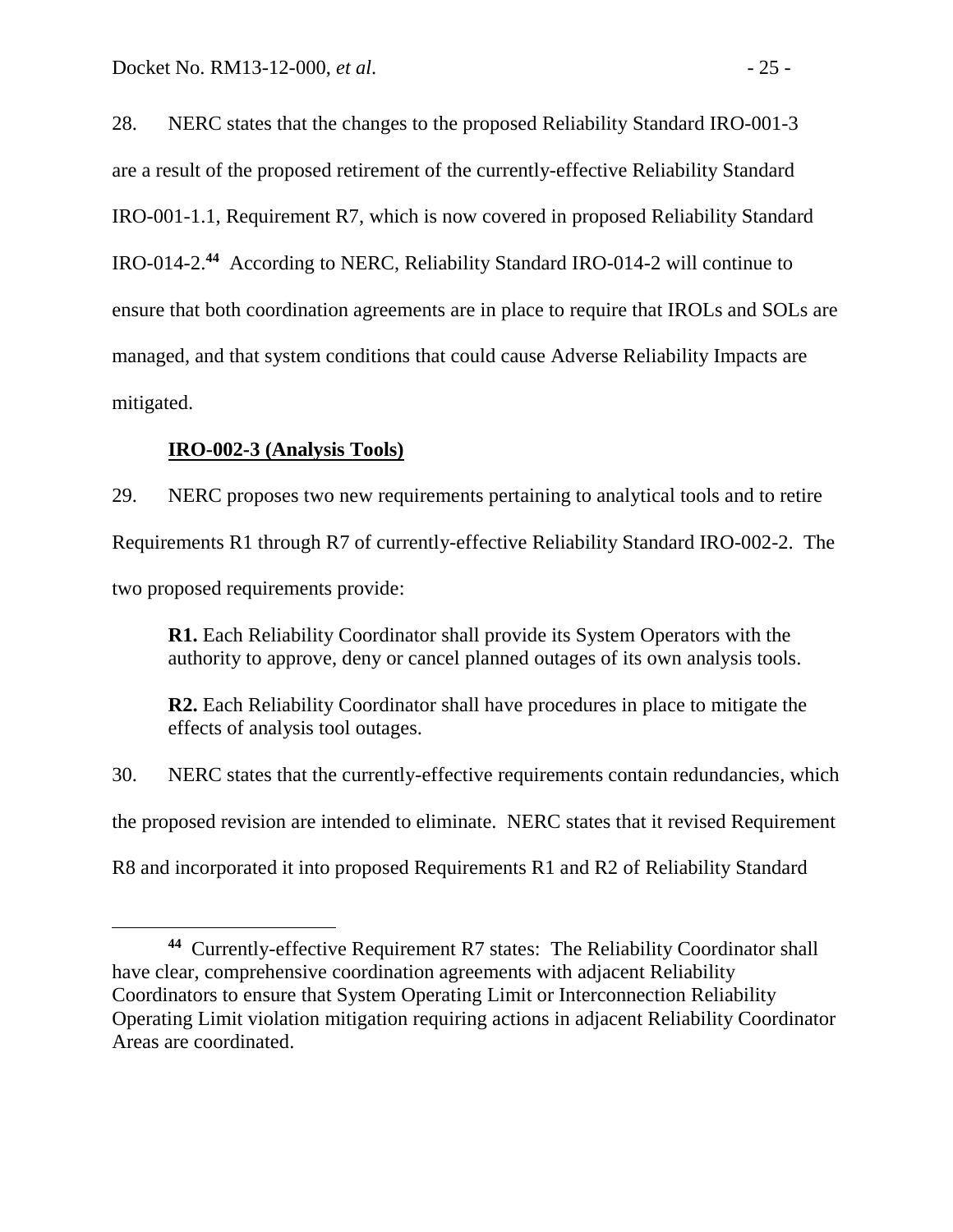IRO-002-3. NERC also indicates that it is developing a set of Reliability Standards in

Project 2009-02, that will establish requirements for the functionality, performance, and

maintenance of real-time monitoring and analysis capabilities which affects Reliability

Standard IRO-002.

# **IRO-005-4 (Current Day Operations)**

31. NERC proposes the following two new requirements for proposed Reliability

Standard IRO-005-4:

**R1.** When the results of an Operational Planning Analysis or Real-time Assessment indicate an anticipated or actual condition with Adverse Reliability Impacts within its Reliability Coordinator Area, each Reliability Coordinator shall notify all impacted Transmission Operators and Balancing Authorities in its Reliability Coordinator Area.

**R2.** Each Reliability Coordinator that identifies an anticipated or actual condition with Adverse Reliability Impacts within its Reliability Coordinator Area shall notify all impacted Transmission Operators and Balancing Authorities in its Reliability Coordinator Area when the problem has been mitigated.

32. NERC states that proposed Reliability Standard IRO-005-4 is a result of

eliminating redundancies between existing and proposed standards. NERC also states

that the requirements are to "ensure that entities are notified when an expected or actual

event with Adverse Reliability Impacts is identified."**<sup>45</sup>**

# **IRO-014-2 (Coordination Among Reliability Coordinators)**

33. NERC proposes the eight requirements of Reliability Standard IRO-014-2 to

replace the currently-effective Reliability Standards IRO-014-1, IRO-015-1 and

**45** NERC IRO Petition at 28.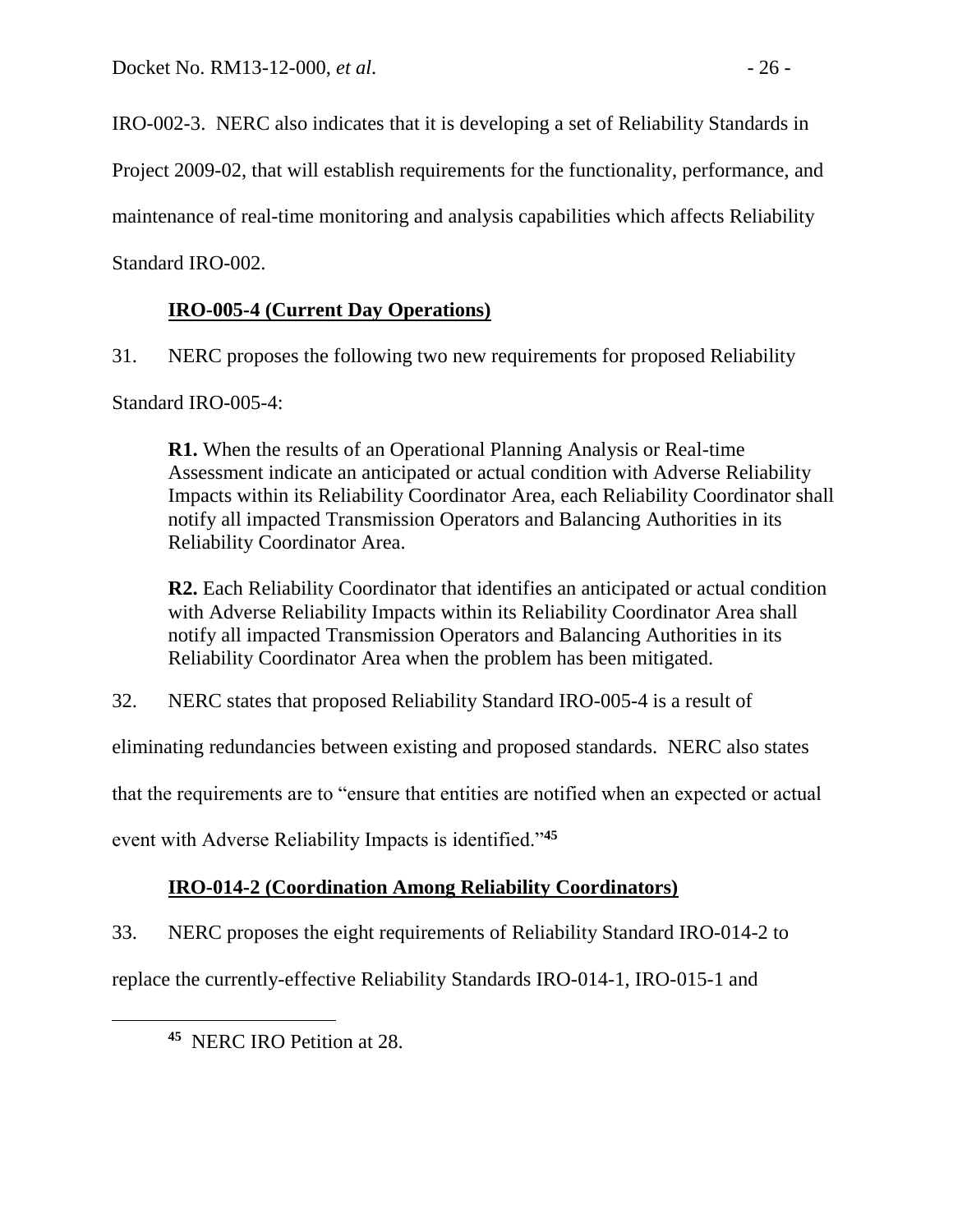IRO-016-1. NERC states that proposed Reliability Standard IRO-014-2 ensures that each

reliability coordinator's operations are coordinated to avoid an Adverse Reliability

Impact on other reliability coordinator areas and to preserve the reliability benefits of

interconnected operations. Proposed Reliability Standard IRO-014-2 provides in part:

**IRO-014-2 R1.** Each Reliability Coordinator shall have Operating Procedures, Operating Processes, or Operating Plans for activities that require notification, exchange of information or coordination of actions that may impact other Reliability Coordinator Areas to support Interconnection reliability. These Operating Procedures, Processes, or Plans shall collectively address the following:

**1.1.** Communications and notifications, including the mutually agreed to conditions under which one Reliability Coordinator notifies other Reliability Coordinators; the process to follow in making those notifications; and the data and information to be exchanged with other Reliability Coordinators. **1.2.** Energy and capacity shortages.

**1.3.** Planned or unplanned outage information.

**1.4.** Control of voltage, including the coordination of reactive resources. **1.5.** Coordination of information exchange to support reliability assessments.

**1.6.** Authority to act to prevent and mitigate system conditions which could cause Adverse Reliability Impacts to other Reliability Coordinator Areas. **1.7.** Weekly conference calls.

**R5.** Each Reliability Coordinator, upon identification of an Adverse Reliability Impact, shall notify all other Reliability Coordinators.

**R6.** During each instance where Reliability Coordinators disagree on the existence of an Adverse Reliability Impact each impacted Reliability Coordinator shall operate as though the problem exists.

**R7.** During those instances where Reliability Coordinators disagree on the existence of an Adverse Reliability Impact, the Reliability Coordinator that identified the Adverse Reliability Impact shall develop an action plan to resolve the Adverse Reliability Impact.

34. NERC states that Requirement R1 is the same as the currently-effective

requirement except for the addition of Part 1.7, which requires reliability coordinators to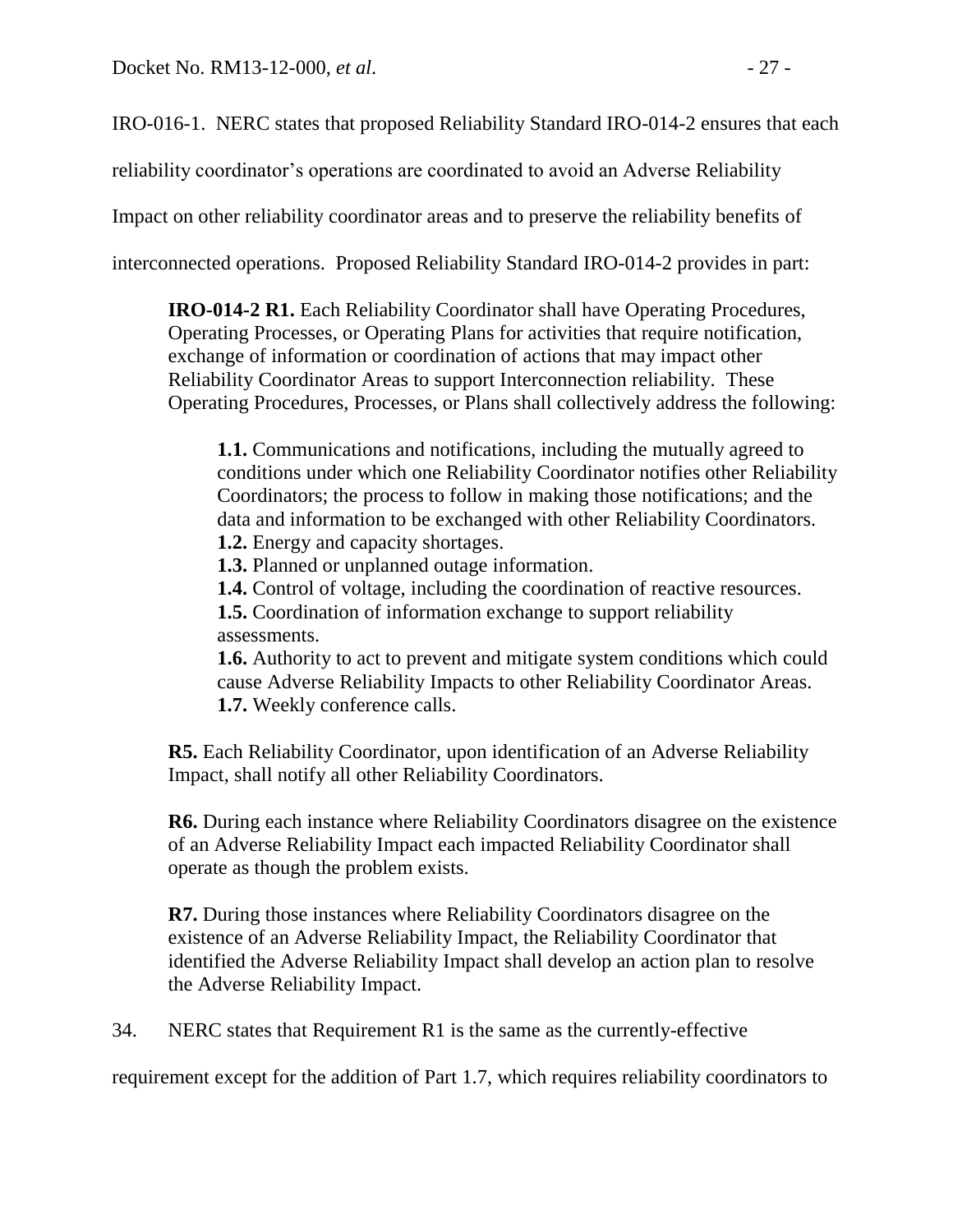have weekly conference calls. Additionally, while Requirement R1 of Reliability Standard IRO-014-1 addresses "Operating Procedures, Operating Processes, or Operating Plans for activities that require notification, exchange of information or coordination of actions that may impact other Reliability Coordinator Areas to support Interconnection reliability," NERC states that proposed Requirement R1 defines specific information that is to be included in the procedures, processes, and plans.

#### **IRO Implementation Plan**

35. NERC proposes as the effective date for Reliability Standard IRO-001-3, the first day of the second calendar quarter beyond the date that the standard is approved by the Commission. NERC states that this time will allow applicable entities adequate time to develop the documentation and other evidence necessary to exhibit compliance with the requirements. NERC proposes as the effective date for Reliability Standards IRO-002-3 and IRO-005-4 the first day of the first calendar quarter following the effective date of a final rule because the revisions are "to an existing mandatory and enforceable standard, applicable entities are already complying with the existing standard." **46**

36. For proposed Reliability Standard IRO-014-2, NERC proposes the first day of the first calendar quarter that is twelve months following the effective date of a final rule as the effective date. NERC states that, while the revisions to this Reliability Standard are to an existing mandatory and enforceable standard, "applicable entities should only have

**<sup>46</sup>** NERC IRO Petition, Exh. A at 8.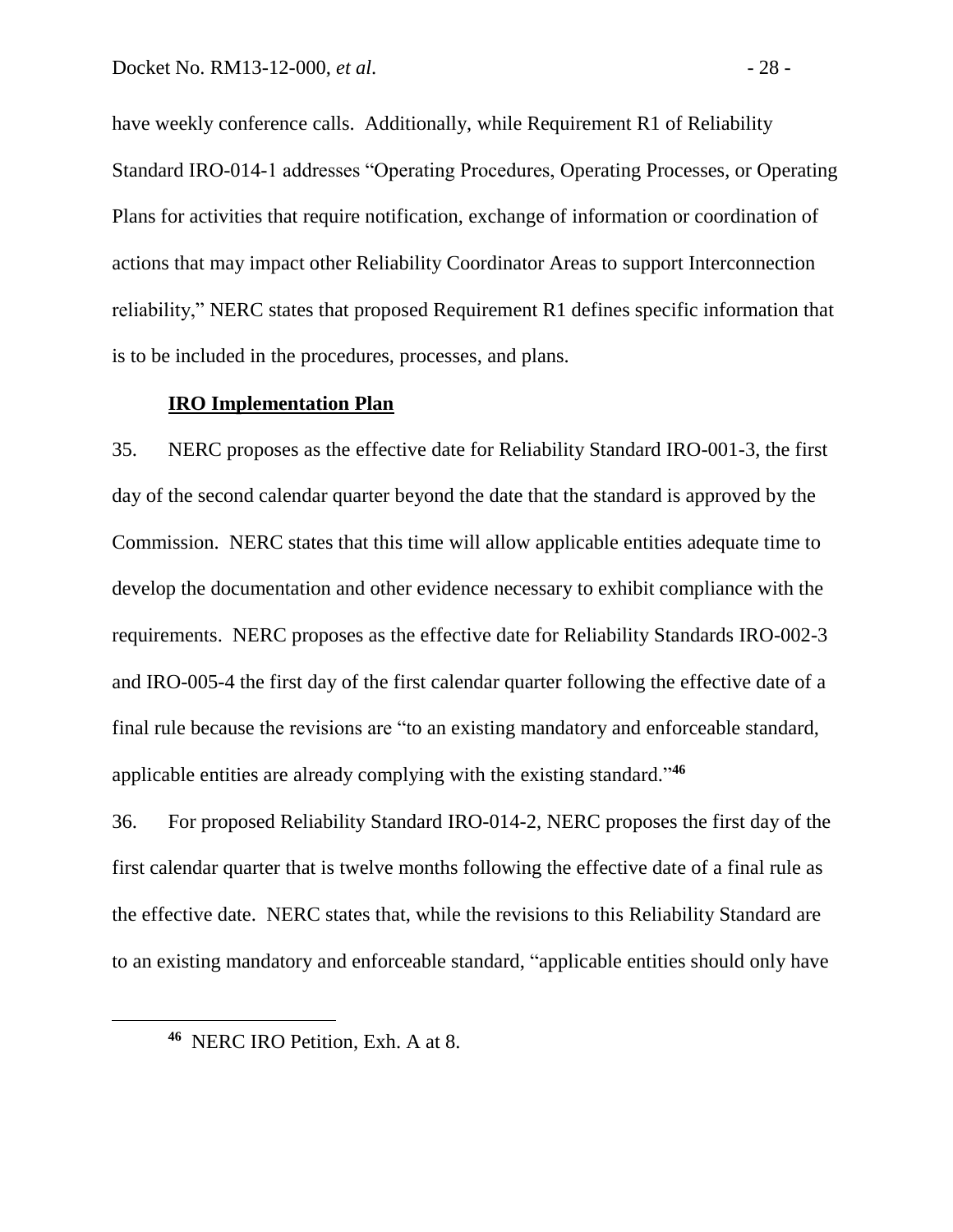to make minor revisions to their Operating Plans, Operating Processes or Operating Procedures to show compliance." **47**

37. NERC also proposes retirement of the six IRO Reliability Standards, effective at midnight immediately prior to the first day of the first calendar quarter that is twelve months following the effective date of a final rule.

## **C. Proposed Revisions to Reliability Standard TOP-006-3 (Docket No. RM13-12)**

38. On April 4, 2013, NERC proposed revisions to Reliability Standard TOP-006-3 to divide the reporting responsibilities of balancing authorities and transmission operators into separate requirements. According to NERC, the proposed revisions clarify that transmission operators are responsible for monitoring and reporting available transmission resources, while balancing authorities are responsible for monitoring and reporting available generation resources. NERC states that this division is consistent with the roles and responsibilities of registered entities as set forth in NERC Reliability Functional Model.

39. NERC states that, as currently written, Requirement R1.2 could be interpreted as duplicating efforts to monitor and report the availability of generation and transmission resources. NERC explains that it specifically requires both transmission operators and balancing authorities to inform reliability coordinators and other affected transmission operators and balancing authorities of all transmission and generation resources available

**47** NERC IRO Petition, Exh. A at 8-9.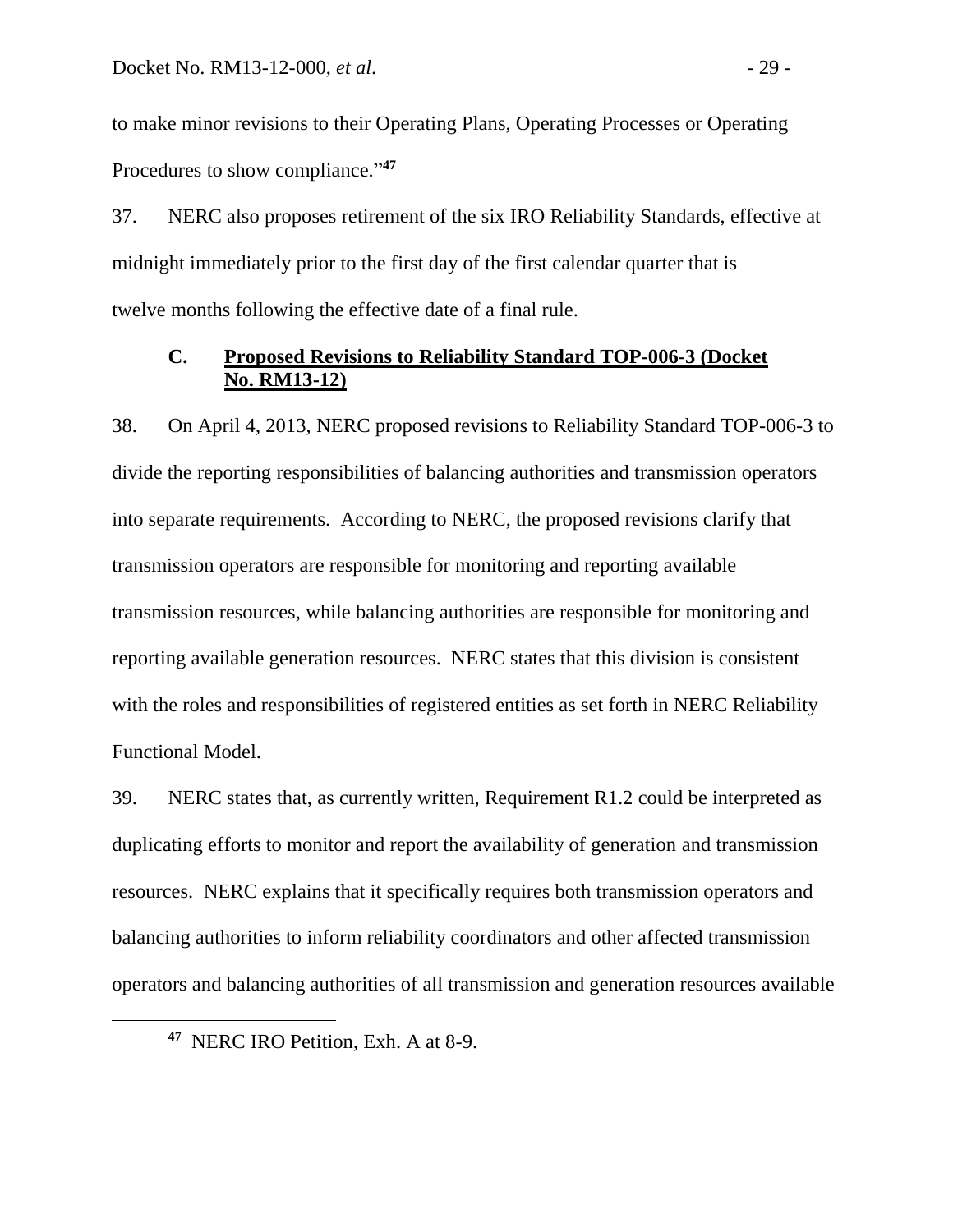for use. To address these concerns, NERC revised Requirement R1.2 to limit a transmission operator's monitoring and notification obligations to transmission resources available for use. NERC created Requirement R1.3 to limit a balancing authority's monitoring and notification obligations to generation resources available for use. NERC explains that proposed Requirement R1.3 only requires balancing authorities to inform reliability coordinators of all generation resources available for use, and they are not required to report the availability of generation resources to transmission operators because transmission operators already receive this information from generator operators pursuant to currently effective Requirement R1.1. According to NERC, by defining the reporting channels from transmission operators and balancing authorities to reliability coordinators, reliability coordinators will receive necessary information in advance, as part of their operating tools, processes and procedures, to prevent and mitigate emergency operating situations in real and next day operations.

40. In addition, NERC proposes to modify currently-effective Requirement R3. According to NERC, while the currently-effective Requirement R3 requires reliability coordinators, transmission operators and balancing authorities to provide appropriate technical information concerning protective relays to their operating personnel, NERC states that it does not impose explicit geographical boundaries on the scope of this obligation. NERC indicates that revised Requirement R3 specifies that the relevant protective relays are those within these entities' respective reliability coordinator area, transmission operator area or balancing authority area.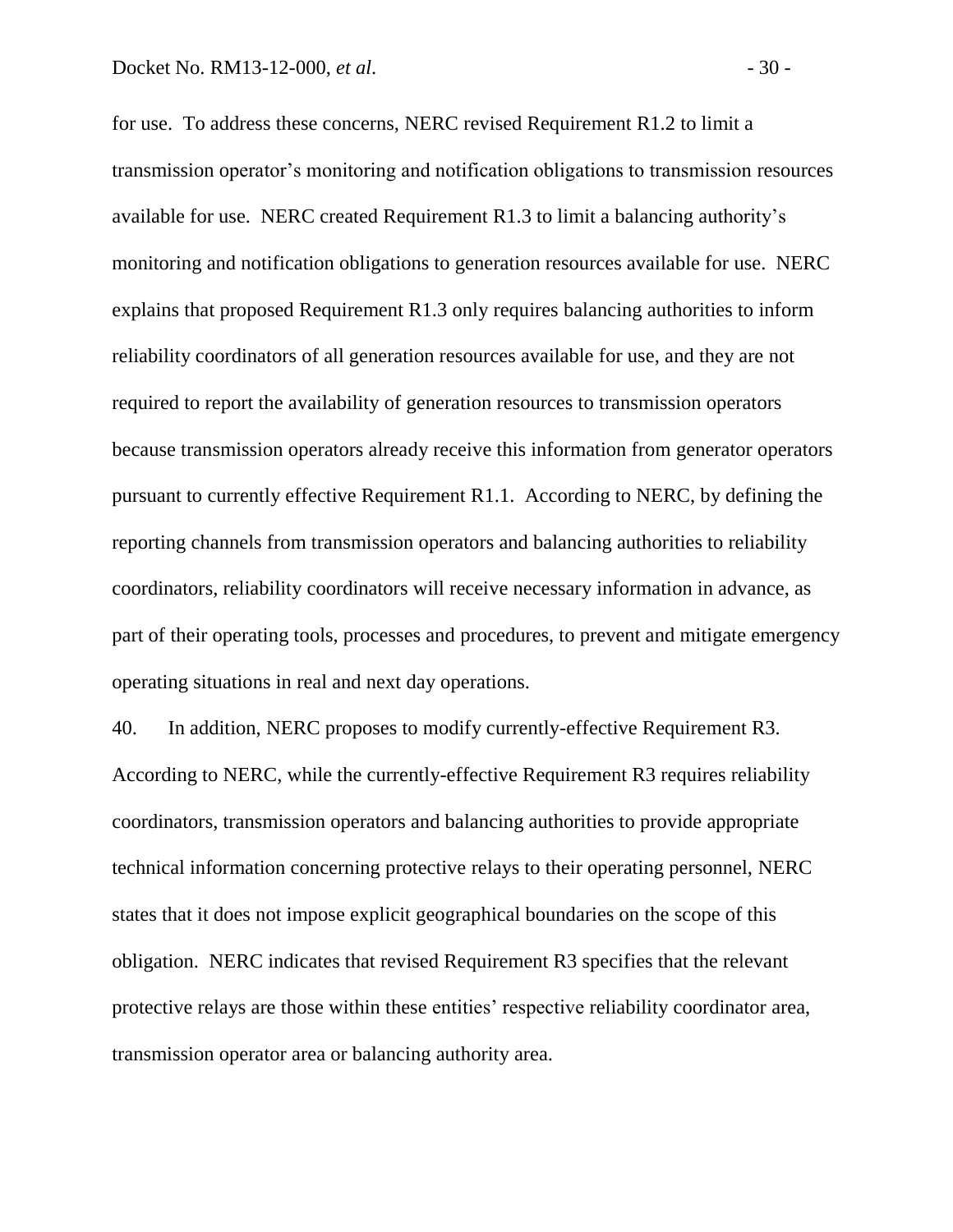41. NERC has proposed medium Violation Risk Factors (VRFs) for proposed TOP-006-3, Requirements R1.2, R1.3 and R3 because these three Requirements all ensure that critical reliability parameters are monitored in real-time. NERC also states that the proposed Violation Security Levels (VSLs) for Requirement R1.3 meet NERC's VSL guidelines. NERC requests that the revisions become effective on the first day of the first calendar quarter after applicable regulatory approval.

#### **II. Discussion**

42. Pursuant to section 215(d) of the FPA, we propose to remand NERC's proposed revisions to the TOP and IRO Reliability Standards (Docket Nos. RM13-14-000 and RM13-15-000). While we believe that NERC's approach of condensing the requirements and removing redundancies generally has merit, we are concerned that, unlike the currently-effective TOP Reliability Standards, there is no requirement in the proposed standards for transmission operators to plan and operate within all SOLs. Without a requirement to analyze and operate within all SOLs in the proposed standards and by limiting non-IROL SOLs to only those identified by the transmission operator internal to its area, system reliability is reduced and negative consequences can occur outside of the transmission operator's internal area. As described below, this was a problem during the Southwest Outage when the loss of a 500 kV line in Arizona Public Service's area overloaded equipment, which ultimately resulted in a cascade outage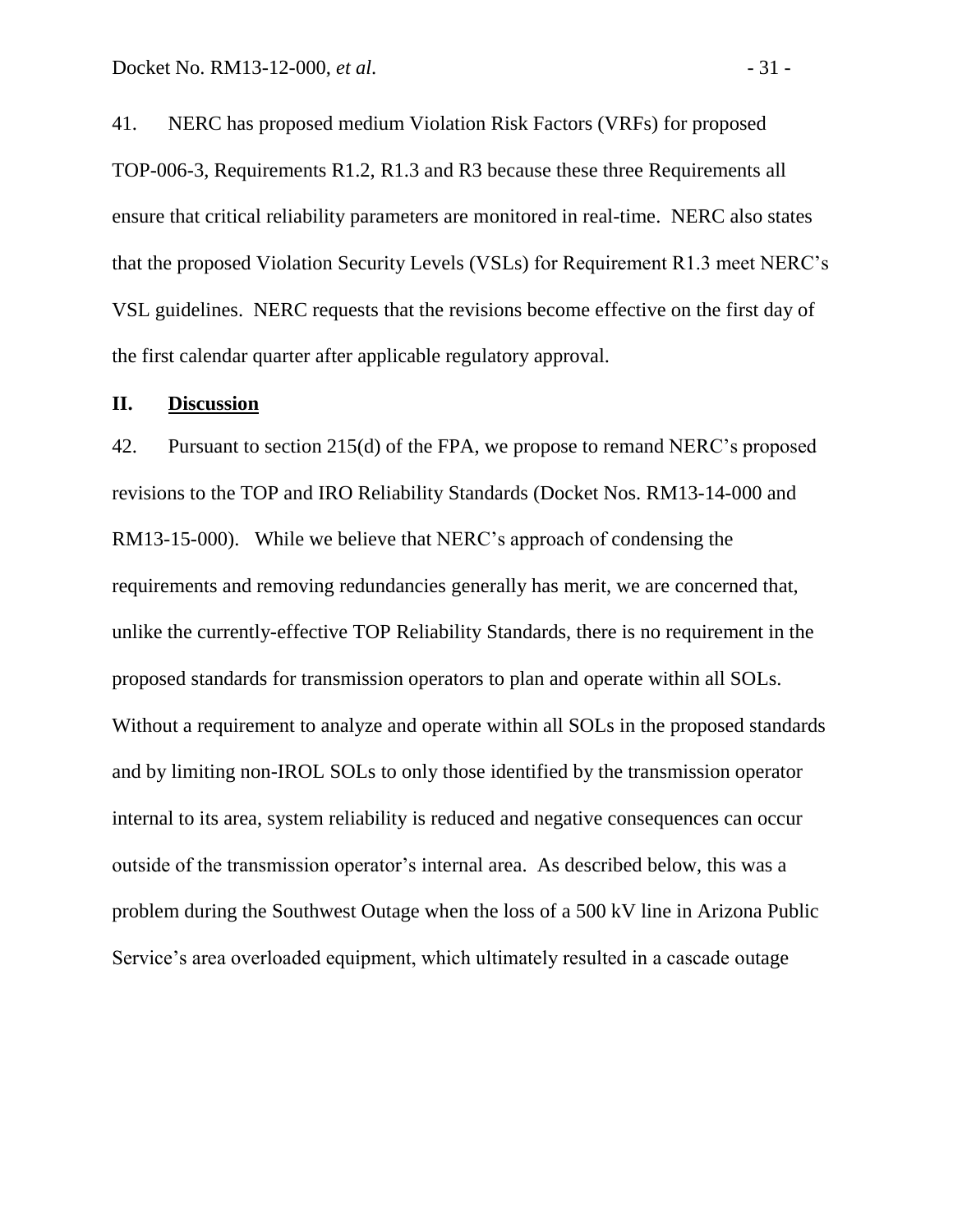leaving approximately 2.7 million customers without power.**<sup>48</sup>** The provisions in the proposed TOP Reliability Standards that require transmission operators to operate only within a subset of SOLs offsets the potential benefits the proposed Reliability Standards may otherwise provide.

43. The Commission believes that NERC's proposal for the treatment of SOLs affects at least proposed Reliability Standard TOP-002-3, Requirements R1 and R2 as well as proposed Reliability Standard TOP-001-2, Requirements R8 through R11. Section 215(d)(4) requires that the Commission remand to the ERO for further consideration a Reliability Standard "that the Commission disapproves in whole or in part."<sup>49</sup> Thus, notwithstanding the organizational and administrative improvements contained in other provisions of proposed TOP Reliability Standards, our concern regarding the treatment of SOLs provides us no option other than to propose to remand the entire Reliability Standards TOP-001-2 and TOP-002-3.

44. In addition to addressing the SOL issue in the TOP Reliability Standards, we also propose to direct that NERC, on remand, develop modifications to the IRO Reliability Standards to ensure that reliability coordinators continue to develop and implement comprehensive generation and transmission outage coordination processes.

 $\overline{a}$ 

**<sup>48</sup>** 2011 Southwest Outage Blackout Report at 1.

**<sup>49</sup>** 16 U.S.C. 824o(d)(4) (2012) (emphasis added).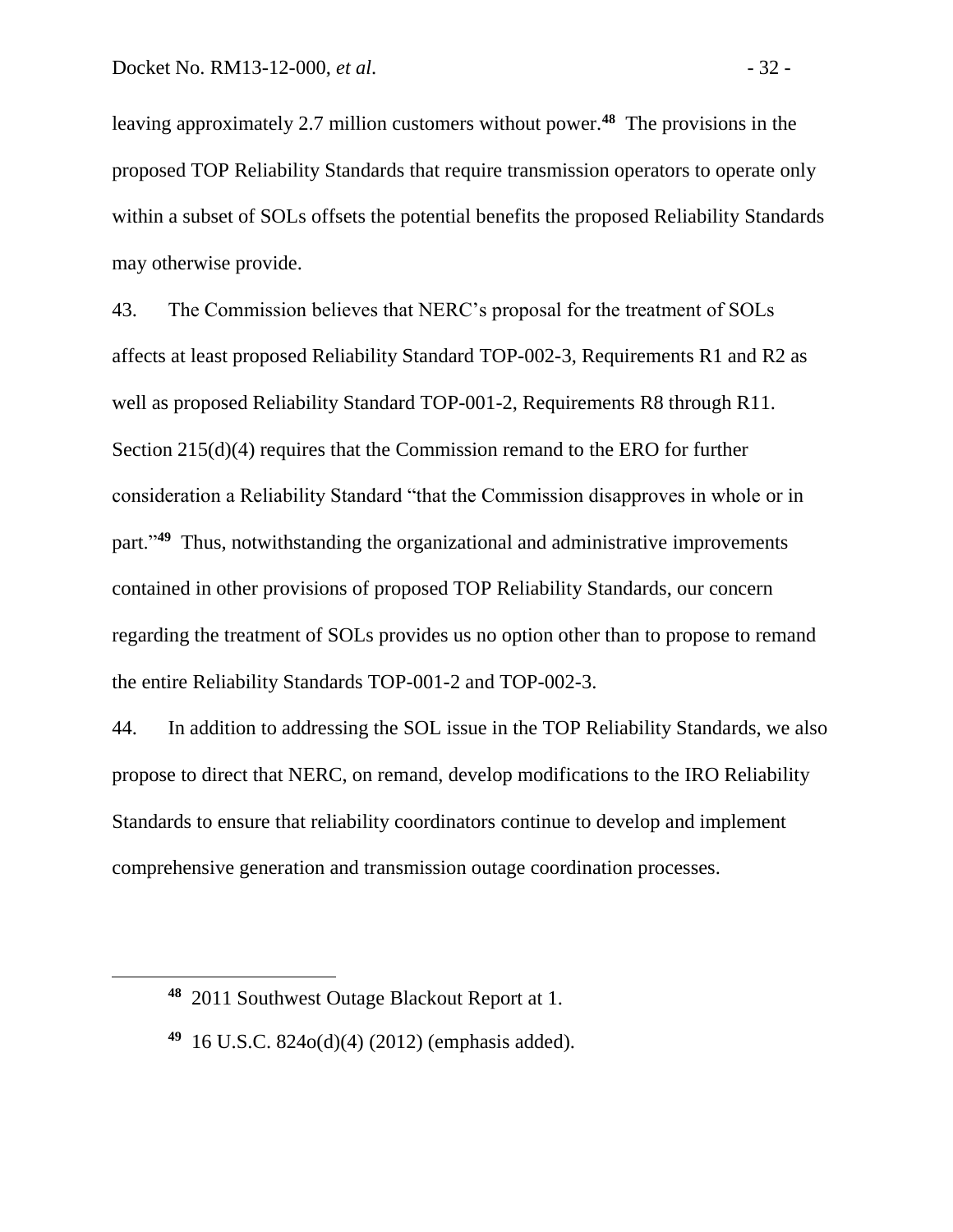45. Given that the SOL and outage coordination process issues pertain to numerous requirements across the proposed standards, the interrelationship among the TOP standards and between the TOP and IRO Reliability Standards, and that NERC requests that both sets of standards be addressed together, we propose to remand the entire set of TOP and IRO Reliability Standards.**<sup>50</sup>** This approach will give industry and NERC flexibility to develop modifications to the standards that address the concerns identified in this NOPR.

46. Further, the Commission discusses below certain provisions of NERC's proposal that require clarification or further technical explanation. Depending on the explanations provided by NERC and other interested entities in comments to this NOPR, additional Commission action may be appropriate, including the identification of additional issues that NERC must address on remand.

47. Finally, pursuant to section 215(d) of the FPA, we also propose to approve NERC's proposed revisions to Reliability Standard TOP-006-3. We find that proposed TOP-006-3 is sufficiently separate from the standards we propose to remand above. Below, we discuss: (A) the proposed TOP Standards; (B) the proposed IRO Standards; and (C) the proposed revisions to Reliability Standard TOP-006-3.

**<sup>50</sup>** NERC TOP Petition at 1-2.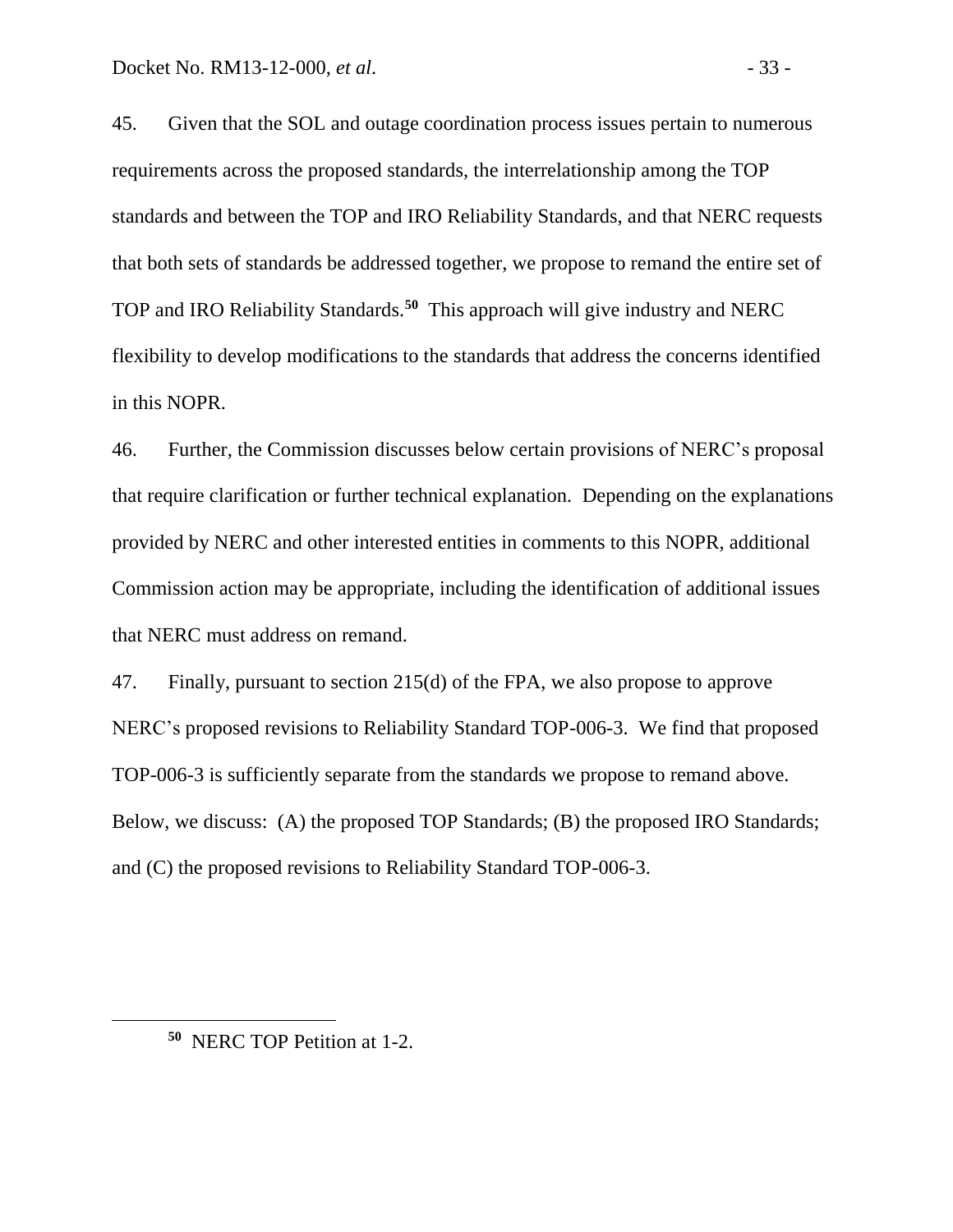#### **A. TOP Reliability Standards**

#### **1. Issue to be Addressed**

#### **a. Plan and Operate Within All SOLs**

#### **NERC Petition**

48. Currently-effective Reliability Standard TOP-002-2a, Requirement R10 requires the transmission operator to plan to meet all SOLs and IROLs. Similarly, currentlyeffective Reliability Standard TOP-004-2, Requirement R1 requires transmission operators to operate within all IROLs and SOLs.

49. Proposed Reliability Standard TOP-002-3, Requirement R2 provides that each transmission operator still plan to operate within all IROLs but within only a sub-set of SOLs. It states that each transmission operator "shall develop a plan to operate within each [IROL] and each [SOL] which, while not an IROL, has been identified by the Transmission Operator as supporting reliability internal to its Transmission Operator area" as a result of its Operational Planning Analysis performed in Reliability Standard TOP-002-3, Requirement R1.

50. NERC states that it is appropriate to limit Requirement R2 to a sub-set of "non-IROL SOLs" that are important to local areas and that the identified subset of non-IROL SOLs will be subject to the requirements of the proposed Reliability Standards. NERC states that non-IROL SOLs are typically thought of in terms of "equipment damage or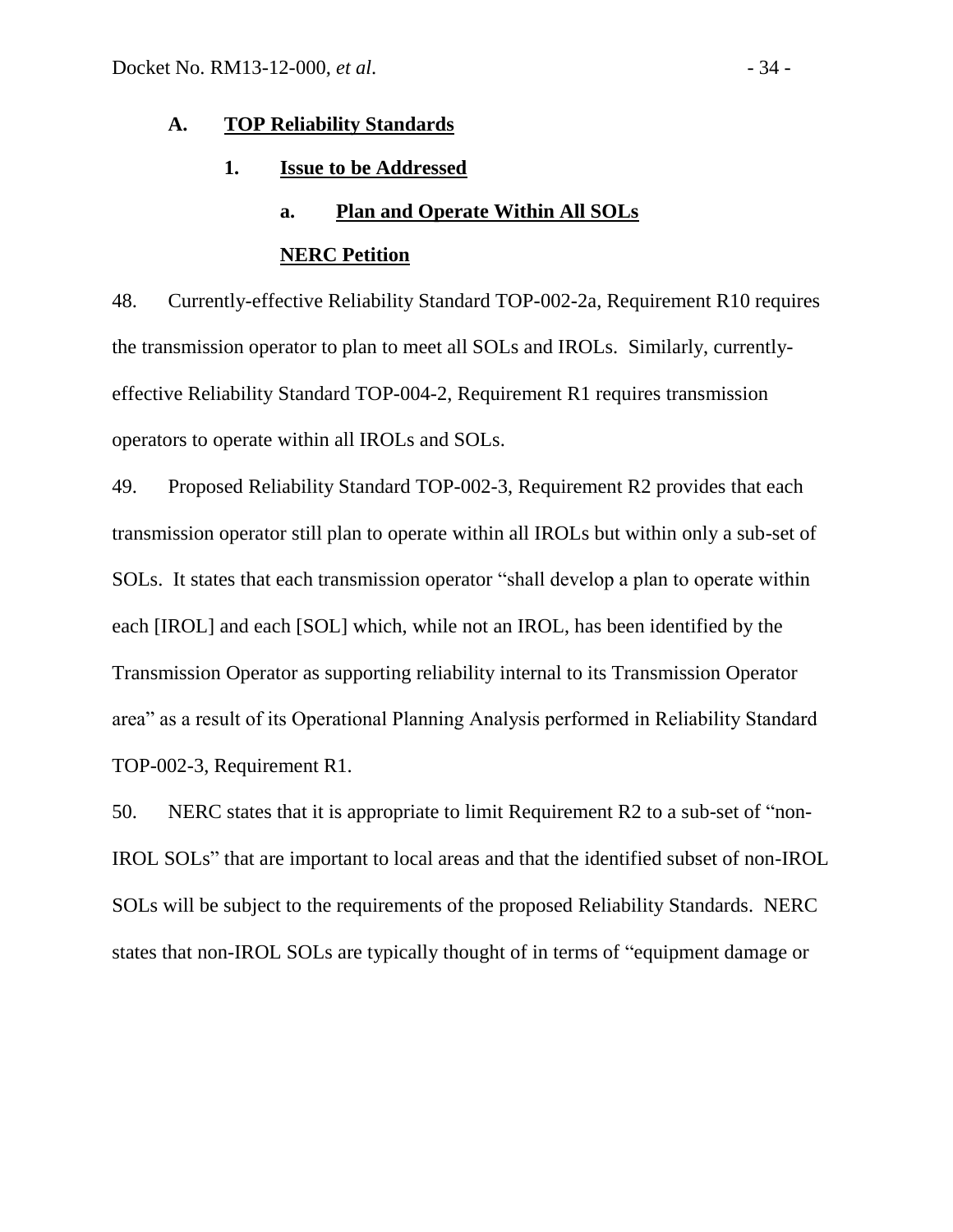[element] loss of life" and are restricted to a limited or local area.**<sup>51</sup>** According to NERC, the standard drafting team concluded that it is not necessary to monitor all non-IROL SOLs because the "true reliability requirement is to operate within IROLs and that non-IROL SOLs are a local operating issue."**<sup>52</sup>** NERC explains that the "difference between non-IROL SOLs and IROLs is expressed in the difference between the consequences to the System (or impact to reliability) should unplanned perturbations of the system occur when the limit is being exceeded.<sup>553</sup> According to NERC, the consequences of exceeding an IROL are described as cascading, uncontrolled separation, or instability.**<sup>54</sup>** NERC states that the impact of exceeding a non-IROL SOL will not result in an Adverse Reliability Impact.**<sup>55</sup>**

# **Commission Proposal**

51. The Commission is concerned with NERC's proposal because, unlike the currently-effective TOP Reliability Standards, the proposed standards do not require the

**54** *Id.*

**<sup>51</sup>** NERC states that the revised TOP requirements move the standards to where the NERC Operating Guidelines intended them to be and ensure that the reliability of the interconnected system will be maintained and even enhanced because system operators will not be distracted from true reliability issues by local system issues. NERC TOP Petition at 18.

**<sup>52</sup>** NERC TOP Petition, Exh. D, Consideration of Comments (Consideration of Comments on Second Draft of Standards for Real-Time Operations) at 23.

**<sup>53</sup>** NERC TOP Petition at 19.

**<sup>55</sup>** NERC TOP Petition at 19.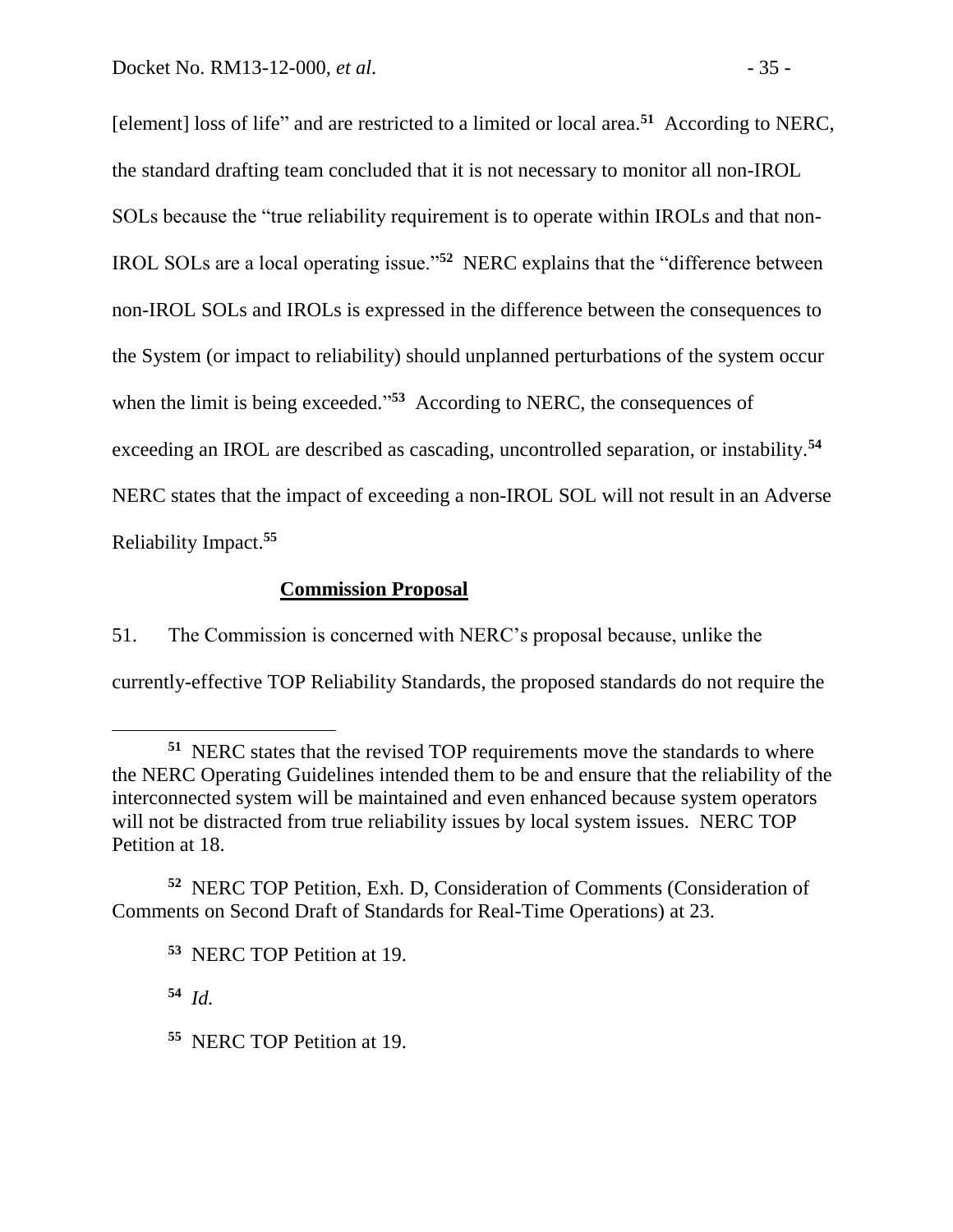transmission operator to plan and operate within SOLs, only non-IROL SOLs that are identified by the transmission operator as supporting reliability internal to its area and identified as a result of an Operational Planning Analysis.**<sup>56</sup>** For example, non-IROL SOLs that appear to be excluded from the proposed standard are non-IROL SOLs that are in a transmission operator's area that impact another transmission operator's area or more than one transmission operator's area.

52. During deteriorating system conditions, an SOL can rapidly degrade into an IROL. Limiting the requirement for transmission operators to analyze and operate within SOLs only to non-IROL SOLs identified by the transmission operator for its internal area can reduce system reliability because operators have less situational awareness of the system and conditions. Even if we accept the argument that our rules for operating bulk electric facilities should not be concerned with "equipment damage or [element] loss of life," NERC has not explained adequately why the only "true reliability requirement is to operate within IROLs and that non-IROL SOLs are a local operating issue." Major cascading events including the Northeast Blackout of 2003 and the 2011 Southwest Outage were initiated by a non-IROL SOL exceedance, followed by a series of non-IROL

**<sup>56</sup>** NERC's Functional Model states one of the tasks of transmission operations is to "[d]evelop system limitations such as System Operating Limits…and operate within those limits." NERC's "Reliability Functional Model Function Definitions and Functional Entities Version 5" at 37 *available* at www.nerc.com.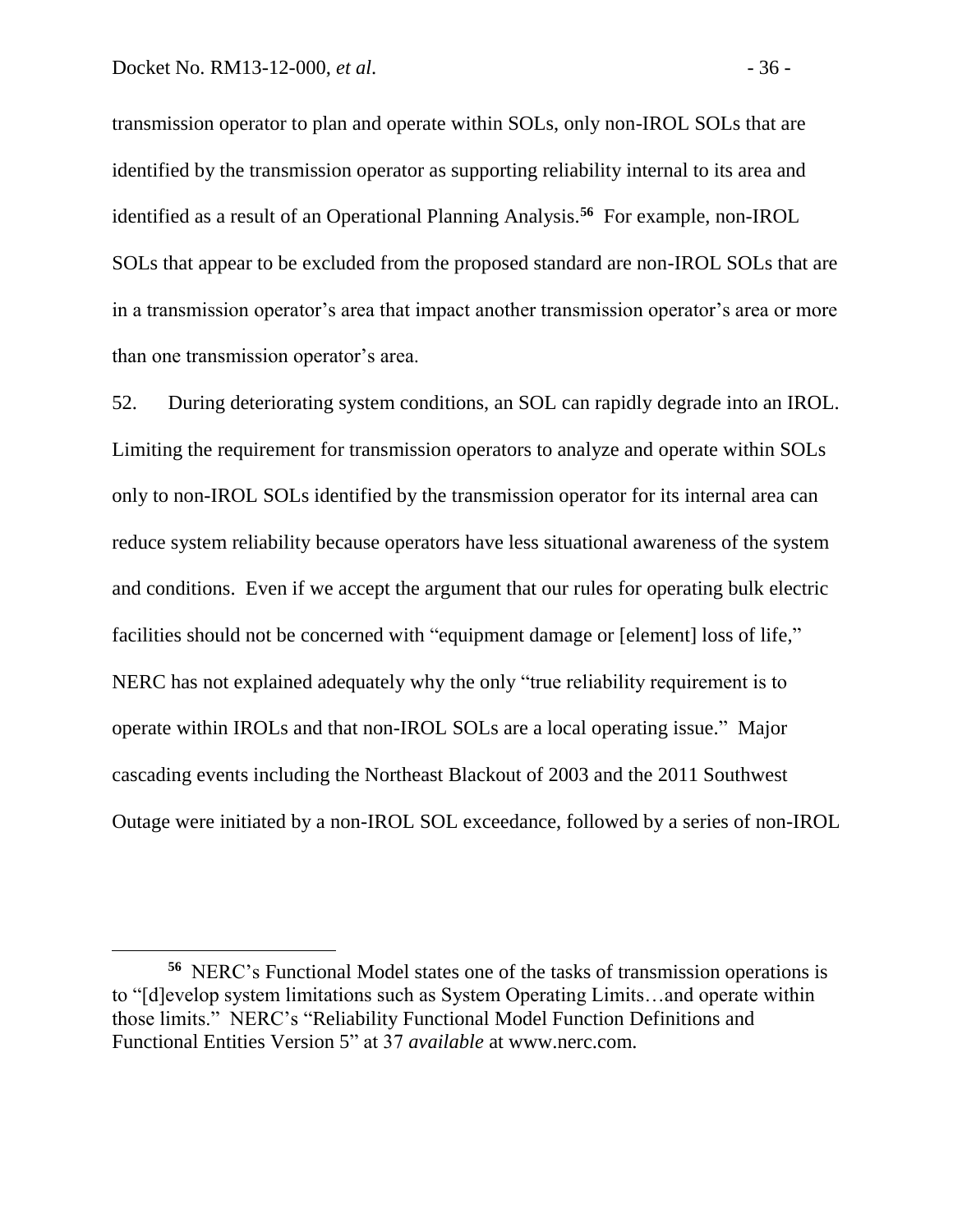SOLs exceedances until the system cascaded.**<sup>57</sup>** Thus, while non-IROL SOLs are essentially defined as not posing a risk of cascading outages, instability or uncontrolled separation if they are exceeded, experience indicates that operators do not always foresee the consequences of exceeding such SOLs and thus cannot be sure of preventing harm to reliability. The Commission believes that when any facility ratings or stability limits are exceeded or expected to be exceeded (i.e. causing a SOL or an expected SOL on jurisdictional facilities), these conditions should be mitigated to avoid the possibility of further deteriorating system conditions and a cascade event.

53. We recognize that, if IROLs and non-IROL SOLs are determined accurately, the reliability consequences of an exceedance should usually be greater for the former than the latter. If NERC or commenters believe this probability warrants general exclusion of the latter from the TOP Reliability Standards (subject to an entity's specific inclusions), they should explain this view in more detail and present any information that may help us weigh its merit.

54. Moreover, we believe that proposed Reliability Standard TOP-002-3, Requirement R1 is flawed because the transmission operator should have an operational plan to operate within all Bulk-Power System IROLs and SOLs for all cases when facility ratings or stability limits are exceeded during anticipated normal and contingency event conditions. The operational plan is needed to ensure the transmission operator operates

**<sup>57</sup>** *See* 2003 Northeast Blackout Report at 74 and the 2011 Southwest Outage Blackout Report at 1.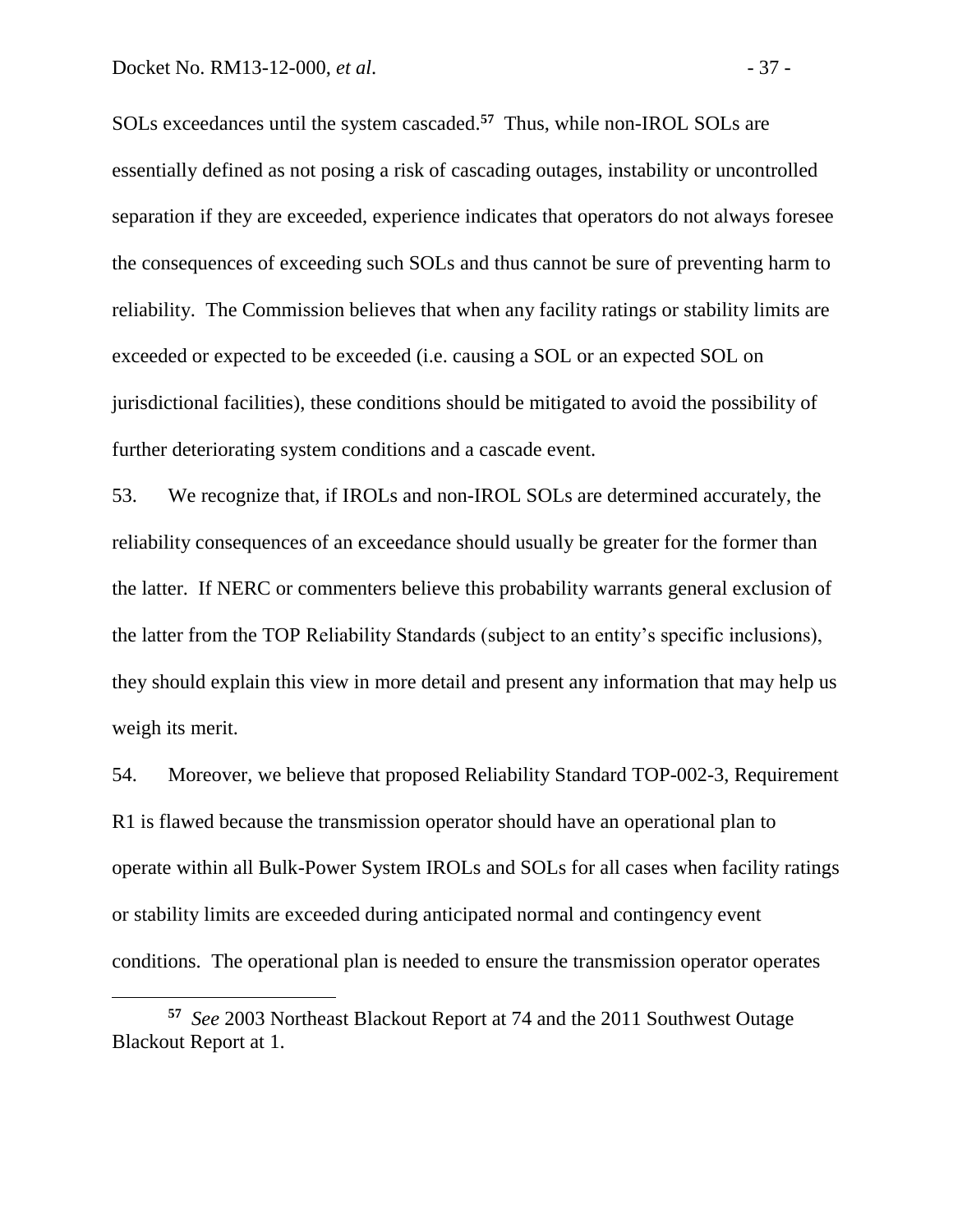in, or can return its system to, a reliable operating state. For example, the 2011 Southwest Outage Blackout Report raised a similar concern, stating that transmission operators should "ensure that post-contingency mitigation plans reflect the time necessary to take mitigating actions, including control actions, to return the system to secure N-1 state as soon as possible but no longer than 30 minutes following a single contingency."**<sup>58</sup>** We believe that the transmission operator should have operational or mitigation plans for all Bulk-Power System IROLs and SOLs that can be implemented within 30 minutes or less to return the system to a secure state. Absent such plans, system conditions can linger in an unsecure or emergency state exposing the system to cascading outages upon the next contingency. Thus, we are concerned that Requirement R1 is insufficient for the fundamental operation of the interconnected transmission network as proposed by NERC. 55. Similarly, proposed Reliability Standard TOP-001-2, Requirements R8 through R11 address transmission operator notification, operation and action with respect to IROLs and some SOLs based on the transmission operator's next-day Operational Planning Analysis. Because proposed Reliability Standard TOP-001-2, Requirement R8 requires a transmission operator's notification of only those SOLs identified in a next-day Operational Planning Analysis, the Commission believes it is possible for additional

**<sup>58</sup>** Southwest Outage Blackout Report (Recommendation 13 at 90). In addition, in Order No. 693 the Commission stated that operational plans for all IROLs should include the "[i]dentification and communication of control actions [to system operators] that can be implemented within 30 minutes" following a contingency to return the system to a reliable operating state...." Order No. 693, FERC Stats. & Regs. ¶ 31,242 at P 1601.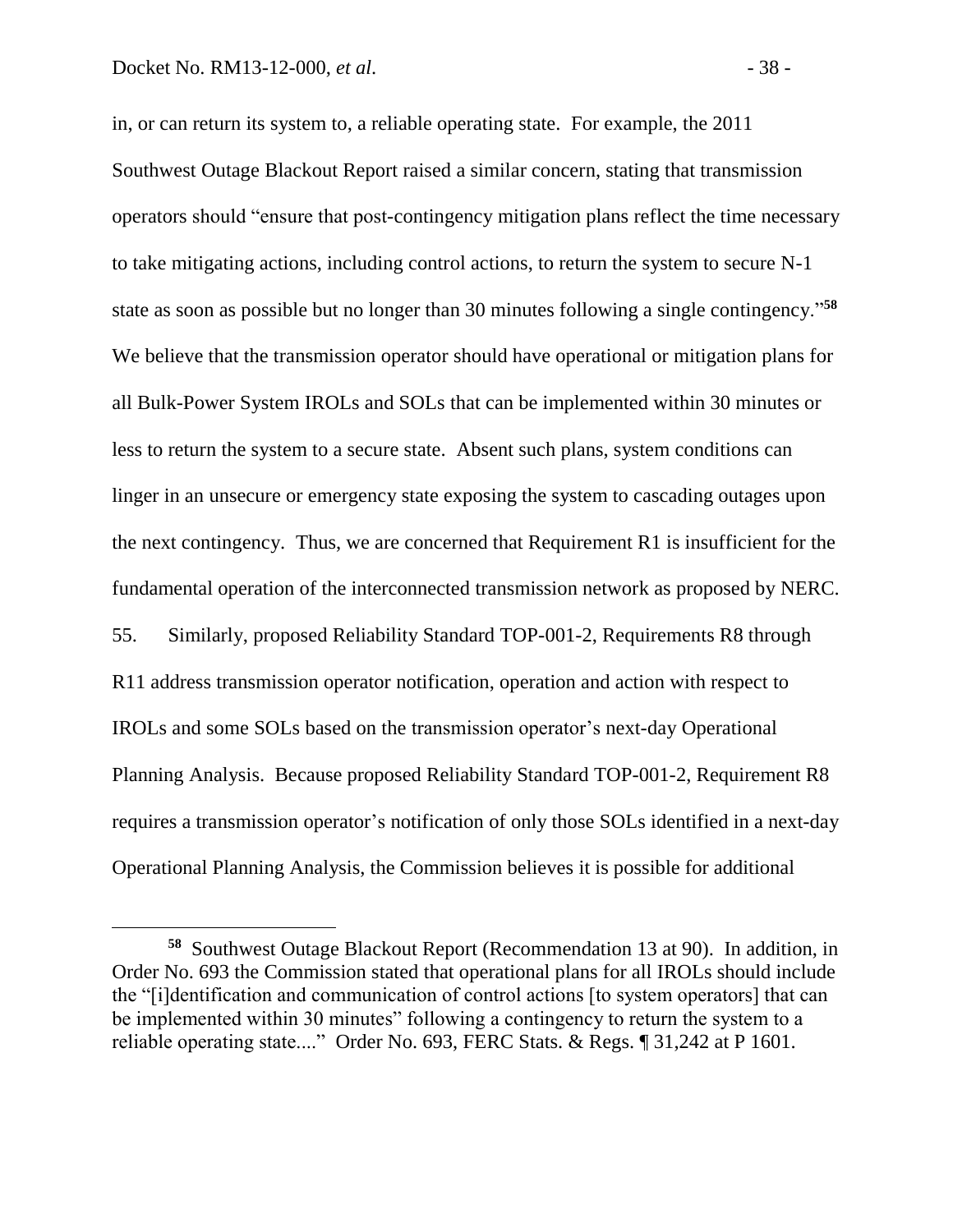SOLs to develop or occur in the same-day or real-time operational time horizon. This could impose an operational risk to the interconnected transmission network. For example, if real-time system load levels are unexpectedly higher than forecasted load conditions used in the Operational Planning Analysis, this condition could result in realtime SOLs not identified in the Operational Planning Analysis because facility ratings and stability limits are now exceeded under high load levels whereas under the forecasted load levels (lower load levels), facility ratings and stability limits were not expected to be exceeded. Another example is if an unplanned outage of a transmission element or generator unit occurred after the completion of the next-day Operational Planning Analysis, this condition may result in real-time SOLs not identified in the Operational Planning Analysis because facility ratings and stability limits are now possibly exceeded due to the change in the system topology (i.e. transmission element outage) or generation dispatch (i.e. generator unit outage) that redirected the power flow on some portions of the interconnected transmission network.**<sup>59</sup>** Thus, there are various reasons why a SOL could occur in real-time operations due to the dynamic nature of the real-time interconnected transmission network and not be identified in the next-day Operational Planning Analysis. To assure that transmission operators are equipped to react to such

**<sup>59</sup>** This condition was identified in the 2011 Southwest Outage Blackout Report, which found that Imperial Irrigation District did not perform a separate, updated next-day study and contingency analysis for September 8, 2011 and instead, referenced a previous study which was not valid because it did not match the load and generation dispatch for the day. 2011 Southwest Outage Blackout Report, Recommendation No. 1 at 66.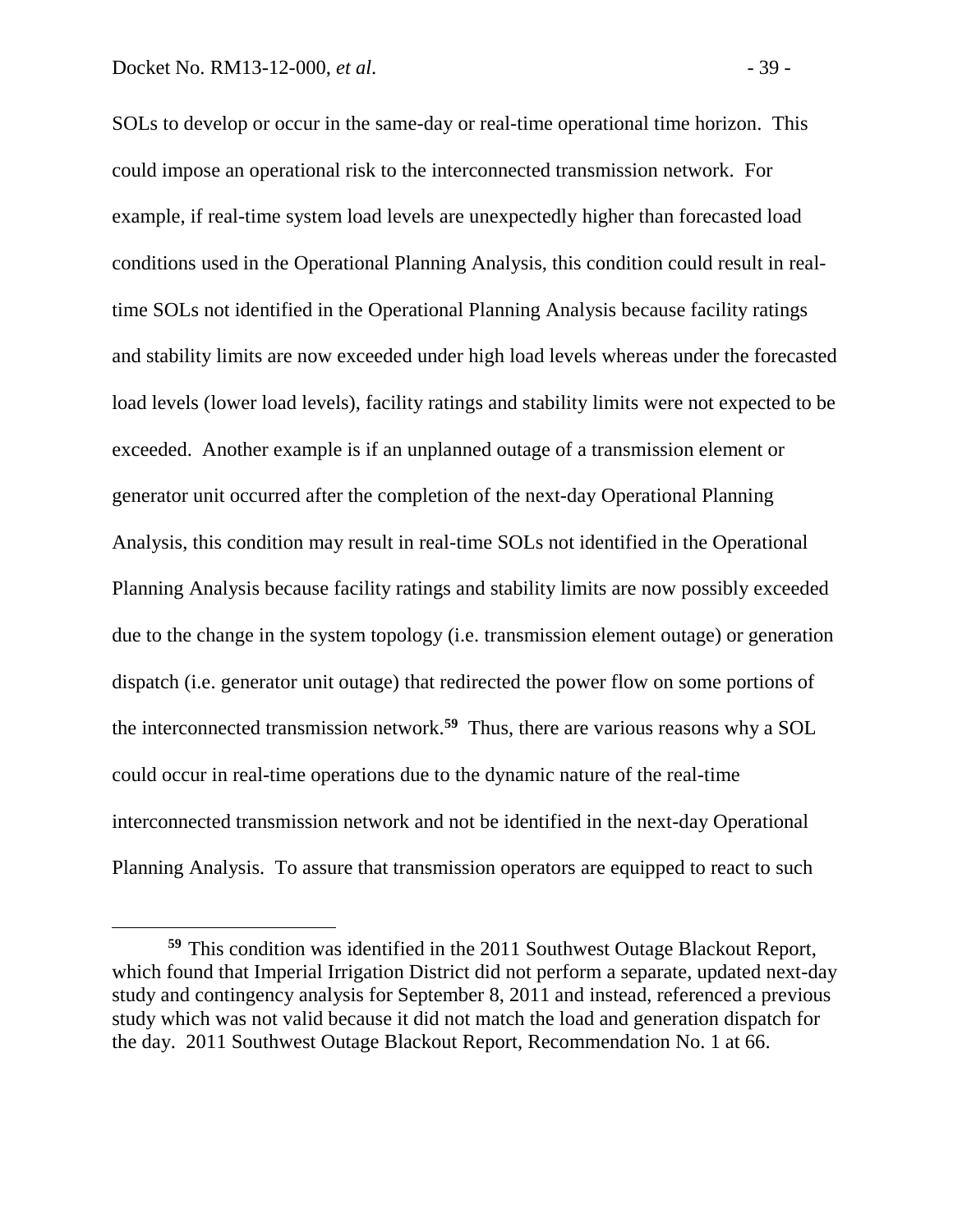situations, we believe that the Requirement R8 operational responsibilities and actions should pertain to all IROLs and all SOLs for all operating time horizons.

56. Accordingly, pursuant to section 215(d)(4) of the FPA, we propose to remand proposed Reliability Standards TOP-001-2 and TOP-002-3. Specifically, we propose to direct that NERC develop modifications to Reliability Standard TOP-002-3, Requirements R1 and R2 that address our concerns discussed above to ensure that transmission operators develop mitigation plans for all IROLs and SOLs expected to be exceeded. Similarly, for proposed Reliability Standard TOP-001-2, Requirement R8, we propose to direct that NERC develop modifications to require that transmission operator actions apply to all SOLs identified in all operational time horizons (operations planning, same-day operations and real-time operations). Further, for proposed Reliability Standard TOP-001-2, Requirements R9 through R11, we propose to direct that NERC develop modifications to require that transmission operator specified actions apply to all SOLs related responsibilities in the real-time operations time horizon. Our concerns discussed above apply to specific provisions of proposed TOP-001-2 and TOP-002-3. However, as explained above, we propose to remand proposed Reliability Standards TOP-001-2 and TOP-002-3. Moreover, as explained above, because the TOP standards are so interrelated, we also propose to remand Reliability Standard TOP-003-2 to give NERC and industry flexibility to address our concerns.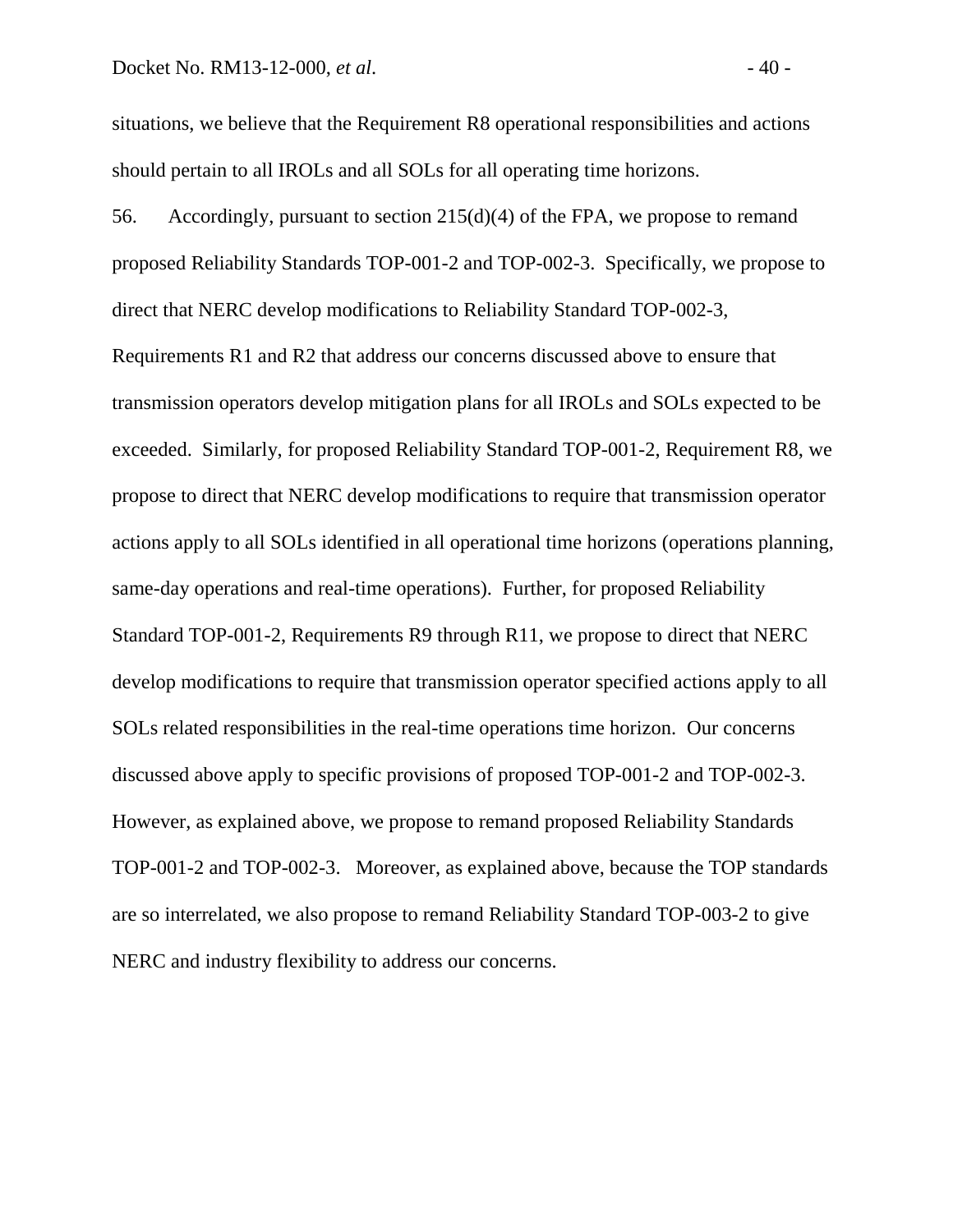# **2. TOP Reliability Standards – Issues Requiring Clarification a. System Models, Monitoring and Tools NERC Petition**

57. NERC proposes to retire TOP and IRO Reliability Standards that require reliability coordinators and transmission operators to maintain and use certain models and analysis capabilities and monitoring. NERC proposes to delete requirements for transmission operators to (1) "maintain accurate computer models utilized for analyzing and planning system operations"; (2) "use monitoring equipment to bring to the attention of operating personnel important deviations"; (3) "use sufficient metering … to ensure accurate and timely monitoring"; and (4) "have sufficient information and analysis tools to determine the cause(s) of SOL violations…."**<sup>60</sup>** NERC explains that these transmission operator requirements are unnecessary because transmission operators meet these requirements as part of NERC's certification process or are in other currently-effective or proposed standards.**<sup>61</sup>**

58. Similarly, NERC proposes to retire Reliability Standard IRO-002-2 Requirements R4, R5, R6, and R7, which address real-time monitoring and analysis capabilities and functions required to enable the reliability coordinator to perform its responsibilities. According to NERC, these requirements are unnecessary because they are inherent in the

**<sup>60</sup>** *See* Reliability Standards TOP-002-2.1b, Requirement R19, TOP-006-2, Requirement R5, TOP-006-2, Requirement R6, and TOP-008-1, R4, respectively.

**<sup>61</sup>** NERC TOP Petition, Exhibit J at 22, 34, 35, and 38.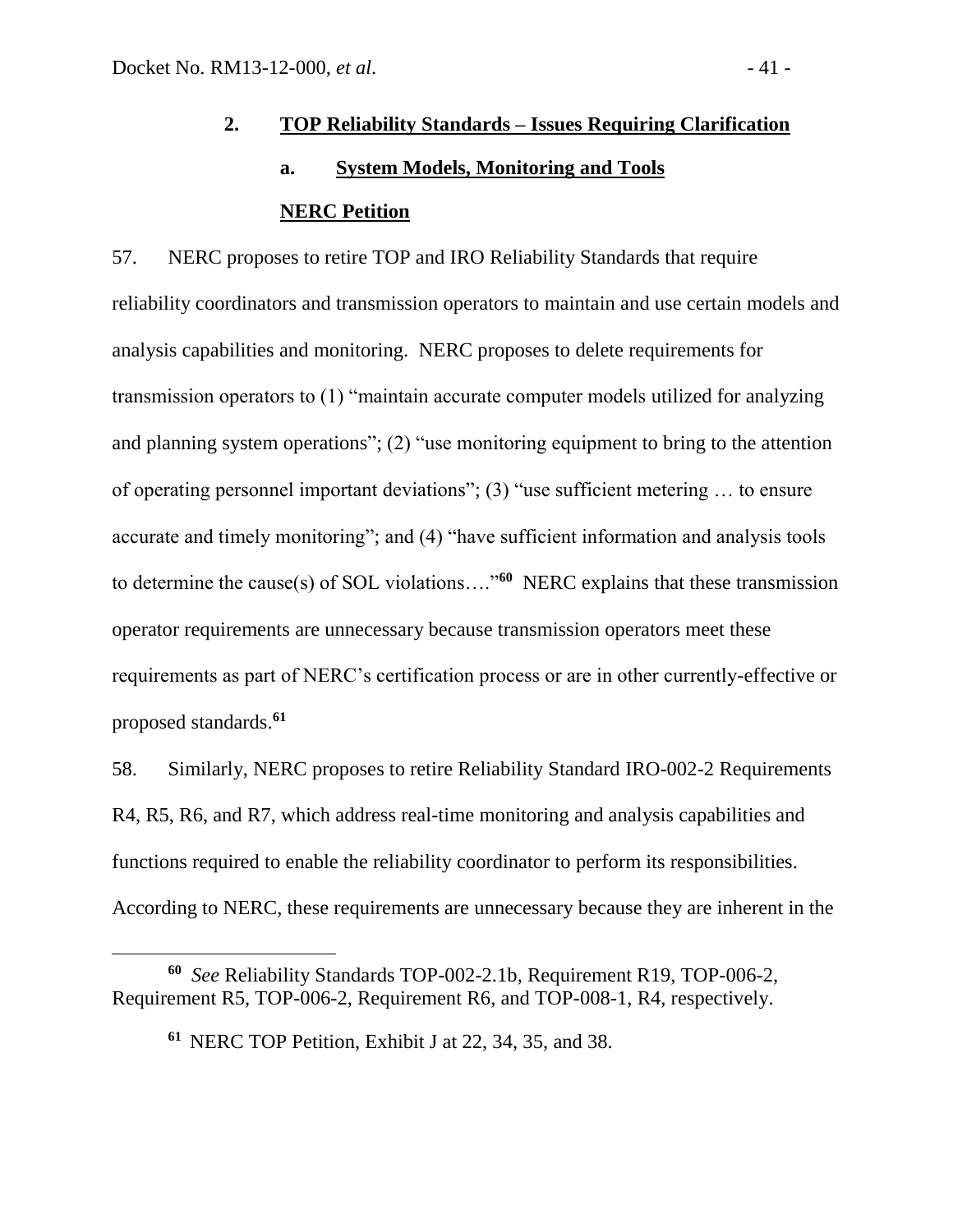reliability coordinator's duty to maintain area control error or operate within IROLs/SOLs and can be verified in the certification process.**<sup>62</sup>** NERC also states that the Commission directives in Order No. 693 applicable to a minimum set of analytical tools and applicable to reliability coordinators and transmission operators will be addressed in Project 2009-02 - Real-time Monitoring and Analysis Capabilities – that has a projected completion date of 2014. Further, NERC proposes to retire other requirements of currently-effective Reliability Standard TOP-006-2 which address real-time monitoring responsibilities of the transmission operator.

#### **Commission Proposal**

59. In Order No. 693, the Commission directed NERC to develop requirements for a minimum set of analytical tools (analysis and monitoring capabilities) to ensure that a reliability coordinator has the tools it needs to perform its functions. **63** In its TOP Petition, NERC discusses the importance of analytical tools and real-time monitoring noting that, "[a]ccording to the August 2003 Blackout Report, a principal cause of the August 14, 2003 blackout was a lack of situational awareness, which was in turn the

**63** Order No. 693, FERC Stats. & Regs. ¶ 31,242, at PP 905, 906, 1660.

**<sup>62</sup>** Section 500 of NERC's Rules of Procedure provide for an organization certification program that is intended to ensure that the an applicant to be a reliability coordinator, balancing authority or transmission operator "has the tools, processes, training, and procedures to demonstrate their ability to meet the Requirements/sub-Requirements of all of the Reliability Standards applicable to the function(s) for which it is applying thereby demonstrating the ability to become certified and then operational." NERC Rules of Procedure at 44.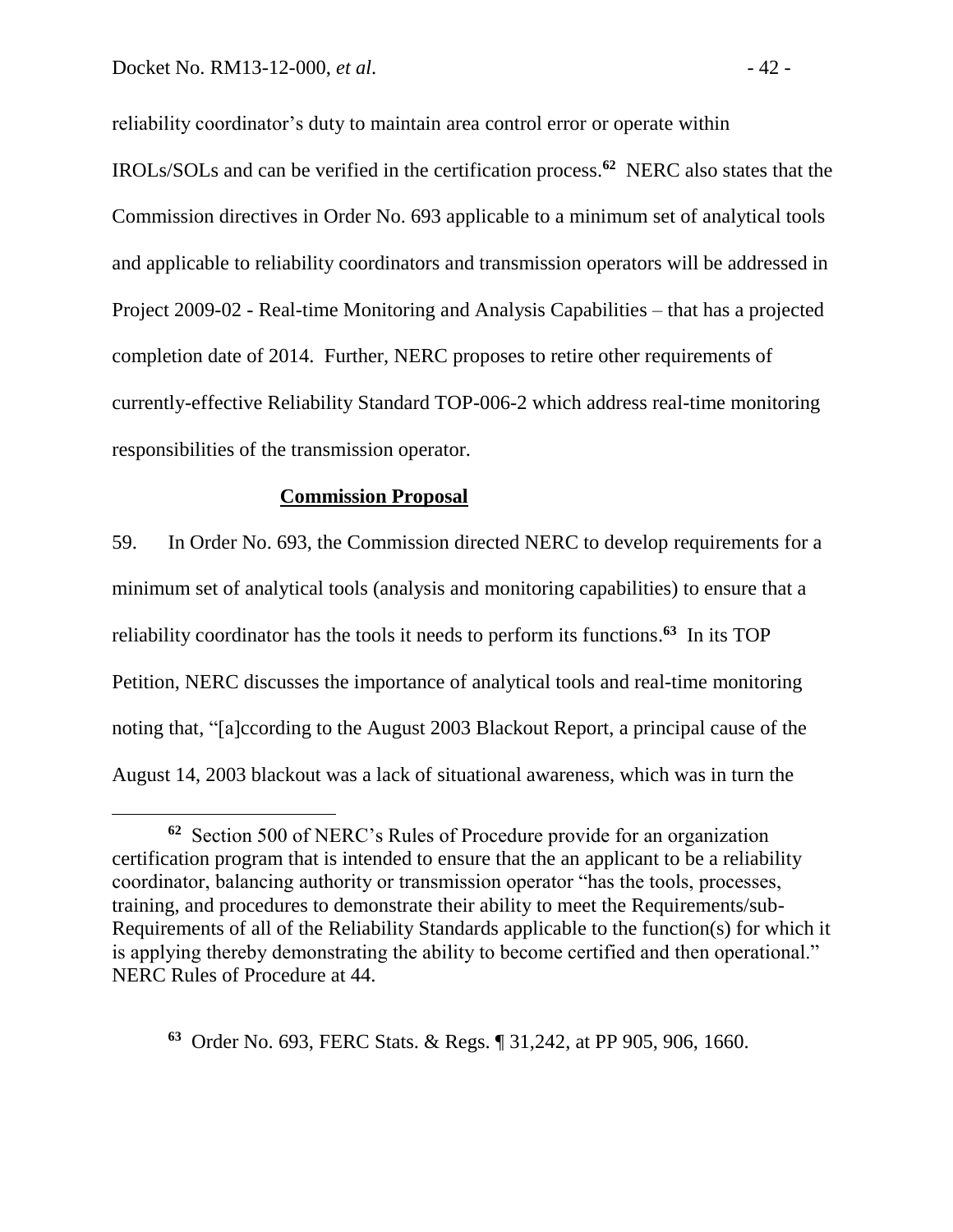result of inadequate reliability tools."<sup>64</sup> We agree with NERC's statement and believe this is an area of reliability that requires vigilance. Moreover, our view is reinforced by the 2011 Southwest Outage Blackout Report, which found that "[a]ffected TOP's realtime tools are not adequate or, in one case, operational to provide the situational awareness necessary to identify contingencies and reliably operate their systems" and consequently recommended that "TOPs should take measures to ensure that their realtime tools are adequate, operational, and run frequently enough to provide their operators the situational awareness necessary to identify and plan for contingencies and reliably operate their systems." **65**

60. Monitoring and analysis capabilities are essential in establishing and maintaining situational awareness. While NERC indicates that these functions are assured through the certification process,**<sup>66</sup>** we are not convinced that NERC's certification process is a suitable substitute for a mandatory Reliability Standard. Monitoring and assessment capabilities must adapt to assess changing topography and system conditions so that

**<sup>64</sup>** NERC TOP Petition at 10. NERC also states that "the failure of control computers and alarm systems, incomplete tool sets, and the failure to supply network analysis tools with correct System data on August 14, contributed directly to this lack of situational awareness. Also, the need for improved visualization capabilities over a wide geographic area has been a recurrent theme in blackout investigations."

**<sup>65</sup>** 2011 Southwest Outage Blackout Report at 88 and Finding 12. In addition, the 2011 Southwest Outage Blackout Report , Finding 27 (at 111) states that "[a] TOP did not have tools in place to determine the phase angle difference between two terminals of its 500 kV line after it tripped."

**<sup>66</sup>** NERC TOP Petition, Exh. J at 33.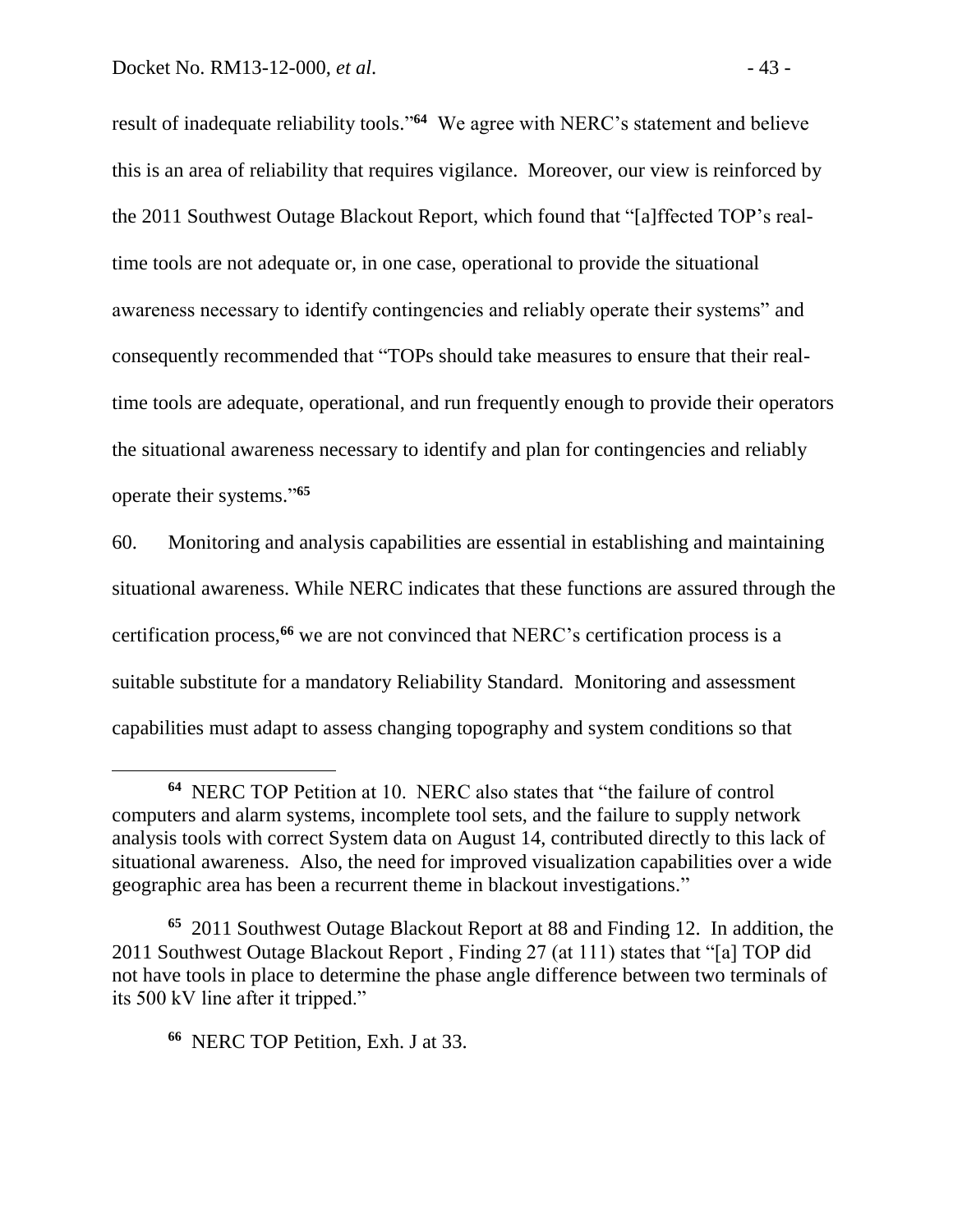operators can continually maintain an adequate level of situational awareness. In contrast, certification is a one-time process that may not adequately assure continual operational responsibility would occur if these requirements were in a Reliability Standard.

61. In addition, as discussed above, NERC indicates that Standards Project 2009-02, Real-time Monitoring and Analysis Capabilities, will address the Commission directives in Order No. 693 that address a minimum set of analytical tools. According to NERC, this project has a projected completion date of 2014. NERC's retiring of current IRO and TOP requirements that address monitoring and analysis capabilities warrants expedition in the completion of Project 2009-02. The retirement of the current IRO and TOP requirements that address monitoring and analysis capabilities should not occur until the completion and implementation of Project 2009-02.**<sup>67</sup>** Thus, in its NOPR comments NERC should propose a schedule that it will follow to ensure it completes and implements Project 2009-02 prior to any retirement of the standard such that there would be no gap.

**<sup>67</sup>** NERC's "Standards Independent Experts Review Project" (Industry Experts Report) identifies one aspect of Project 2009-02 as a "high priority" gap. Industry Experts Report at Appendix F. The Industry Experts Report (App. F) identifies a high priority gap for Project 2009-02 to define the requirements for EMS RTCA models or performance expectations of the models; the Report also says proposed TOP-002 should incorporate current requirement for tools to determine cause of SOL violations.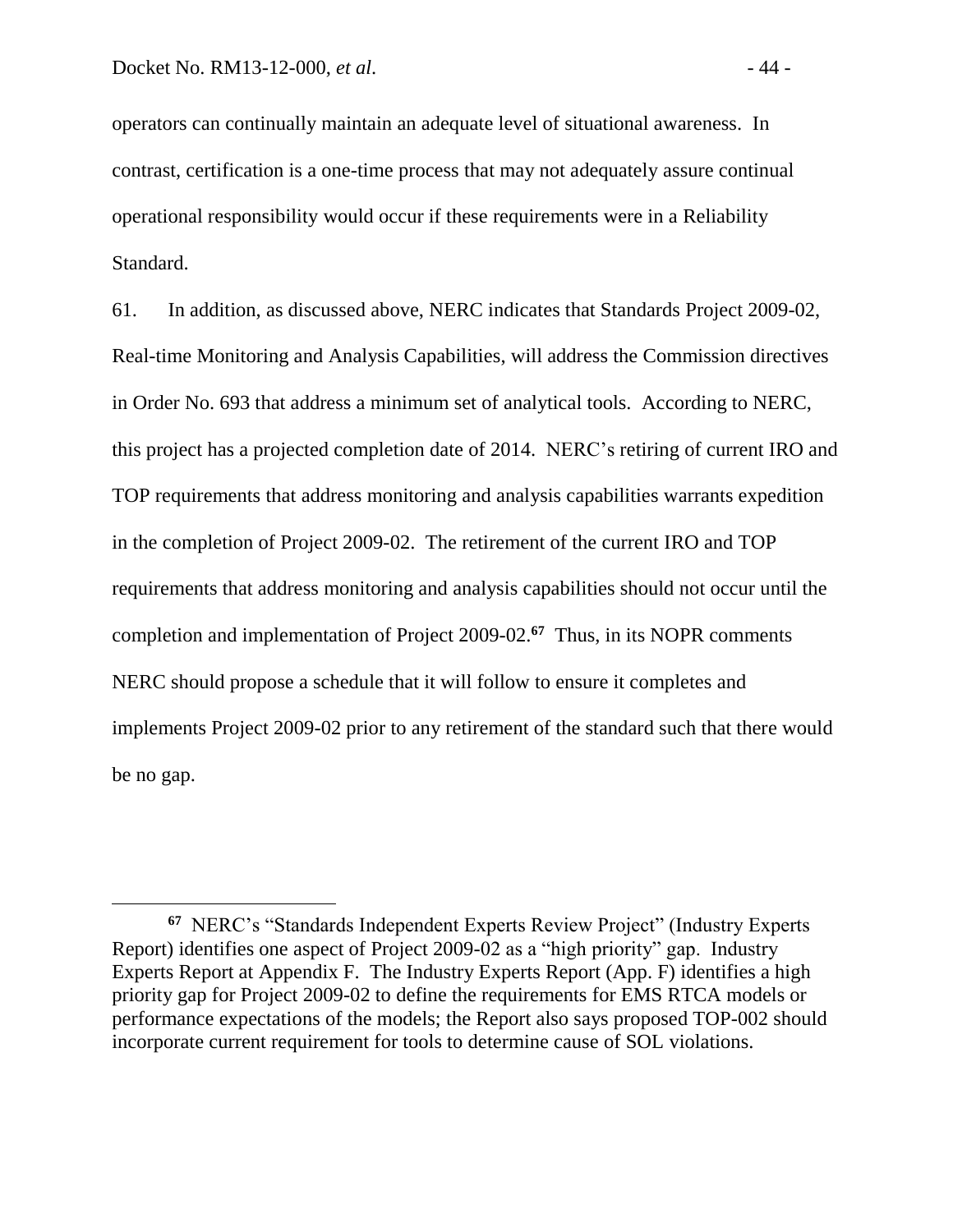# **b. Compliance with Reliability Directives NERC Petition**

62. Currently-effective Reliability Standard TOP-001-1, Requirements R3 and R4 require applicable entities to comply with transmission operators' and reliability coordinators' "reliability directives," which currently is an undefined term. NERC proposes Reliability Standard TOP-001-2, Requirement R1 which requires applicable entities to comply with transmission operators' "Reliability Directives," which NERC proposes to define as "[a] communication initiated by a Reliability Coordinator, Transmission Operator, or Balancing Authority where action by the recipient is necessary to address an Emergency or Adverse Reliability Impacts."**<sup>68</sup>**

63. In its implementation plan, NERC states that it is not proposing any new definitions but that the TOP standard drafting team coordinated with the IRO drafting team to develop a definition of "Reliability Directive." This definition is included in the IRO implementation plan.

# **Commission Proposal**

 $\overline{a}$ 

64. The currently-effective TOP Reliability Standards use "reliability directive," which, as an undefined term, does not appear to be limited to a specific set of circumstances. Also IRO Reliability Standards use the term "reliability directive" in the

**<sup>68</sup>** NERC's proposed definition of Reliability Directive does not appear in the TOP Petition. Rather, NERC proposes the definition in the IRO Petition, Exhibit C at 1 (IRO Implementation Plan).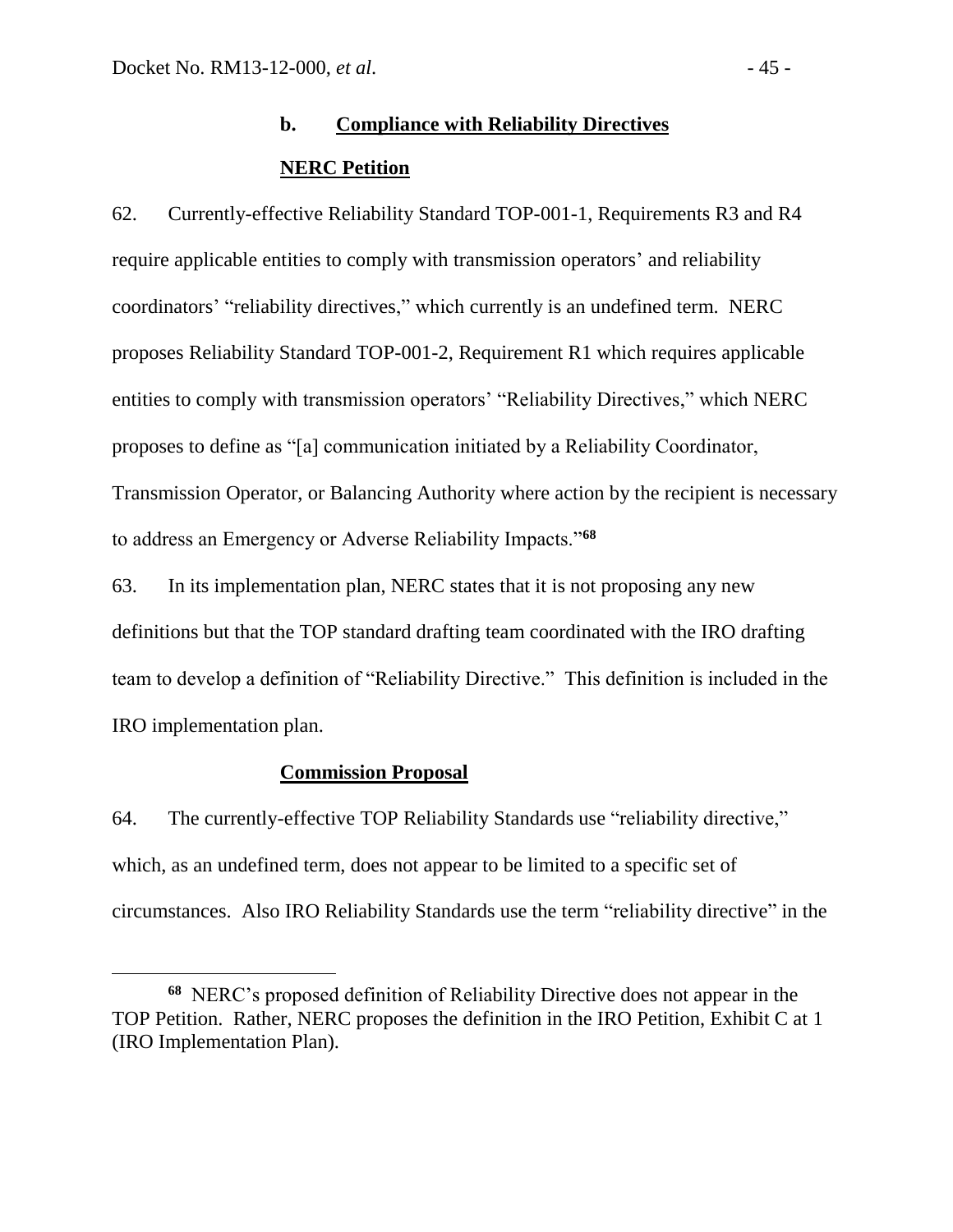same manner as an undefined term.**<sup>69</sup>** In contrast, application of the proposed definition of "Reliability Directive" appears to require compliance with transmission operator directives only in emergencies, not normal or pre-emergency times. We believe that directives from a reliability coordinator or transmission operator should be mandatory at all times, and not just during emergencies (unless contrary to safety, equipment, regulatory or statutory requirements). For example, mandatory compliance with directives in non-emergency situations is important when a decision is made to alter or maintain the state of an element on the interconnected transmission network. NERC staff has noted in the context of how to communicate such directives that operating practices for such directives should be consistent, no matter what type of operating condition (normal, alert, emergency) exists.**<sup>70</sup>** Moreover, the transition from normal to emergency operation can be sudden and indistinguishable until recognized, often after the damage is done.**<sup>71</sup>**

65. NERC's TOP and IRO petitions do not explain the proposed, defined term "Reliability Directive," or why compliance with a transmission operator's directives should be required only during emergencies (if this is the intent). Accordingly, we seek from NERC and other interested entities clarification and technical explanation regarding

**<sup>69</sup>** *See* Reliability Standard IRO-002-2, Requirement R8.

**<sup>70</sup>** *See* COM-003-1, Operations Communications Protocols White Paper, May 2012 at 12, *available* at nerc.com.

**<sup>71</sup>** *See* NERC staff's letter to "Project 2009-22 Interpretation of COM-002-2 R2 for IRC Drafting Team" dated November 18, 2011, at 1, *available* at nerc.com.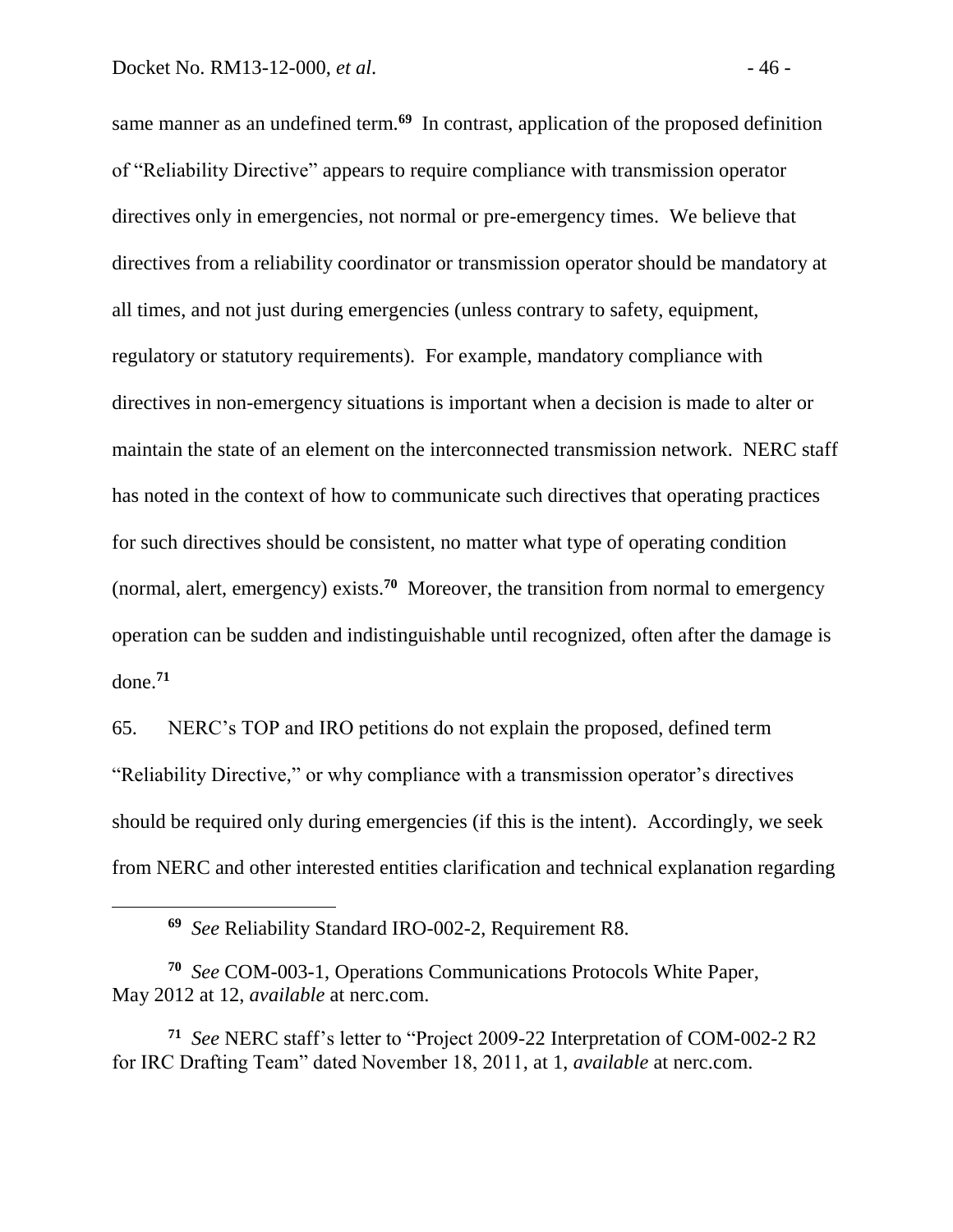the scope and intent of the defined term, as well as the anticipated reliability benefits and/or drawbacks of the proposed term.

66. In addition, while NERC has included the proposed definition in its implementation plan, NERC has not explained or justified its request for approval of the revised definition. The Commission has held that definitions are standards. **72** Therefore, we cannot approve the definition without a technical justification.

# **c. Consideration of External Networks and sub-100 kV Facilities and Contingencies in Operational Planning Analysis**

# **NERC Petition**

67. In proposed Reliability Standard TOP-002-3, Requirement R1, NERC proposes to require transmission operators to prepare an Operational Planning Analysis, i.e., next day study, which represents "projected System conditions" to determine if their planned operations will exceed facility ratings and stability limits for normal and contingency conditions. NERC does not indicate whether this includes external networks or sub-100 kV facilities.

**<sup>72</sup>** As with Reliability Standards, the Commission reviews and approves revisions to the NERC glossary pursuant to FPA section 215(d)(2). Further, the Commission may direct a modification to address a specific matter identified by the Commission pursuant to section 215(d)(5). *See also* Order No. 693, FERC Stats. & Regs. ¶ 31,242 at PP 1893- 98.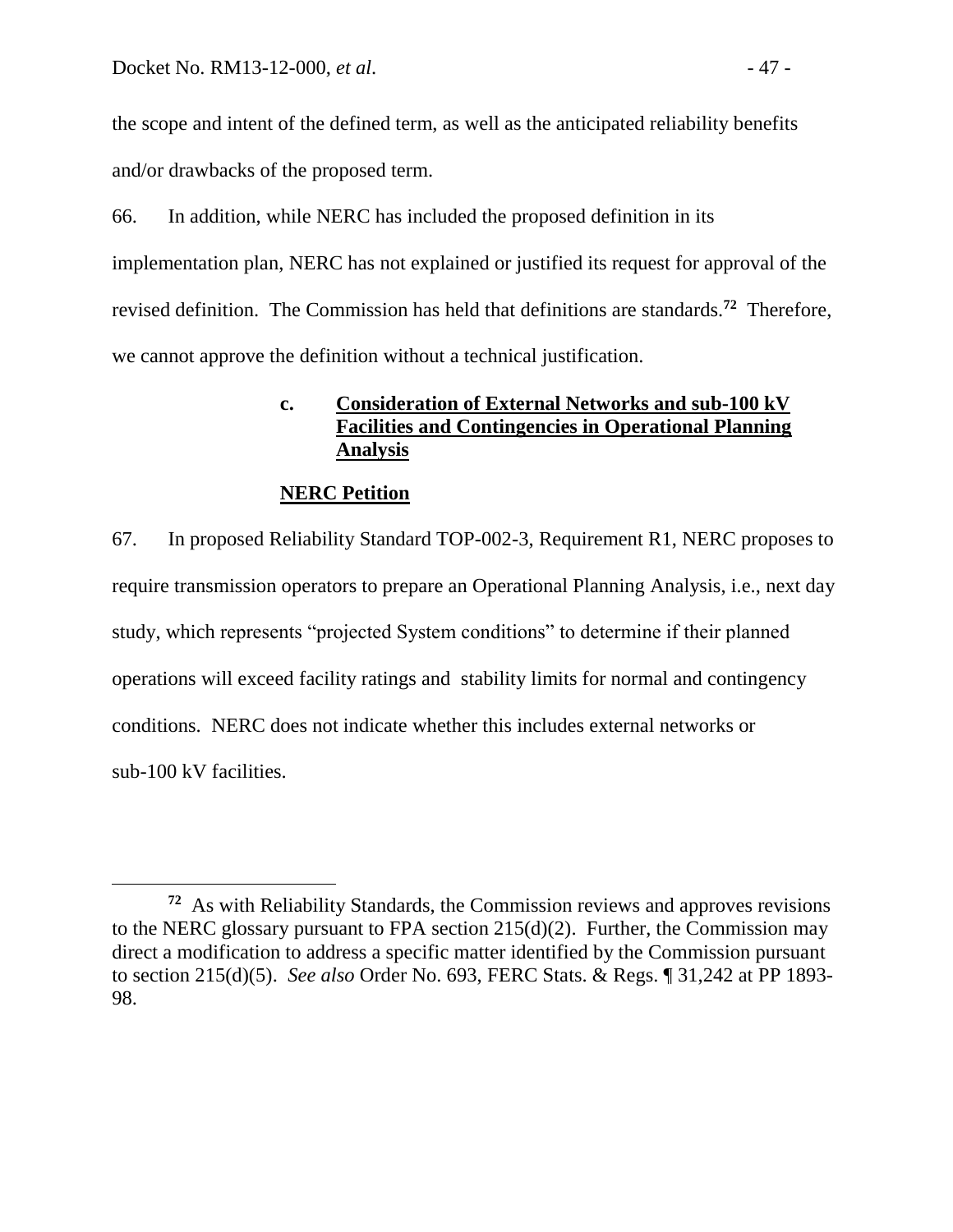#### **Commission Proposal**

68. It is unclear whether NERC's proposal would require transmission operators to include updated external networks to reflect operating conditions external to their systems and (internal and external) sub-100 kV facilities in their operational planning analyses. In Order No. 693, the Commission directed a modification to planned outage coordination to require consideration of facilities below 100 kV that, in the opinion of the registered entity (such as a transmission operator) "will have a direct impact on the reliability of the Bulk-Power System…."**<sup>73</sup>** The 2011 Southwest Outage Blackout Report includes similar recommendations that transmission operators should ensure their next-day studies include updated external networks and internal and external facilities (including those below 100 kV) that can impact Bulk-Power System reliability. **74** Although proposed Reliability Standard TOP-002-3, Requirement R1 requires the transmission operator to consider "projected System conditions," it is unclear whether "projected System conditions" include the relevant updated external networks and (internal and external) sub-100 kV facilities.

69. The Commission seeks clarification and technical explanation from NERC whether the term "projected System conditions" in proposed Reliability Standard TOP-002-3 Requirement R1 includes updated external networks to reflect operating

**<sup>73</sup>** Order No. 693, FERC Stats. & Regs. ¶ 31,242 at P 1624.

**<sup>74</sup>** 2011 Southwest Outage Blackout Report, Recommendations Nos. 2 and 3.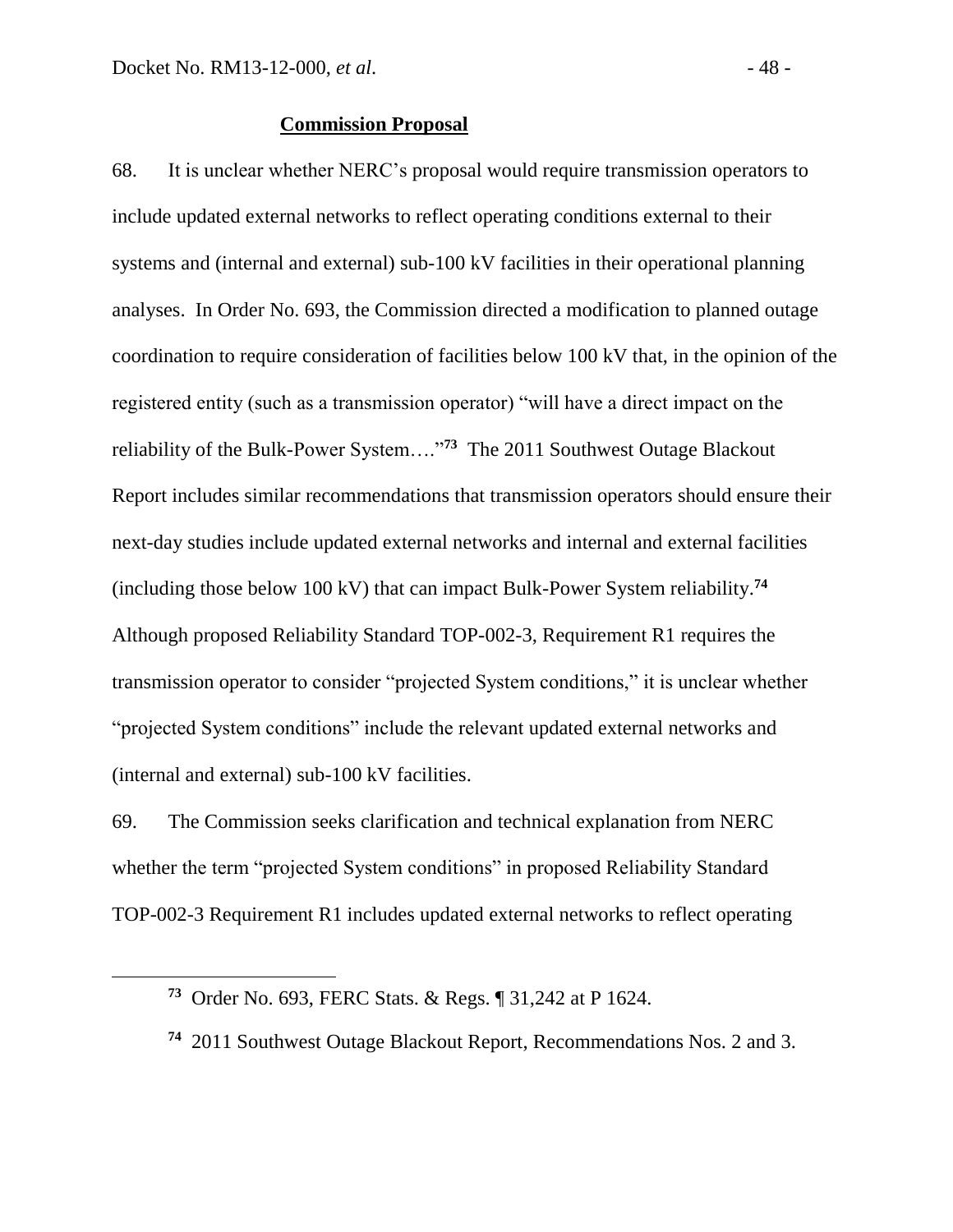conditions external to their systems and sub-100 kV facilities (internal and external) in their operational planning analyses. If not, the Commission seeks comment on the associated reliability risks and, whether it is appropriate to include updated external networks to reflect operating conditions and external and sub-100 kV facilities (internal and external) in the operational planning analyses.

# **d. Operating to Respect the Most Severe Single Contingency in Real-time Operations and Unknown Operating States**

#### **NERC Petition**

70. NERC proposes to delete Reliability Standard TOP-004-2, Requirement R2, which provides that each transmission operator "shall operate so that instability, uncontrolled separation, or cascading outages will not occur as a result of the most severe single contingency." NERC's Petition does not provide an explanation for the deletion. However, the NERC "mapping document," which is included as an exhibit to the TOP Petition indicates that NERC intends that Requirement R2 be replaced by proposed Reliability Standards TOP-001-2, Requirements R7 and R9.**<sup>75</sup>** Proposed Requirement R7 requires each transmission operator to not operate outside any identified IROL "for a continuous duration exceeding its associated IROL  $T_v$ ." Proposed Requirement R9 states each transmission operator shall not operate outside any SOL identified in Requirement R8 "for a continuous duration that could cause a violation of the Facility Rating or Stability criteria upon which it is based." Further, NERC proposes to replace Reliability

**<sup>75</sup>** NERC TOP Petition, Exhibit J at 25.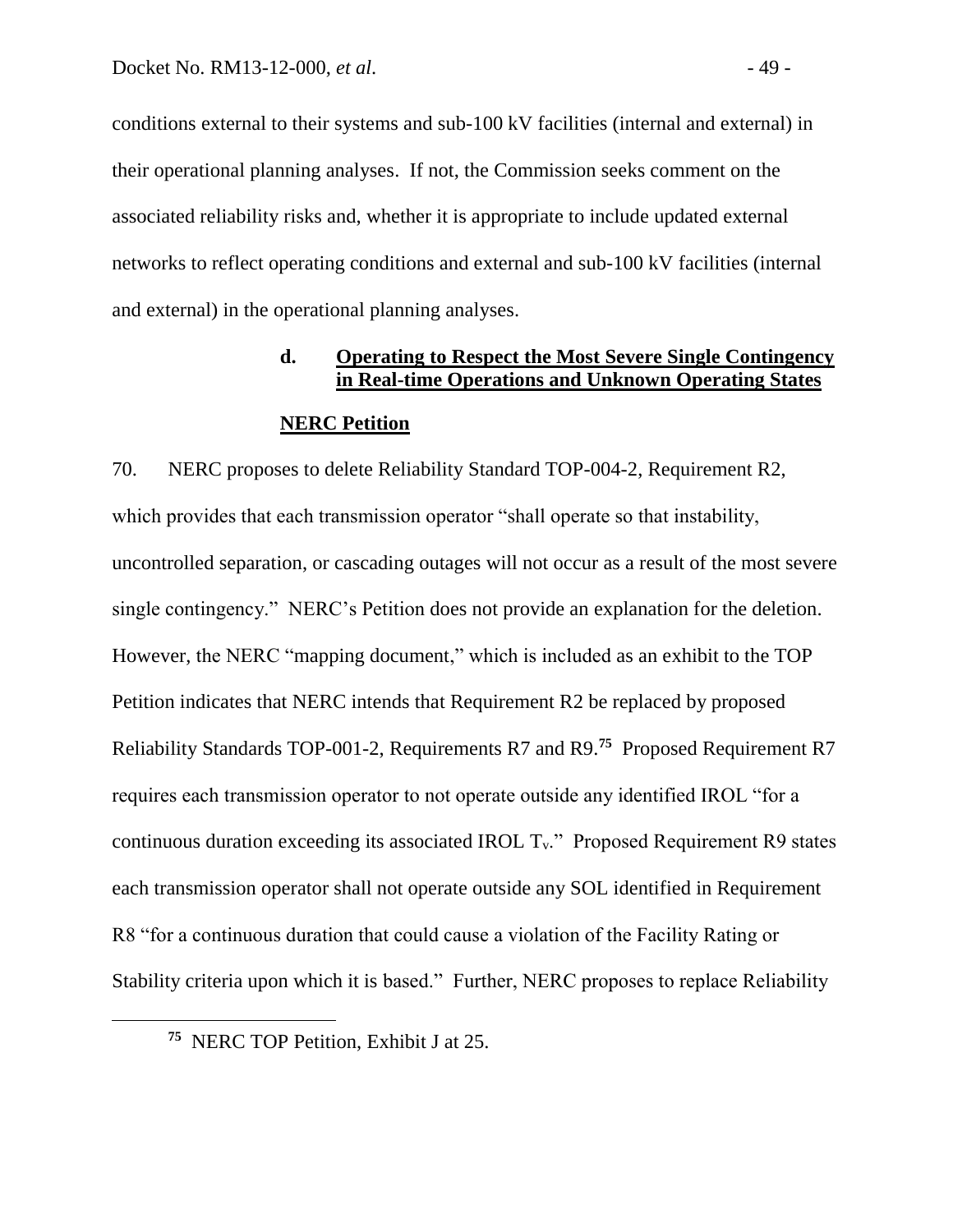Standard TOP-008-1, Requirement R4 with multiple proposed requirements from proposed Reliability Standards TOP-001-2, TOP-002-3, and TOP-003-2. Reliability Standard TOP-008-1, Requirement R4 requires that the transmission operator have information and analysis tools to determine the causes of SOL violations, such as a most severe single contingency event, and conduct this analysis in all operating timeframes.

71. With regard to unknown operating states, currently-effective Reliability Standard TOP-004-2, Requirement R4 states that, if a transmission operator "enters an unknown operating state (i.e. any state for which valid operating limits have not been determined), it will be considered to be in an emergency and shall restore operations to respect proven reliable power system limits within 30 minutes."**<sup>76</sup>** Order No. 693 directed NERC to modify Requirement R4 to restore the system "to respect proven reliable power system limits as soon as possible and in no longer than 30 minutes."**<sup>77</sup>**

72. In the TOP Petition, NERC proposes to replace Requirement R4 with proposed Reliability Standard TOP-001-2, Requirements R7 through R11. Requirements R7 through 11 address the transmission operator's responsibilities over IROLs or SOLs that have been identified by the transmission operator as necessary to support reliability internal to its transmission operator area. NERC explains that the proposed requirements "do not include an explicit reference to 'unknown state' since system limits can and

**<sup>76</sup>** Reliability Standard TOP-004-2, Requirement R4.

**<sup>77</sup>** Order No. 693, FERC Stats. & Regs. ¶ 31,242 at P 1636.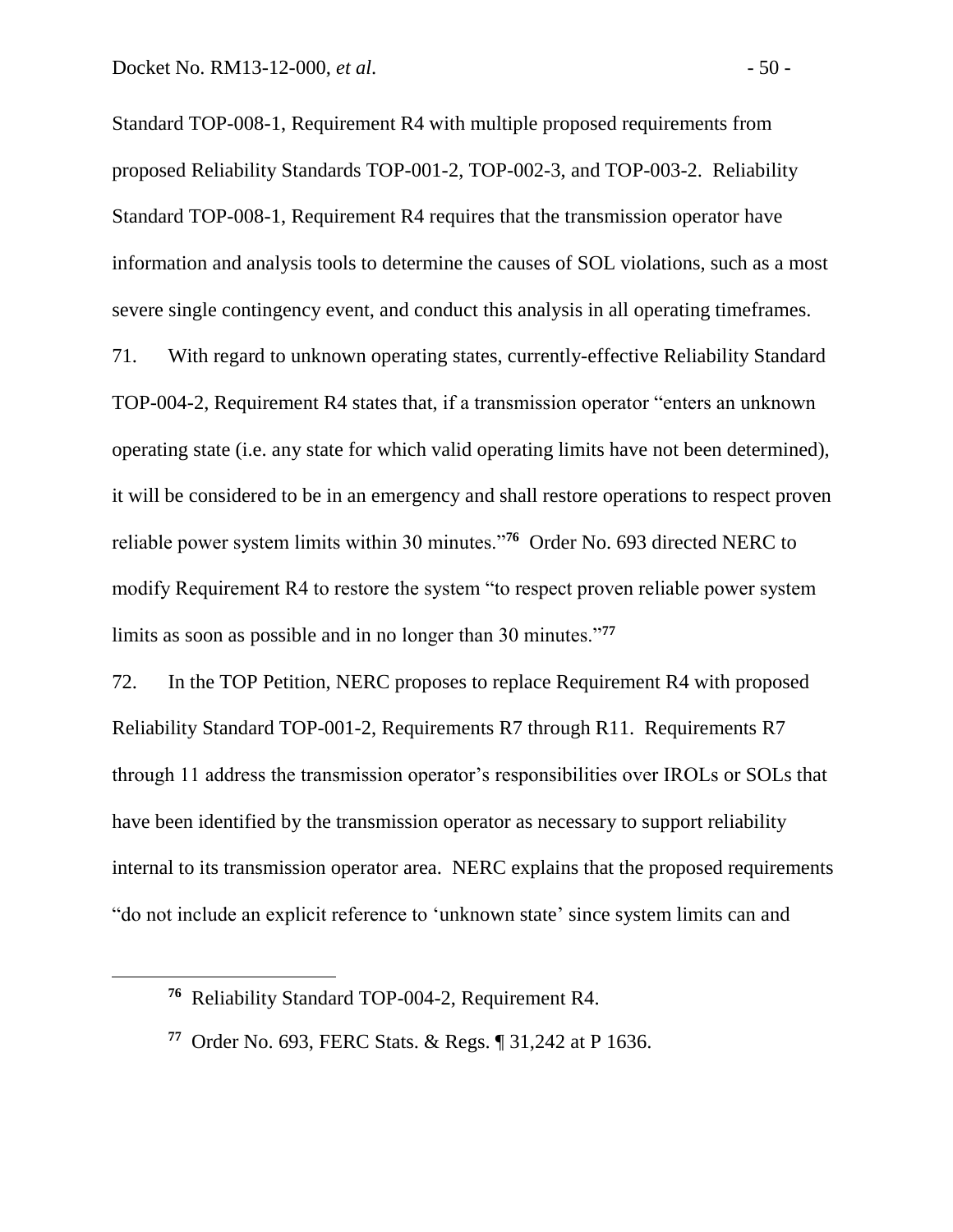should be determined and conditions can be monitored to know when they have been exceeded."<sup>78</sup> NERC also states that unknown operating states "cannot exist because valid operating limits have been determined for all facilities in a TOP's footprint." **<sup>79</sup>** In addition, NERC states that the proposed requirements "prohibit operations outside of IROLs, or SOLs identified in TOP-001-2…."**<sup>80</sup>** Further, NERC explains that proposed Reliability Standard EOP-001-2, which applies to emergency operations planning, covers the general intent of being prepared to react to "Emergencies."**<sup>81</sup>**

#### **Commission Proposal**

73. NERC has proposed to retire three key rules here, i.e., the requirements to be ready for the single largest contingency, to move quickly from an "unknown operating state" to within proven limits, and to determine the cause of SOL violations in all timeframes, including real-time. We believe these three rules represent the bedrock core of real-time operating rules and practices, and it is therefore incumbent upon NERC to provide a more thorough and comprehensive explanation of how the proposed

- **<sup>79</sup>** NERC TOP Petition, Exhibit I at 4.
- **80** NERC TOP Petition, Exhibit H at 5.
- **<sup>81</sup>** NERC TOP Petition, Exhibit I (Resolution of Order No. 693 directives) at 4.

**<sup>78</sup>** NERC TOP Petition, Exhibit H at 5.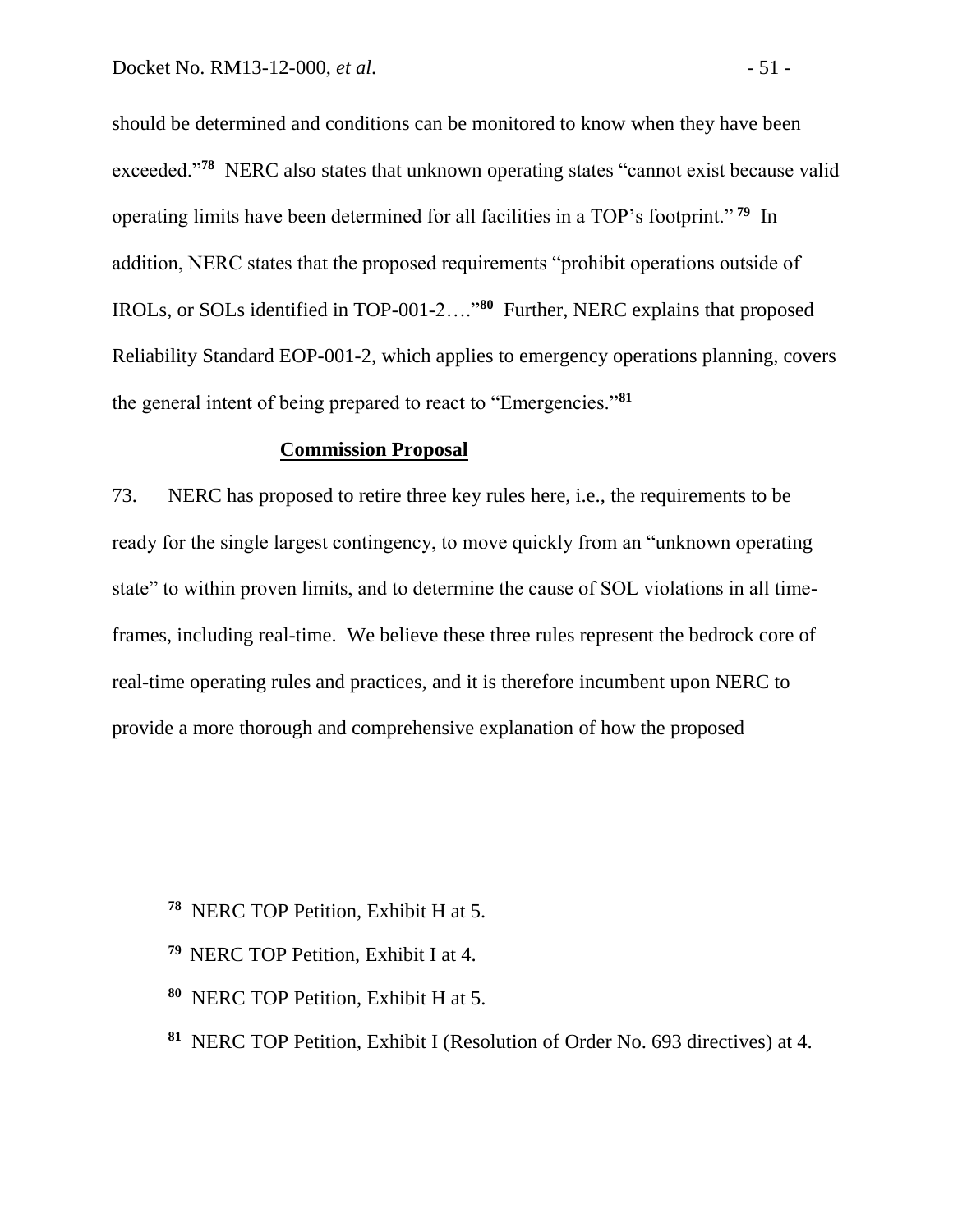replacement standards compare in meeting the same objectives as the current standards. We request comment on these concerns, as elaborated below. **82**

74. In particular, NERC should address whether its proposal would allow a different approach to real-time operational assessments and operation to the most severe single contingencies and, if so, NERC should explain and technically support the nature and associated reliability effects of any different approaches. **83** How are the proposed requirements to not exceed IROLs or certain SOLs for more than the specified times are the functional or implicit equivalent of the current rules? For example, do the proposed rules allow reliance on post-contingency mitigation at times when the current rules would require pre-contingency mitigation? If so, is the difference significant for reliability purposes? Do both the current and proposed rules prohibit an entity from operating for more than 30 minutes in a state where loss of a particular line would cause the loss of enough resources or load to risk cascading outages or instability? Or, if the entity is not yet operating beyond the pre-determined ratings of the particular line, would the

**<sup>82</sup>** The 2011 Southwest Outage Blackout Report indicated that the September 8, 2011 cascade event "showed that the system was not being operated in a secure N-1 state" and that "[NERC's] mandatory Reliability Standards…require that the BES be operated so that it generally remains in a reliable condition, without instability, uncontrolled separation or cascading, even with the occurrence of any single contingency." 2011 Southwest Outage Blackout Report at 5.

**<sup>83</sup>** Currently-effective Reliability Standard IRO-008-1, Requirement R2 requires that "[e]ach Reliability Coordinator shall perform a Real-Time Assessment at least once every 30 minutes to determine if its Wide Area is exceeding any IROLs or is expected to exceed any IROLs."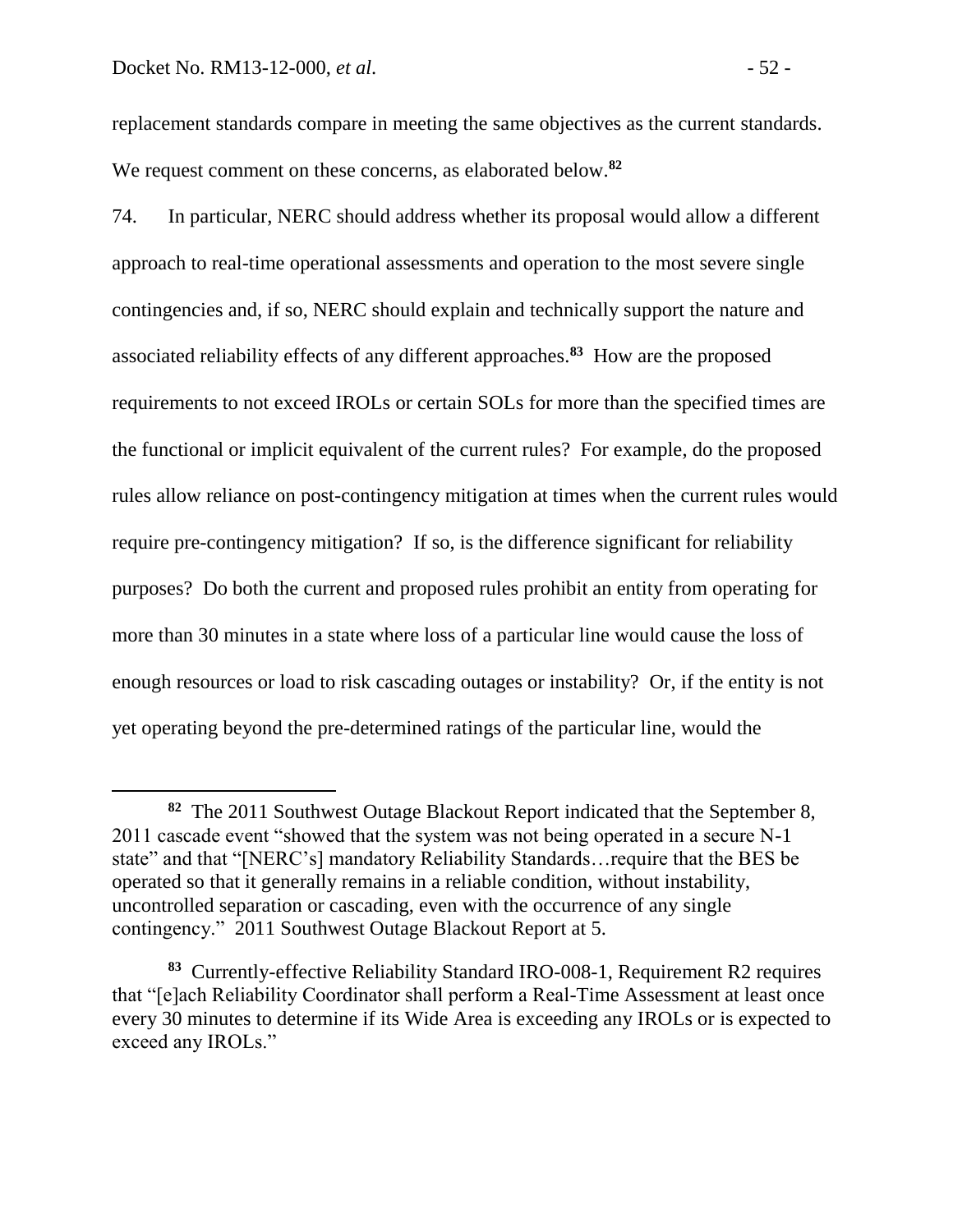proposed rules allow doing so while the current rules do not? Should all transmission operators be required to run a real-time contingency analysis (RTCA) frequently, since the lack of such analysis can impair situational awareness substantially? Or is the value of such information outweighed for smaller entities with such limited facilities and operations that they generally can maintain similar reliability based on operator experience and judgment without any extra staffing and procedures needed to ensure that the RTCA's informational inputs and modeling are valid and useful?

75. With regard to mitigation of unknown operating states, while NERC asserts that "unknown states" cannot exist, a transmission provider could have valid operating limits for all facilities but lack situational awareness when valid limits are exceeded. In addition, a transmission operator could operate in an unanalyzed or unstudied state (as a result of loss of EMS facilities that meter and report voltage, MW flow and other key system indicators). For example, the 2011 Southwest Outage Blackout Report found that Western Area Power Administration-Lower Colorado was operating in an "unknown state" when it lost its real-time contingency analysis capabilities and, at the same time, did not notify its reliability coordinator to assist with situational awareness. **84** In light of

(continued…)

**<sup>84</sup>** 2011 Southwest Outage Blackout Report, Recommendation 15, at 95 states that "[a]n entity should never be operating in an unknown state, as WALC [Western Area Power Administration-Lower Colorado] was when it lacked functional RTCA [real-time contingency analysis] and State Estimator, and did not ask any other entity to assist it with situational awareness." *Cf*. NERC Compliance Filing, Docket No. RM06-16-000 (Oct. 31, 2008) at 7 ("the Reliability Coordinators in the West operate only to study conditions and note that they do not operate in IROL conditions, only SOLs, unless there are one or more unanticipated outages. In these cases, when an IROL condition is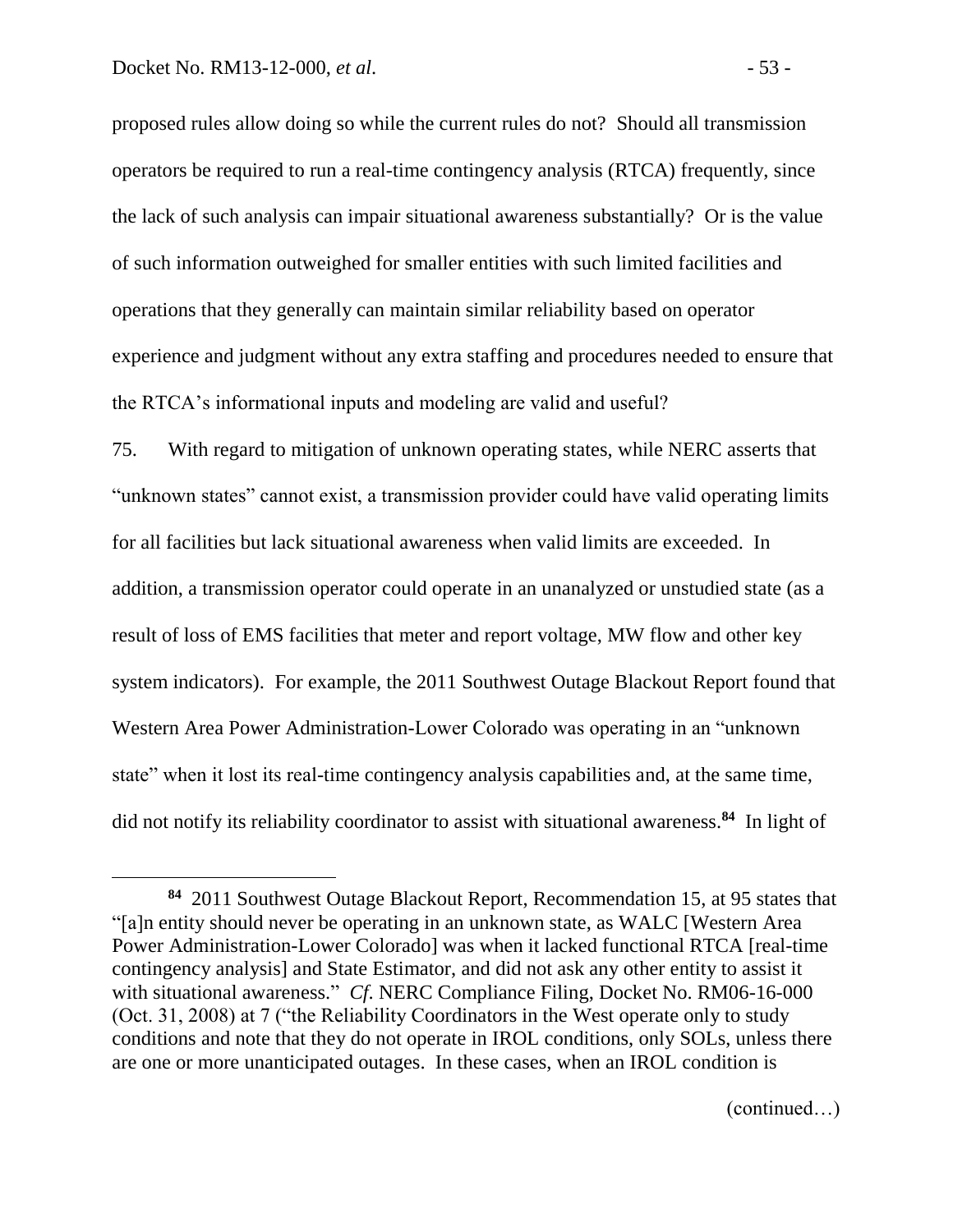this concern, the Commission seeks comment and technical explanation from NERC and other interested entities on the proposed retirement. As above, our main question is whether the proposed rules are comparable to the current rules for reliability purposes and, if not, whether the difference is reasonable.

# **e. System Protection Coordination**

# **NERC Petition**

76. NERC proposes to replace currently-effective Requirements R2, R5 and R6 in Reliability Standard PRC-001-1, with proposed Reliability Standard TOP-003-2, Requirement R5.**<sup>85</sup>** Currently-effective Reliability Standard PRC-001-1, Requirement R2 requires generator operators and transmission operators to notify affected entities of relay or equipment failures and if the failure reduces system reliability, take corrective action as soon as possible. Requirement R5 requires generator operators and transmission operators to coordinate changes in generation, transmission, load or operating conditions with appropriate advance notice that could require changes in the protection systems of others. Requirement R6 obligates transmission operators and balancing authorities to

experienced, the Reliability Coordinators must restore the system to a known operating state within 20 minutes for stability concerns and 30 minutes for thermal concerns.").

**<sup>85</sup>** NERC TOP Petition, Exhibit J at 40 and 41. According to NERC (petition at 4), the "corresponding changes in proposed PRC-001-2 are administrative in nature and are limited to removal of three requirements in currently-effective PRC-001-1 that are now addressed in proposed TOP-003-2, included herein for approval."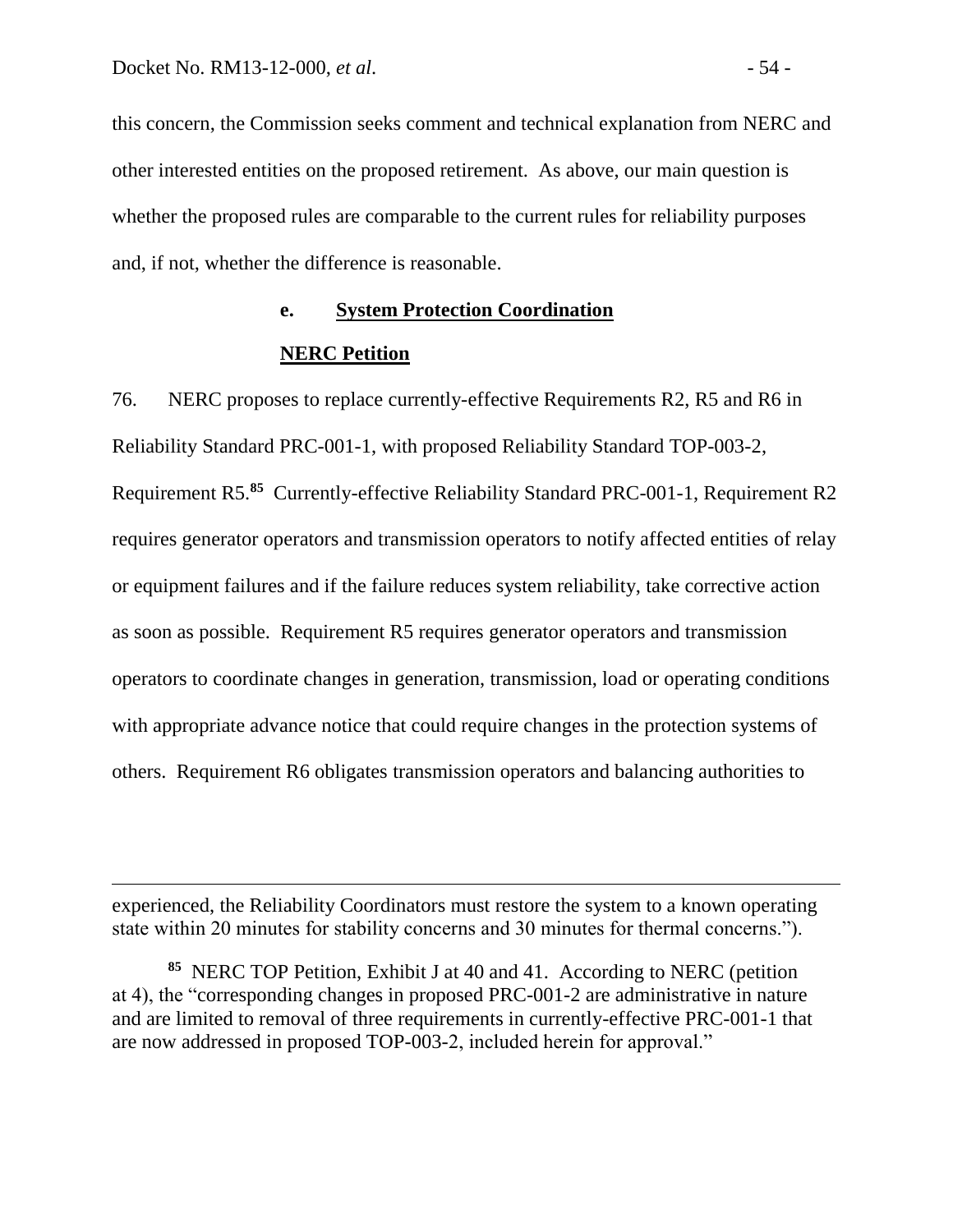monitor the status of each special protection system in their area and to notify affected transmission operators and balancing authorities of a change in status.

77. Proposed Reliability Standard TOP-003-2, Requirement R5 states that entities "receiving a data specification in Requirement R3 or R4 shall satisfy the obligations of the documented specifications for data." In the standard development process, the standard drafting team explained that a "data specification" is required to contain all of the information that a transmission operator and balancing authority needs to fulfill its obligations.**<sup>86</sup>** In addition, the standard drafting team stated that the transmission operator and balancing authority "are the best ones to determine the contents of the data specification and that any attempt to provide a minimal list or other guidance would be short-sighted and possibly misleading."**<sup>87</sup>** The standard drafting team indicated that "an auditor can only question what is contained in the requirements and in this case that

**<sup>86</sup>** *E.g.,* NERC TOP Petition, Exh. D, Consideration of Comments (Consideration of Comments on the 7<sup>th</sup> Draft) at 72. Southwest Power Pool Regional Entity stated that it "does not believe TOP-003-2 addresses the requirements in PRC-001." Exh. D at 73. Texas Reliability Entity states that "Requirements R2, R5 and R6 of PRC-001-1, which are proposed to be deleted, are not actually replaced by any new or revised requirements in other standards, resulting in reliability gaps." Exh. D at 89.

**<sup>87</sup>** NERC TOP Petition, Consideration of Comments (Consideration of Comments on the 7<sup>th</sup> Draft) at 79. Southwest Power Pool Standards Review Group states that "[t]o be sure that all the bases are covered, we would suggest that the SDT provide a guideline which incorporates the types of data and information they envisioned when drafting these requirements." *Id.*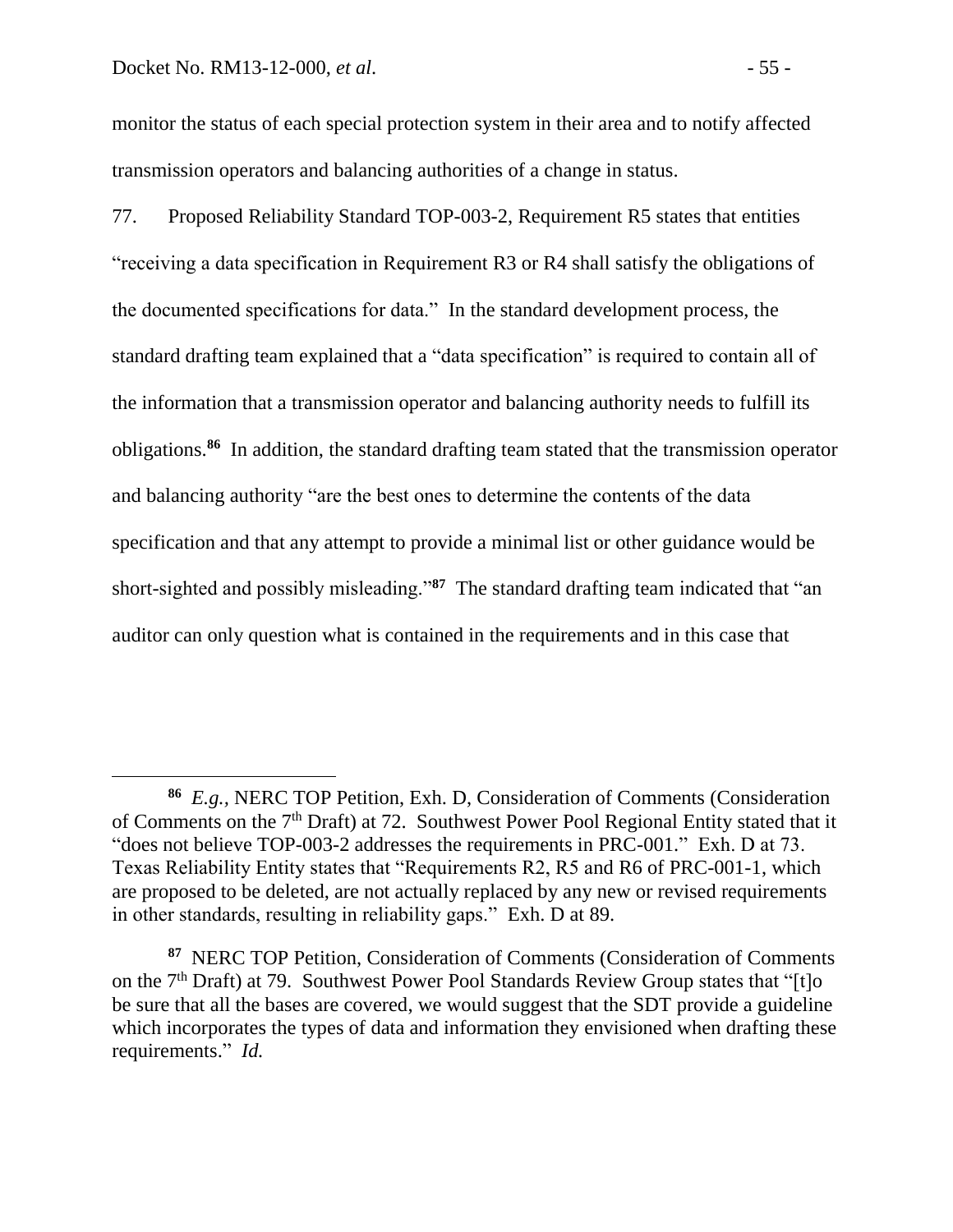would include only the existence of the data specification and not its contents. Any omissions of data will be caught up in failures to adhere to other standards."**<sup>88</sup>**

## **Commission Proposal**

78. The Commission seeks comment and technical explanation from NERC and other interested entities on how current Reliability Standard PRC-001-1 Requirement R2's requirement for corrective action (i.e., return a system to a stable state) is addressed in its proposal. **89** Further, the Commission proposes that NERC issue guidance on data needed for protection system coordination that addresses the applicable Order No. 693 directives and the proposed retirement of the Reliability Standard PRC-001-1 requirements. **90**

**<sup>88</sup>** NERC TOP Petition, Consideration of Comments (Consideration of Comments on the 7th Draft) at 88. Southwest Power Pool Standards Review Group states that "incorporating protective relay information in the data specifications of R1 and R2 raises the potential for auditors to question the contents of an entity's specification." *Id.* at 79.

**<sup>89</sup>** In Order No. 693, the Commission required changes to Requirement R2 of Reliability Standard PRC-001-1 to clarify "corrective action" (i.e., return a system to a stable state), specify time limit for notification, and require corrective action as soon as possible but no longer than 30 minutes. Order No. 693, FERC Stats. & Regs. ¶ 31,242 at PP 1441, 1445 and 1449.

**<sup>90</sup>** In Order No. 693, the Commission directed NERC to develop a modification to Reliability Standard TOP-006-1 to clarify "the meaning of 'appropriate technical information' concerning protective relays" so that "operators can make better informed decisions. An example of such information would be the allowable reclosing angle set in the existing relays and the maximum angle at specific points in the Bulk-Power System that would be acceptable to allow closing of lines during system restoration." Order No. 693, FERC Stats. & Regs. ¶ 31,242, at P 1663 and P 1665.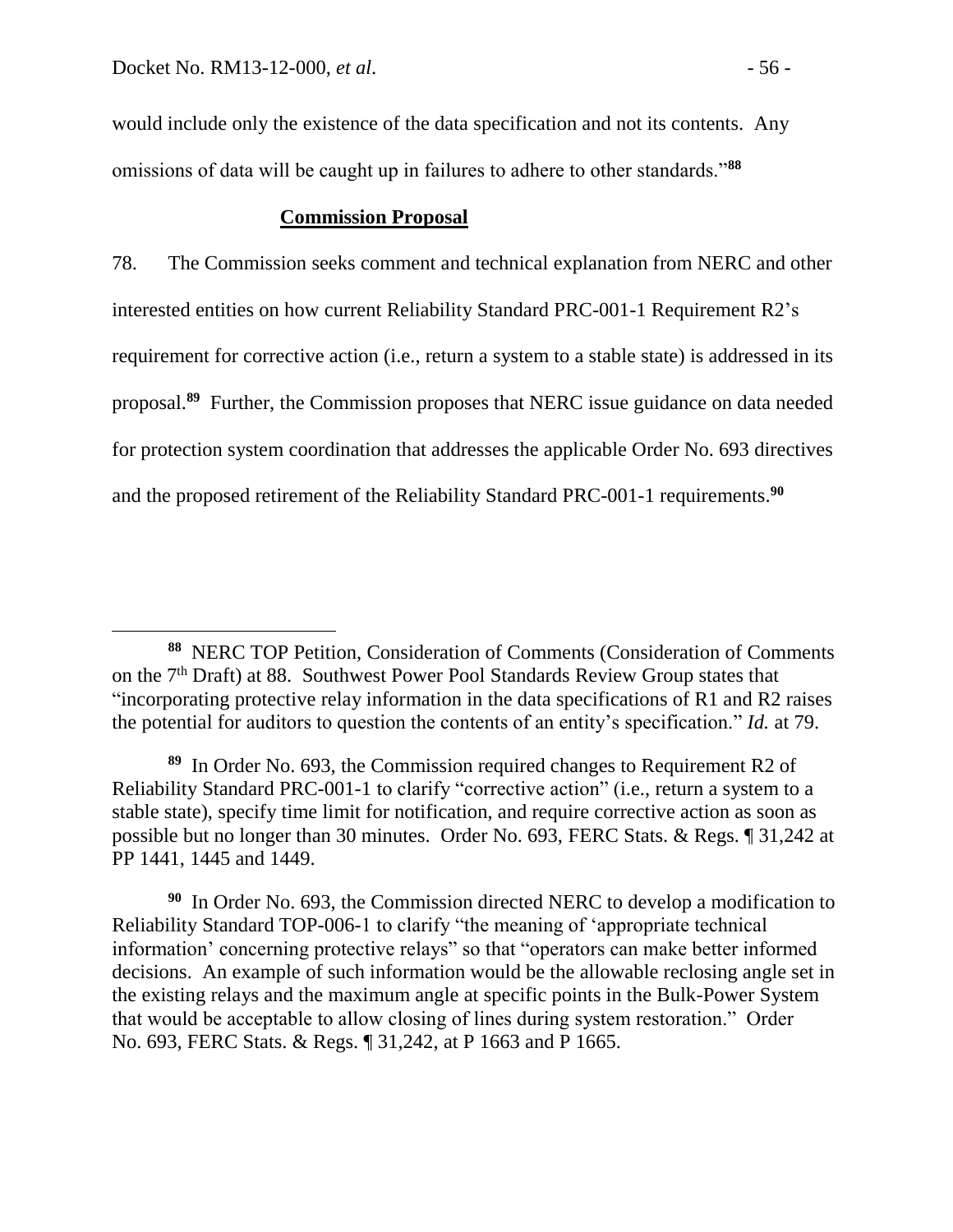# **f. Notification of Emergencies NERC Petition**

79. Currently-effective TOP Reliability Standard TOP-001-1a requires each transmission operator to inform its reliability coordinator and other potentially affected transmission operators "of real time or anticipated emergency conditions, and take actions to avoid, when possible, or mitigate the emergency."**<sup>91</sup>** In its petition, NERC proposes to retire Reliability Standard TOP-001-1a and proposes as replacements Requirements R3-R6 of Reliability Standard TOP-001-2. In particular, Requirement R3 provides "[e]ach Transmission Operator shall inform its Reliability Coordinator and Transmission Operator(s) that are known or expected to be affected by each actual and anticipated Emergency based on its assessment of its Operational Planning Analysis."**<sup>92</sup>** In addition, Requirement R3 has a time horizon of "Operations Planning," which NERC describes as the "operating and resource plans from day-ahead up to and including seasonal" and does not include same-day operations or real-time operations.**<sup>93</sup>**

**91** Reliability Standard TOP-001-1a, Requirement R5.

**<sup>92</sup>** The NERC Glossary defines Operational Planning Analysis as "[a]n analysis of the expected system conditions for the next day's operation... (That analysis may be performed either a day ahead or as much as 12 months ahead.). Expected system conditions include things such as load forecast(s), generation output levels, and known system constraints."

**<sup>93</sup>** *See* NERC Time Horizons at 1, *available* at <http://www.nerc.com/pa/Stand/Resources/Documents/TimeHorizons.pdf> at 1.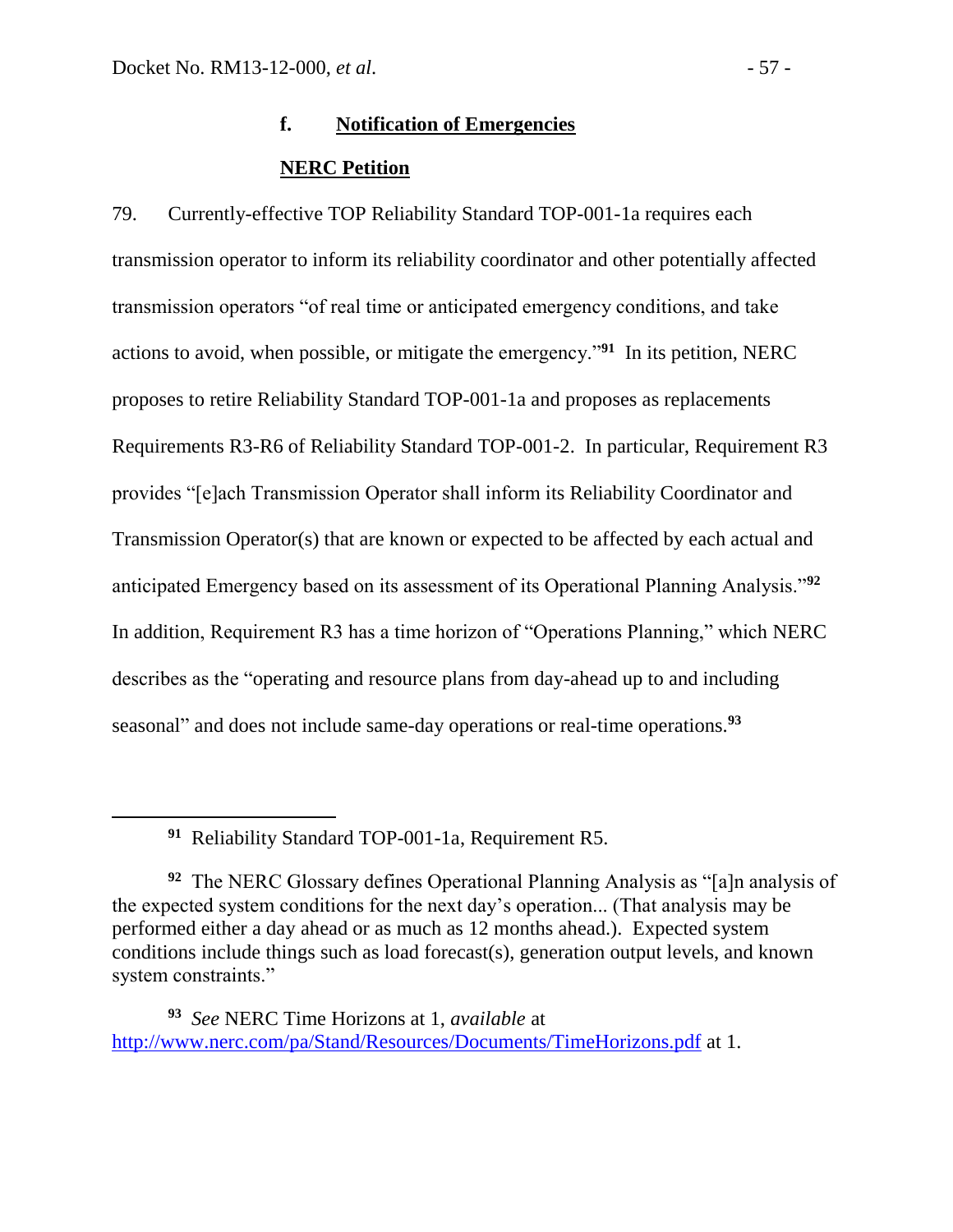#### **Commission Proposal**

80. NERC's proposed revisions warrant clarification. Read one way, proposed Requirement R3 is less comprehensive than the currently-effective requirements pertaining to notification of emergencies. Yet, it also contains provisions that, read another way, could require TOPs to notify others of all emergencies, not just day-ahead.**<sup>94</sup>** Indeed, during the standard development process, similar concerns were expressed. **95** 81. Similarly, it is not clear whether proposed Reliability Standard TOP-001-2, Requirement R5 would address same-day and real-time operating emergencies not covered by TOP-001-2, Requirement R3. Proposed TOP-001-2, Requirement R5, states that "[e]ach [TOP] shall inform its [RC] and other [TOPs] of its operations known or expected to result in an Adverse Reliability Impact on those respective Transmission Operator Areas…." The definition of Adverse Reliability Impact in NERC's TOP filing is "[t]he impact of an event that results in frequency related instability; unplanned tripping of load or generation; or uncontrolled separation or cascading outages that

**<sup>94</sup>** An "anticipated" emergency should apply to all operational time horizons: operations planning, same-day, and real-time. Further, an "actual" emergency could only occur during the real-time operational time horizon.

**<sup>95</sup>** NERC TOP Petition, Exh. D, Consideration of Comments (Consideration of Comments on the  $7<sup>th</sup>$  Draft) at 21: "R3 seems to be missing some words... it is not clear if this requirement is supposed to be about planning ("expected to be affected by anticipated Emergencies") or real-time operations ("known to be affected by actual Emergencies") or both. If the latter is intended, the Time Horizon should include Real-Time Operations and Same Day Operations…." The standard drafting team responded that "it is clear as to what needs to be communicated." *Id.* at 23.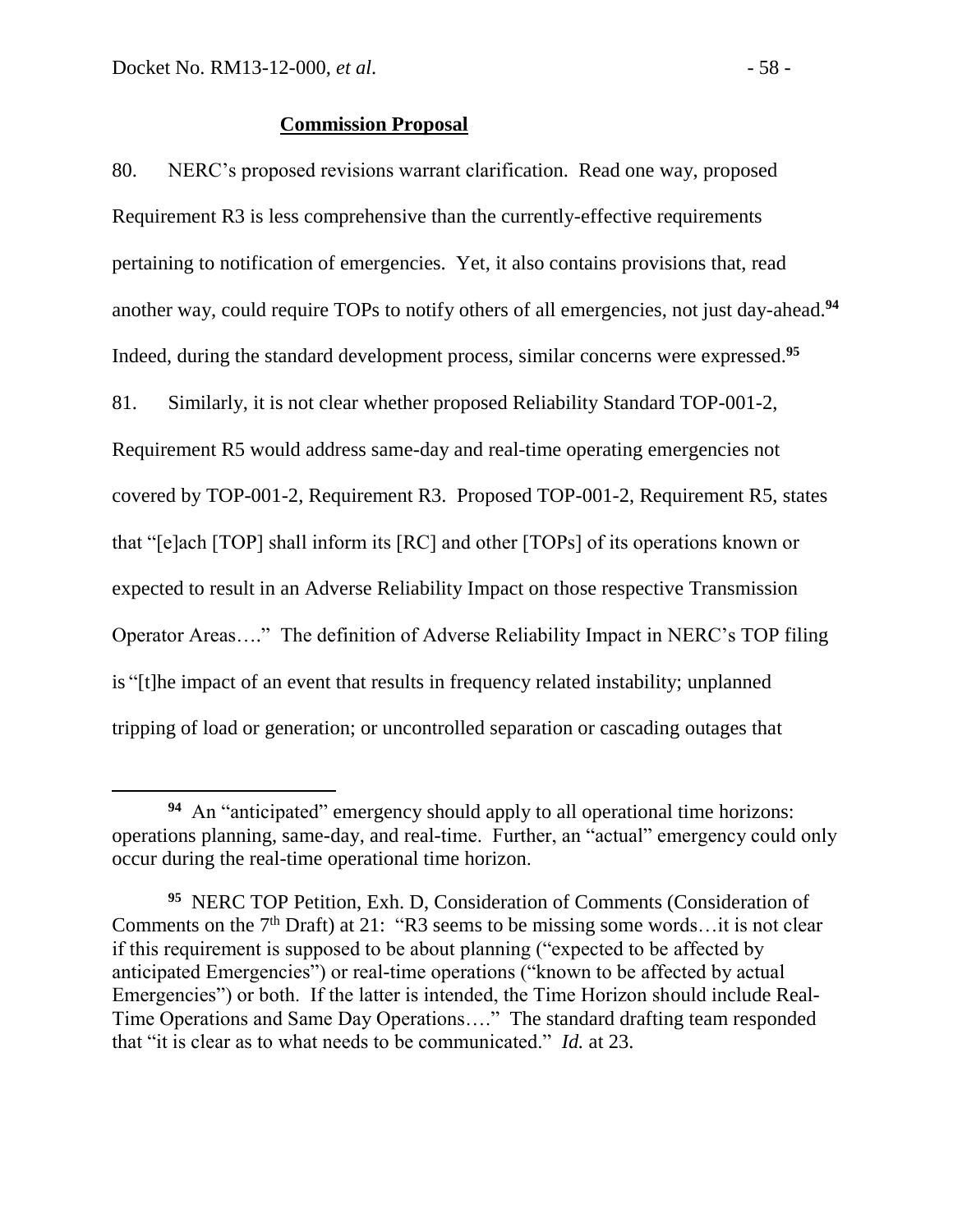affects a widespread area of the Interconnection." **96** In contrast, NERC defines Emergency as "[a]ny abnormal system condition that requires automatic or immediate manual action to prevent or limit the failure of transmission facilities or generation supply that could adversely affect the reliability of the Bulk Electric System." An Adverse Reliability Impact is an event that results in instability, or cascade conditions, while an Emergency includes conditions that could be a precursor to an Adverse Reliability Impact. Thus, the notification provisions of Requirement R5 do not cure the possible ambiguity in proposed Requirement R3.

82. While NERC states that the obligation to notify for real-time emergency conditions was replaced by proposed Requirement R3, NERC does not indicate in its petition that the real-time or same-day obligation was purposely deleted or offer an explanation for the deletion.<sup>97</sup> We believe that, consistent with the currently-effective TOP Reliability Standards, the notification requirement of proposed Reliability Standard TOP-001-2 should apply to all emergencies, including real-time and same day emergencies. The Commission seeks comment from NERC and other interested entities regarding (1) the proper understanding of the scope of the notification provisions in the proposed requirements and (2) if the notification does not include all operational time

**<sup>96</sup>** NERC TOP Petition at 19. In the IRO Petition, NERC cites a different definition of Adverse Reliability Impact: "[t]he impact of an event that results in Bulk Electric System instability or cascading." NERC IRO Petition at 13, n20.

**<sup>97</sup>** NERC TOP Petition, Exhibit C at 3.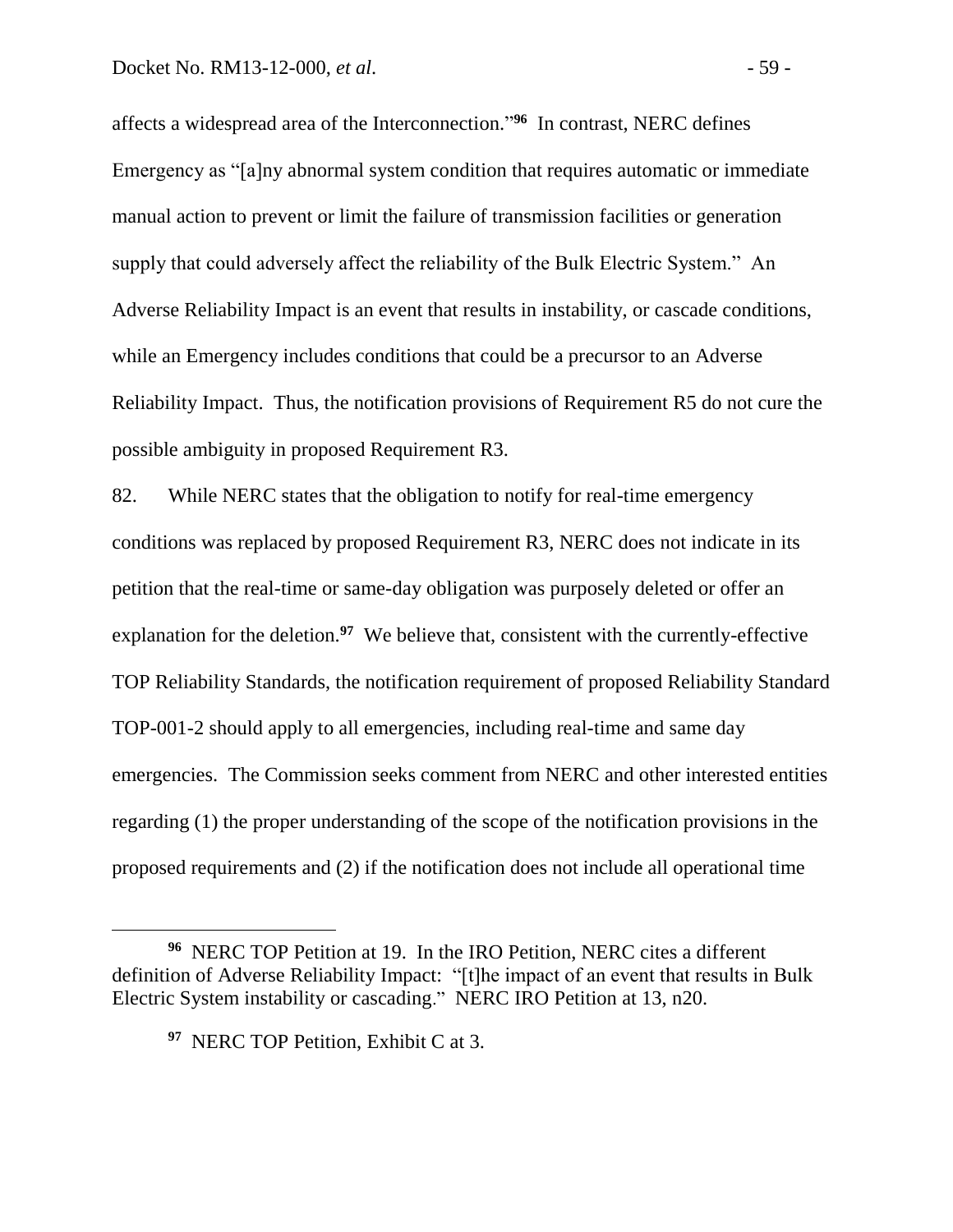horizons, technical justification for why transmission operators should not be required to notify reliability coordinators and other affected transmission operators of all emergencies in all operating time horizons.

83. In addition, as noted above, NERC uses two different definitions of Adverse Reliability Impact in the TOP and IRO Petitions. NERC has not explained the intent or effect of the two definitions, and the term is used in several provisions of the proposed TOP and IRO Reliability Standards. The Commission seeks clarification and a technical explanation from NERC and other interested entities regarding the two definitions, including if it is proposing a revised definition, which definition it is proposing. In addition, if the definition NERC is proposing no longer includes the phrase "uncontrolled separation" NERC should explain the removal of the statutory phrase "uncontrolled separation."

# **g. Primary Decision-Making Authority for Mitigation of IROLs/SOLs**

84. NERC's proposal contains a potential overlap in authority between the transmission operator and reliability coordinator with regard to the provisions pertaining to mitigation of IROLs and SOLs as set forth in the proposed TOP and IRO Standards. 85. NERC states in its TOP Petition that "[t]he responsibility for monitoring and handling IROLs is primarily given to the Reliability Coordinator, but the Transmission Operator has the primary responsibility to designate any SOLs that require special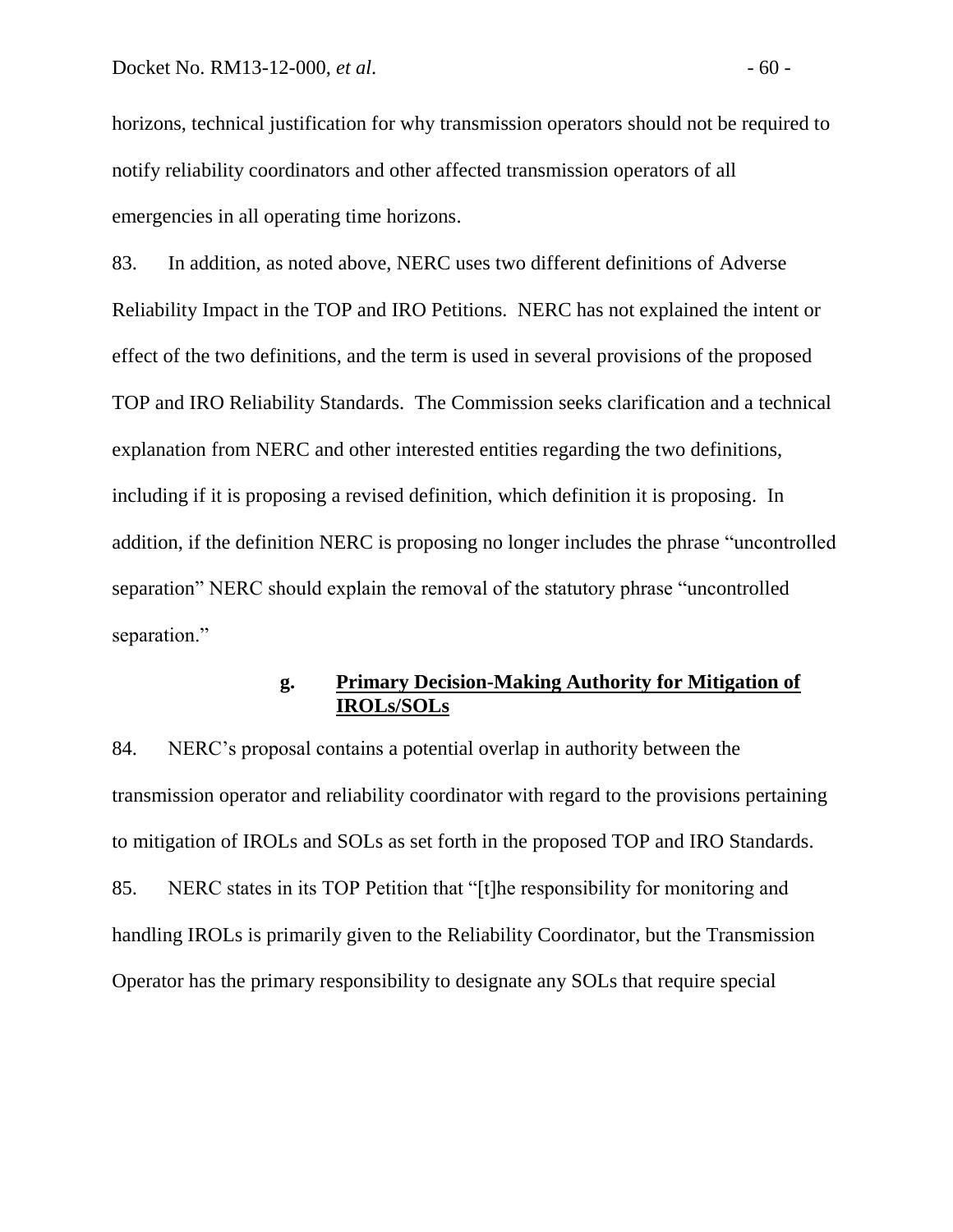attention."**<sup>98</sup>** Likewise, NERC also states that an improvement resulting from the changes to the IRO Reliability Standards is that they delineate a clean division of responsibilities between the reliability coordinator and transmission operators to "help to ensure that the Reliability Coordinator is responsible for identifying and controlling operations associated with IROLs and the Transmission Operator is responsible for identifying and controlling operations associated with SOLs."**<sup>99</sup>** Proposed Reliability Standard IRO-001-3, Requirement R1, provides that each reliability coordinator "shall have the authority to act or direct others to act (which could include issuing Reliability Directives) to prevent identified events or mitigate the magnitude or duration of actual events that result in an Emergency or Adverse Reliability Impact." Further, currently-effective Reliability Standard IRO-009-1, Requirement R4 states that "[w]hen actual system conditions show that there is an instance of exceeding an IROL in its Reliability Coordinator Area, the Reliability Coordinator shall, without delay, act or direct others to act to mitigate the magnitude and duration of the instance of exceeding that IROL within the IROL's  $T_v$ ."<sup>100</sup>

86. However, proposed Reliability Standard TOP-001-2, Requirement R11 provides similar authority for the transmission operator with respect to IROLs. NERC proposes

- **99** NERC IRO Petition at 5-7.
- **100** Reliability Standard IRO-009-1, Requirement R4.

**<sup>98</sup>** NERC TOP Petition at 15.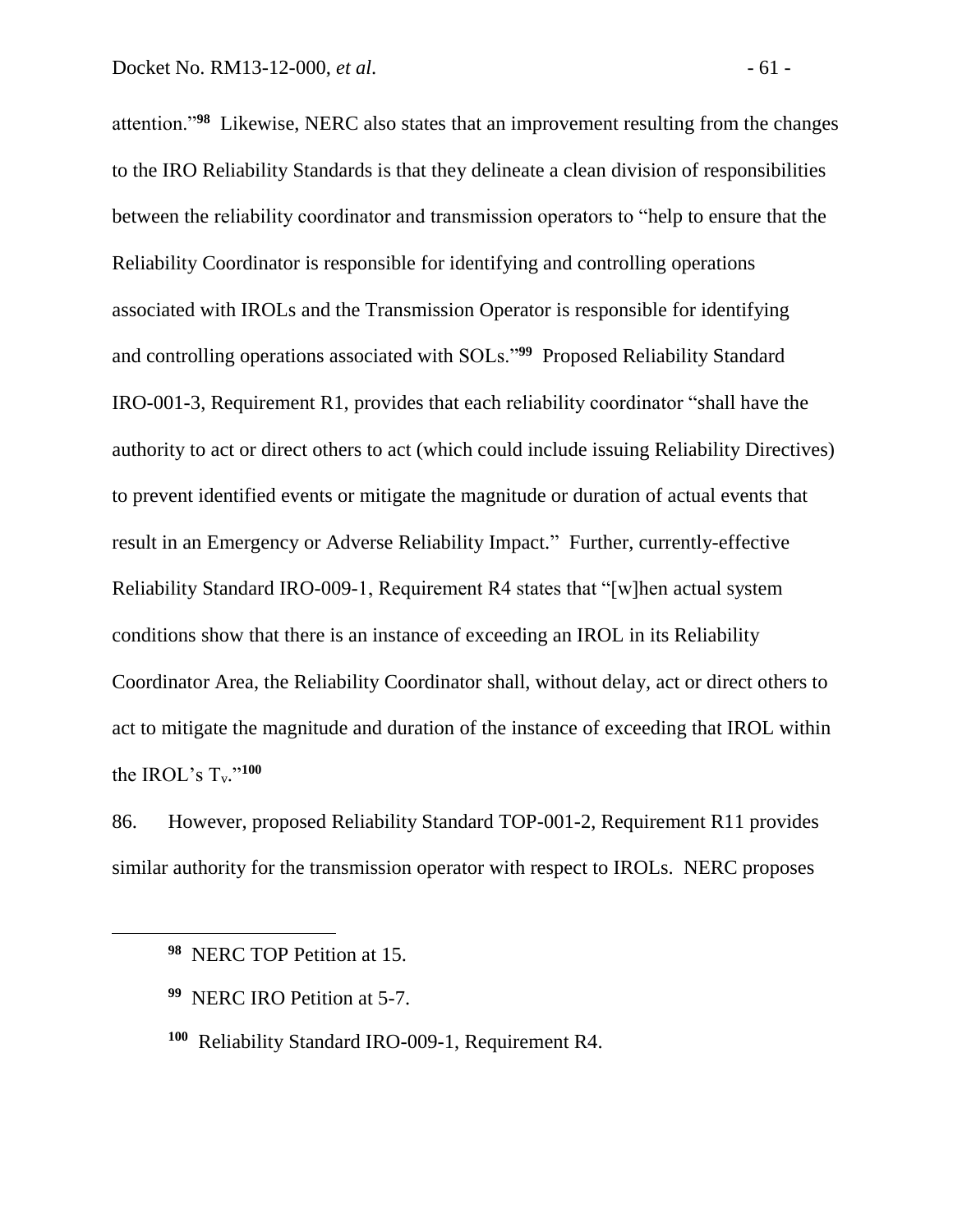that each transmission operator "shall act or direct others to act, to mitigate both the magnitude and duration of exceeding an IROL within the IROL's  $T_v$ , or of an SOL identified in Requirement R8."**<sup>101</sup>**

87. NERC's proposal with respect to mitigating IROLs appears to give both the transmission operator and reliability coordinator authority to act.**<sup>102</sup>** Therefore, we seek clarification and technical explanation whether the reliability coordinator or the transmission operator has primary responsibility for IROLs.

## **B. IRO Reliability Standards**

 $\overline{a}$ 

88. As discussed above, because of the interrelationship of the TOP and IRO Reliability Standards, the Commission proposes to remand proposed IRO Reliability Standards: IRO-001-3, IRO-002-3; IRO-005-4; and IRO-014-2. In addition, as discussed below, as part of the remand, the Commission proposes to direct that NERC develop modifications with regard to planned outage coordination. We also seek comment from NERC and other interested entities regarding several proposed provisions

**<sup>101</sup>** NERC's TOP Petition (at 15) states that "the delineation in the proposed TOP Reliability Standards with respect to operating within an identified IROL…is an important distinction in the proposed TOP Reliability Standards that is necessary for reliability."

**<sup>102</sup>** NERC in its 2009 filing to revise and add new IRO standards (RM10-15-000 petition at 8) states that under its "Functional Model, the reliability coordinator is the functional entity with the highest level of responsibility and authority for the real-time reliability of the bulk power system."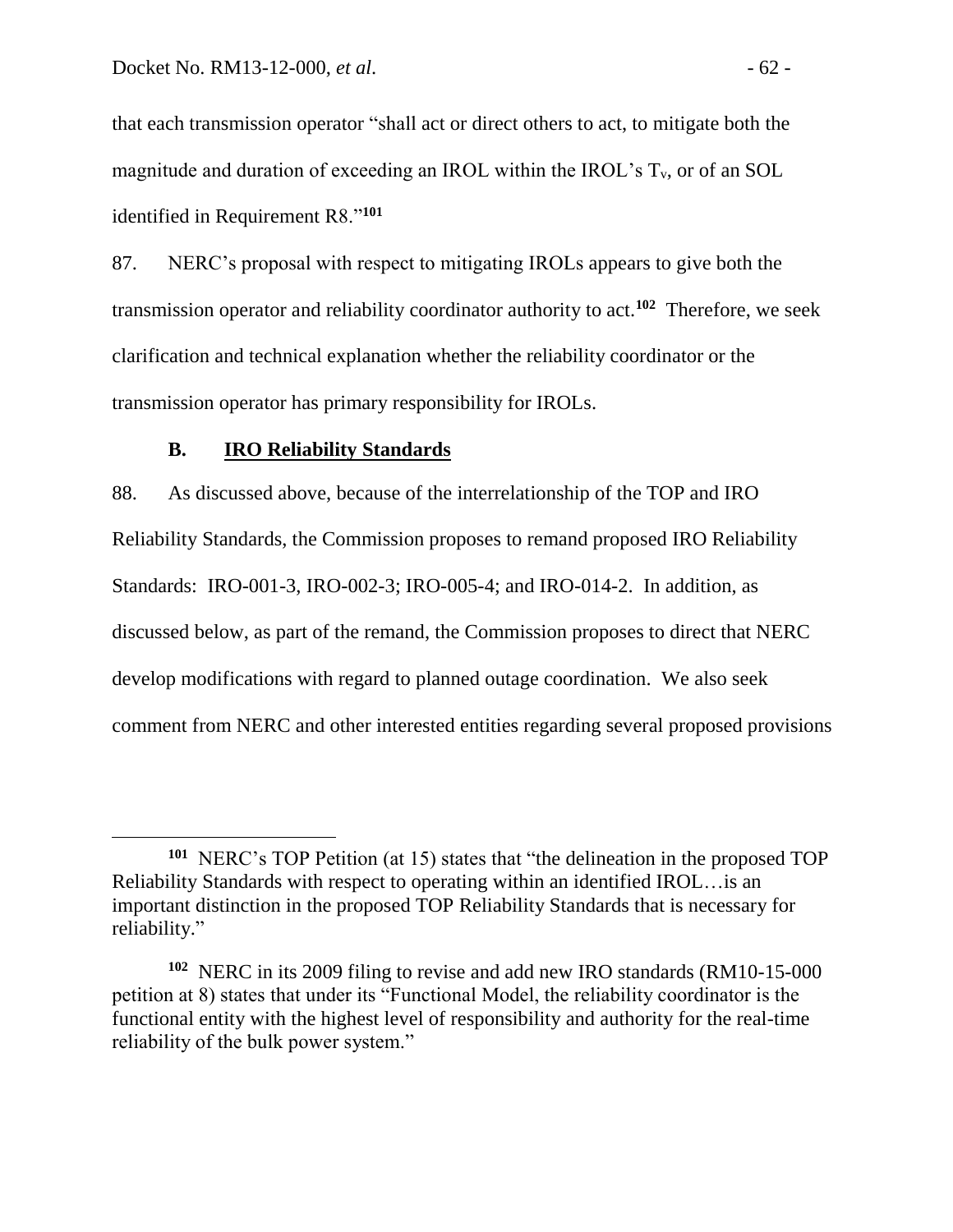of the IRO Reliability Standards. Depending on the responses in the NOPR comments, the Commissions may issue further directives in the final rule in this proceeding.

# **1. Issues to be Addressed**

# **a. Planned Outage Coordination**

# **NERC Petition**

89. In its IRO petition, NERC proposes to retire Reliability Standard IRO-005-3.1a,

Requirement R6, which requires reliability coordinators to "coordinate pending

generation and transmission maintenance outages with Transmission Operators,

Balancing Authorities and Generator Operators as needed in both the real-time and

next-day reliability analysis timeframes."**<sup>103</sup>** NERC states that the "coordination aspects

of this part of Requirement R6 are addressed in the requirements of currently-effective

IRO-008-1,**<sup>104</sup>** Requirement R3, and IRO-010-1a, Requirement R3," which provide:

**IRO-008-1, R3.** When a Reliability Coordinator determines that the results of an Operational Planning Analysis or Real-Time Assessment indicates the need for specific operational actions to prevent or mitigate an instance of exceeding an IROL, the Reliability Coordinator shall share its results with those entities that are expected to take those actions.

**IRO-010-1a, R3.** Each Balancing Authority, Generator Owner, Generator Operator, Interchange Authority, Load-serving Entity, Reliability Coordinator, Transmission Operator, and Transmission Owner shall provide data and

**<sup>104</sup>** NERC IRO Petition at 34.

**<sup>103</sup>** NERC IRO Petition at 33-34.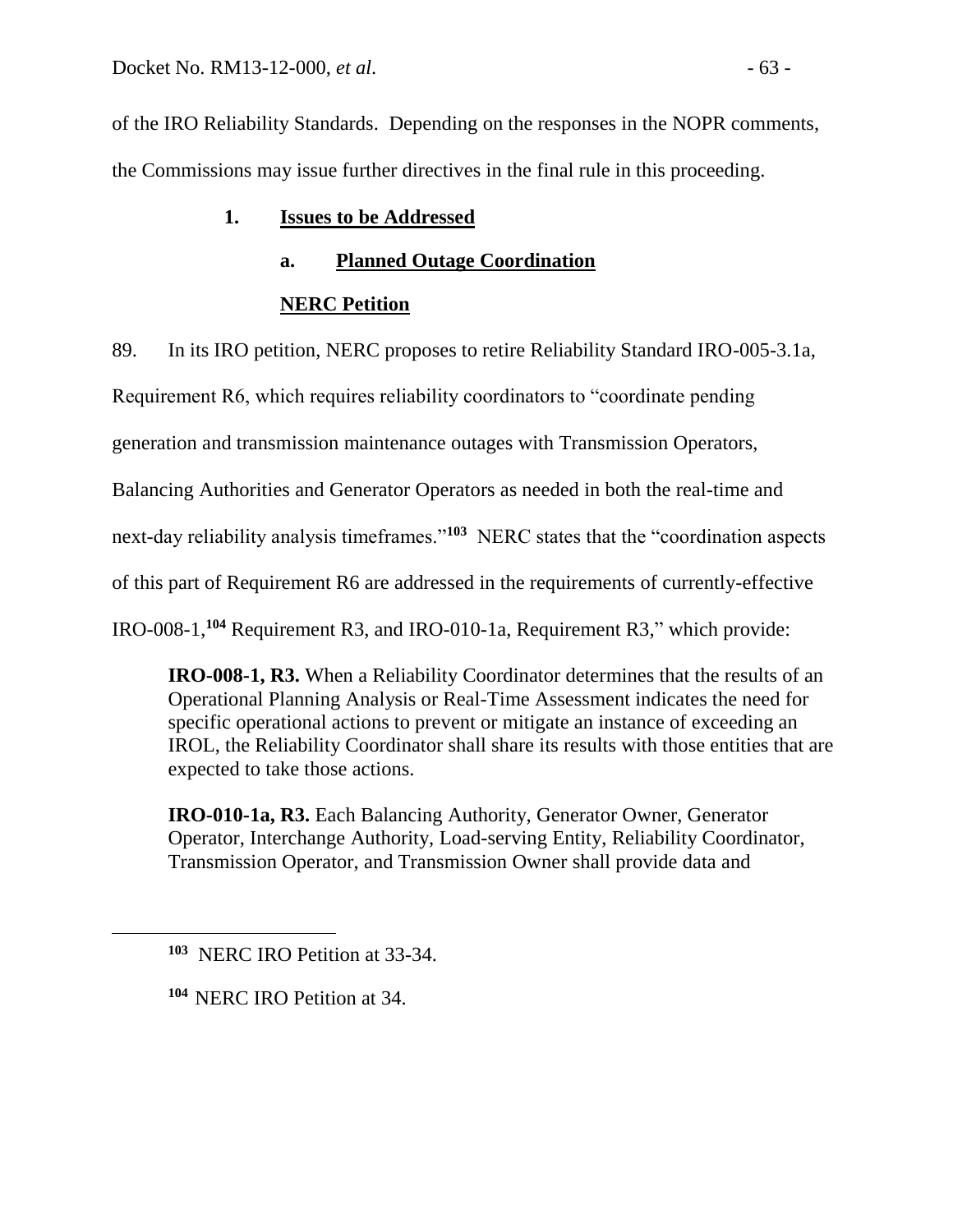information, as specified, to the Reliability Coordinator(s) with which it has a reliability relationship.

#### **Commission Proposal**

90. The Commission is concerned with NERC's proposal because Reliability Standards IRO-008-1, Requirement R3 and IRO-010-1a do not require coordination of outages. Outage coordination is a critical reliability function that should be performed by the reliability coordinator. Outage coordination is an integral part of the operational planning process with generation outages being scheduled from three to five years in advance and transmission maintenance and construction outages being scheduled one to three years in advance. Outages that have been planned well in advance still must go through a month-ahead, week-ahead, and sometimes even a day-ahead approval process depending on system topography and system conditions that may change as the scheduled maintenance outage approaches. For instance, forced outages often disrupt planned outage schedules. Therefore, the Commission believes it is essential that, as the functional entity with the wide-area view, the reliability coordinator coordinates this critical area of operational planning.**<sup>105</sup>**

(continued…)

**<sup>105</sup>** The Independent Experts Report identifies outage coordination as one of the key areas where risk to the Bulk-Power System is not adequately mitigated. Industry Experts Report at 15. The Independent Experts Report proposes (Appendix H) to fill this gap "by giving the Reliability Coordinator the authority and responsibility to develop and implement a generation and transmission outage coordination process across Transmission Operators and Balancing Authorities in their footprint" and "between its adjacent Reliability Coordinators." Industry Experts Report at 31. This outage coordination process "shall cover the time period from the current operating hour out through at least 36 months." In addition, The 2011 Southwest Outage Blackout Report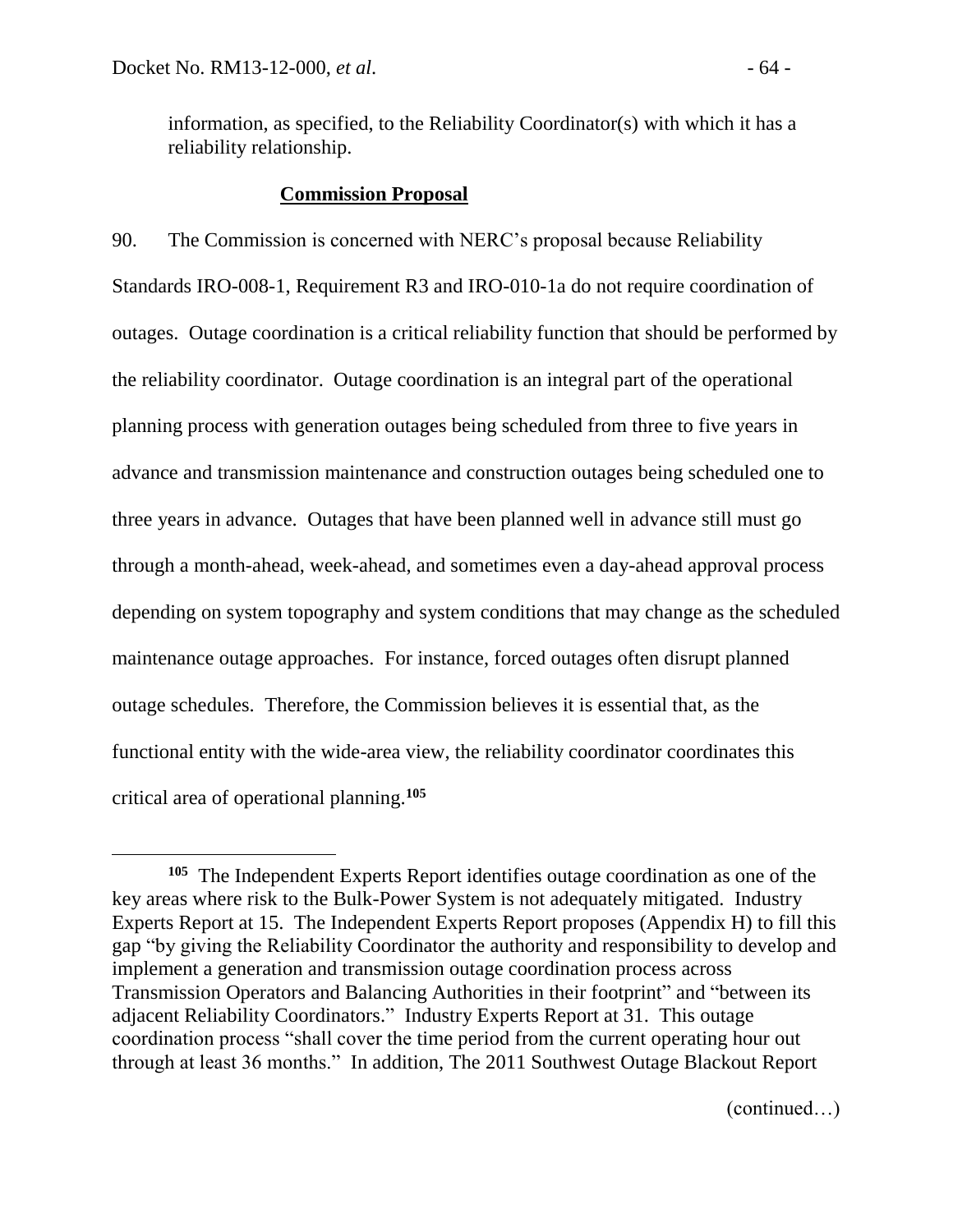91. Because outage coordination is critical to operations planning and the reliability coordinator has the needed wide-area view for operations planning, on remand, the Commission proposes to direct NERC to develop modifications to the IRO Reliability Standards that would require the reliability coordinator to have the authority and responsibility to develop and implement a generation and transmission outage coordination and planning process across transmission operators and balancing authorities in its footprint and between its adjacent reliability coordinators for the operations planning timeframe.**<sup>106</sup>**

# **2. IRO Reliability Standards – Issues Requiring Clarification**

**a. Use of a Secure Data Network**

#### **NERC Petition**

 $\overline{a}$ 

92. Currently-effective Reliability Standard IRO-002-2, Requirement R2, requires that the data exchange between the reliability coordinator, transmission operator, and balancing authority be accomplished "via a secure network." According to NERC, the requirement to provide information via a "secure network" is now addressed in NERC

<sup>(</sup>at 67) found a problem with Imperial Irrigation District's lack of awareness of another entity's planned generation outage.

**<sup>106</sup>** This proposed directive is consistent with the Order No. 693 directive for NERC to modify Reliability Standard TOP-003-1, Planned Outage Coordination, to require communication of scheduled outages to affected entities well in advance. Order No. 693, FERC Stats. & Regs. ¶ 31,242 at P 1620 through P 1624. In addition, the Commission has a similar concern with proposed Reliability Standard TOP-003-2 because it is not clear whether it addresses planned outage coordination.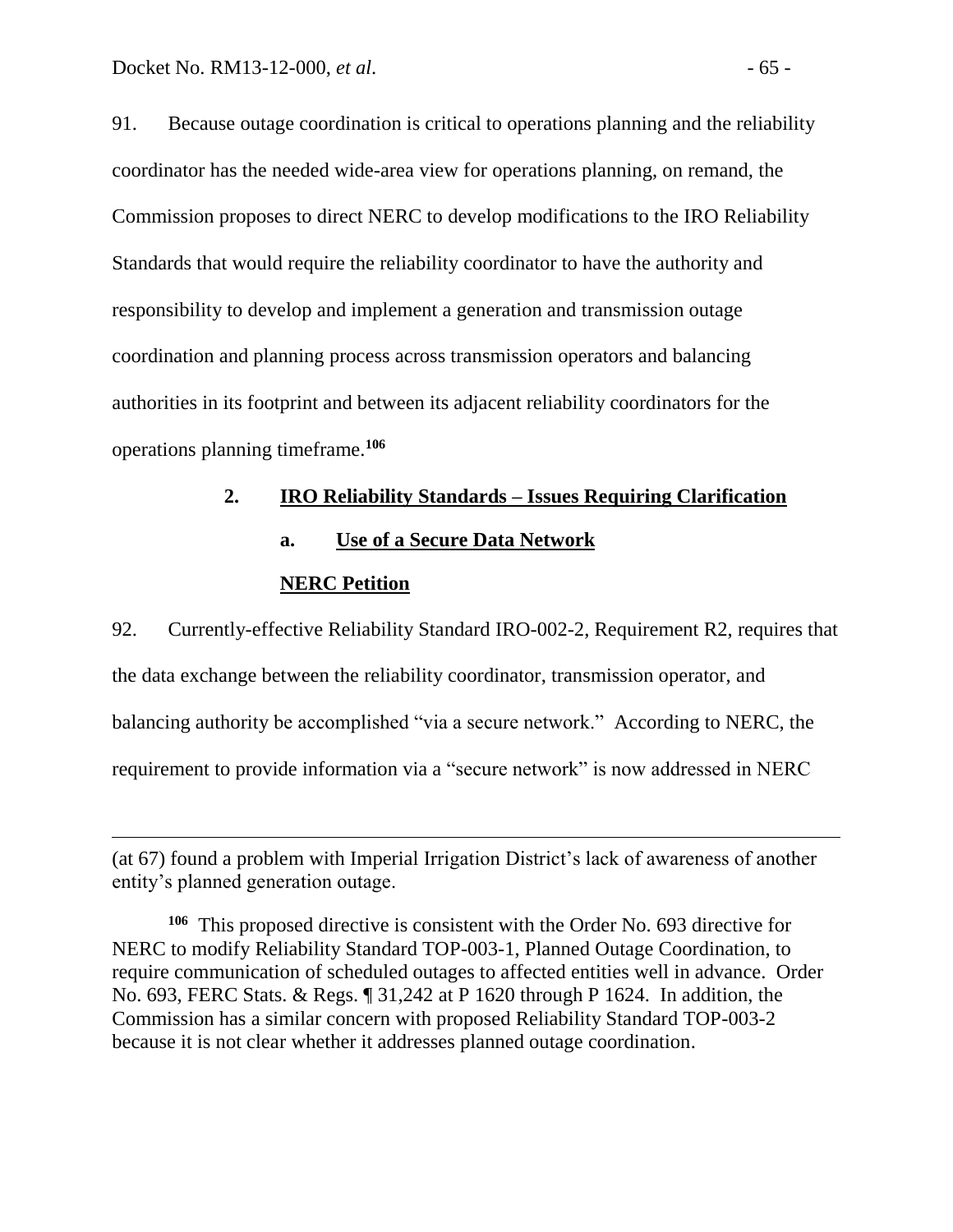Rules of Procedure, Section 1002 (Reliability Support Services). **107** NERC also indicates that Requirement R2 is now addressed in proposed Reliability Standard IRO-014-2, Requirements R1, R2, and R3.

#### **Commission Proposal**

93. Although NERC cites Section 1002 of the Rules of Procedure and proposed Reliability Standard IRO-014-2 as providing for the use of a secured data network, NERC does not explain how secured networks are covered in those sections. While Section 1002 of the NERC Rules and Reliability Standard IRO-014-2, Requirements R1, R2, and R3 address notification and exchange of information and data and coordination of actions, no language in these provisions appears to require the data exchange or notifications to be conducted in a secure mode.

94. A secure network is essential to prevent unauthorized access to or modification of information that is critical for interconnected transmission network reliability functions performed by reliability coordinators. Therefore, we seek comment and technical explanation from NERC and other interested parties regarding how the identified section in the Rules of Procedure and Reliability Standard IRO-014-2, Requirements R1, R2, and

**<sup>107</sup>** NERC IRO Petition at 16, quoting section 1002 of the NERC Rules of Procedure which states in part that "NERC may assist in the development of tools and other support services for the benefit of Reliability Coordinators and other system operators to enhance reliability, operations and planning. NERC states that it will work with the industry to identify new tools, collaboratively develop requirements, support development, provide an incubation period, and at the end of that period, transition the tool or service to another group or owner for long term operation of the tool or provision of the service."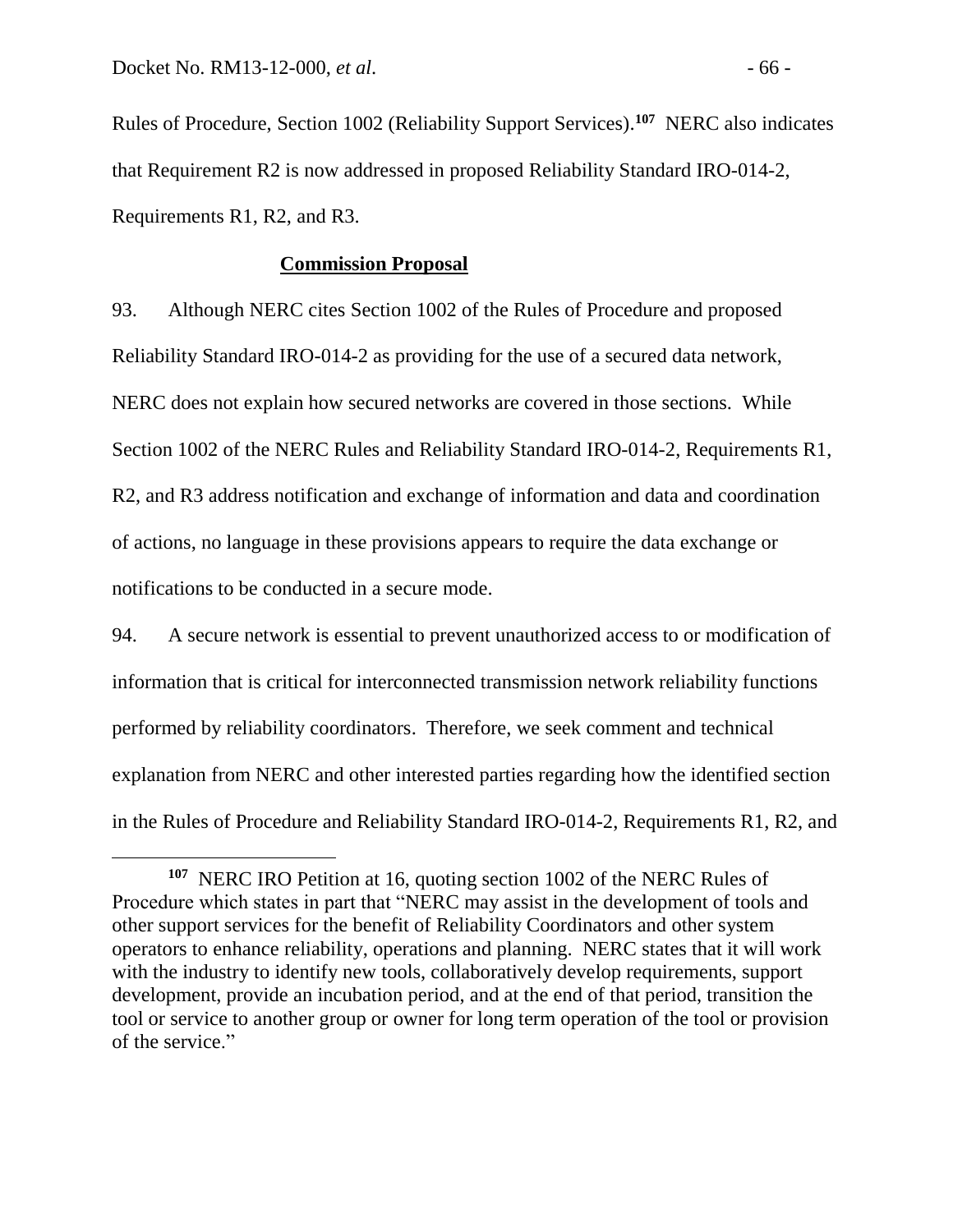R3 ensure that the data exchange and notifications will be conducted using a secure mode in a secure environment.

# **b. Reliability Coordinator Monitoring of SOLs and IROLs NERC Petition**

95. NERC proposes to retire Reliability Standard IRO-002-2, Requirements R4 through R7, which require reliability coordinators to monitor IROLs and SOLs. Requirement R5 requires reliability coordinators to monitor bulk electric system elements that could result in SOL or IROL violations. NERC argues that it is appropriate to retire these requirements because: (1) an SOL is unlikely to have an impact on the wide-area reliability of the Bulk-Power System as it will generally not have an impact outside the affected transmission operator's area and (2) Requirement R4 is redundant with the requirements contained in existing Reliability Standards IRO-010-1a, and EOP-008-1.**<sup>108</sup>** NERC also asserts that these requirements are redundant with proposed Reliability Standard TOP-001-2, Requirements R8 through R11.

## **Commission Proposal**

96. Although NERC's petition focuses on the appropriate entity to identify SOLs, it does not adequately explain the proposed retirement of the currently-effective Reliability Standard IRO-002-2 that establishes the obligation for reliability coordinators to monitor SOLs. With regard to NERC's explanation that Reliability Standard IRO-002-2

**<sup>108</sup>** NERC IRO Petition at 19-24.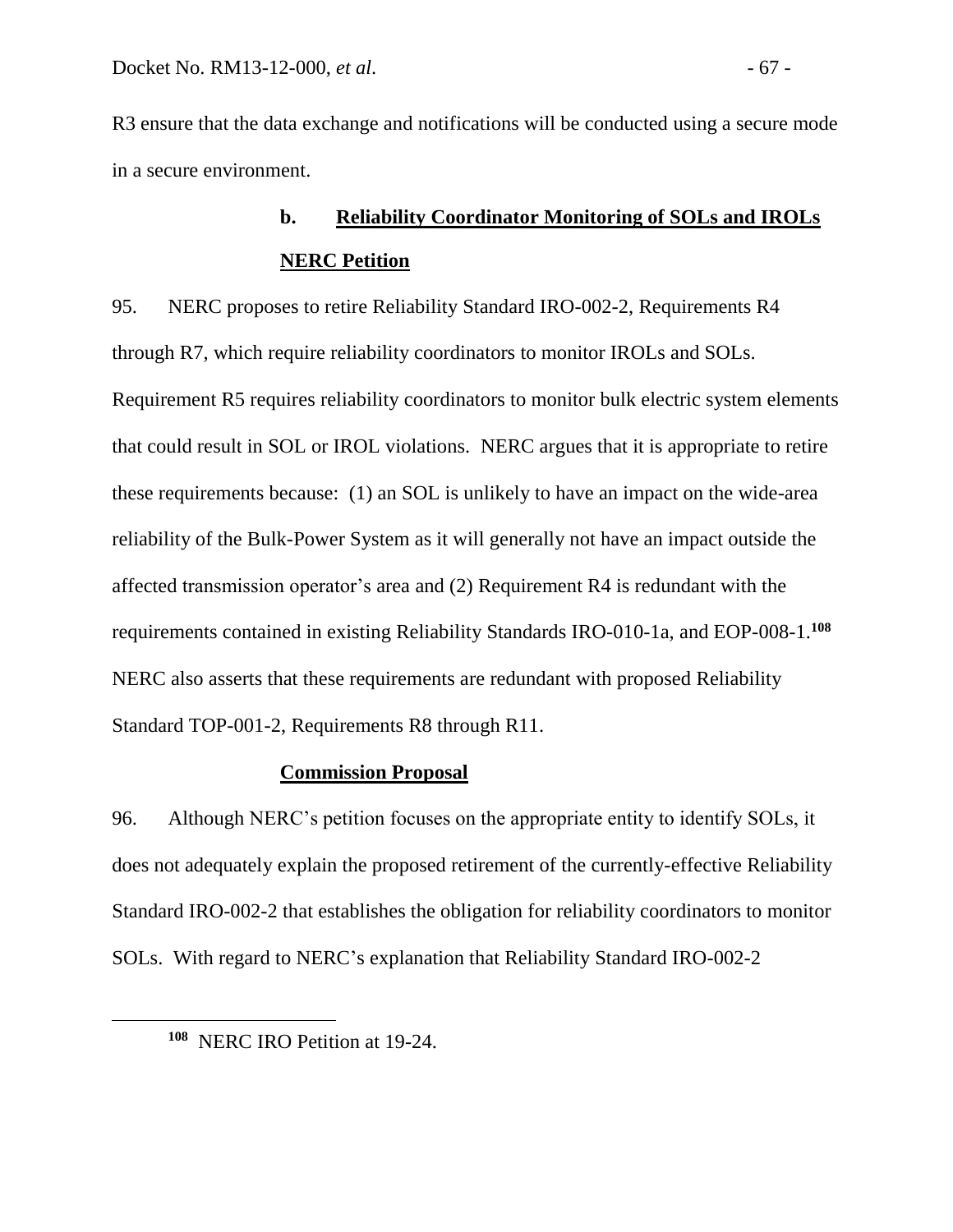Requirement R4 is redundant with the requirements contained in IRO-010-1a and EOP-008-1, neither of these Reliability Standards requires the reliability coordinator to monitor SOLs.

97. The reliability coordinator's monitoring function is important to ensure that the reliability coordinator can identify, assess and take appropriate action so that elements of the system do not operate outside established limits causing cascading outages or blackouts. Thus, monitoring is not simply a support function but a major reliability activity necessary to maintain situational awareness and ensure reliable operation of the interconnected transmission network. As we explain above, the reliability coordinator's obligation to monitor SOLs is important to reliability because an SOL can evolve into an IROL during deteriorating system conditions, and for potential system conditions such as this, the reliability coordinator's monitoring of SOLs provides a necessary backup function to the transmission operator.

98. Notwithstanding these concerns, currently-effective Reliability Standard IRO-003-2, Requirements R1 and R2 address the concern over monitoring of SOLs and IROLs, which provide:

**R1**. Each Reliability Coordinator shall monitor all Bulk Electric System facilities, which may include sub-transmission information, within its Reliability Coordinator Area and adjacent Reliability Coordinator Areas, as necessary to ensure that, at any time, regardless of prior planned or unplanned events, the Reliability Coordinator is able to determine any potential System Operating Limit and Interconnection Reliability Operating Limit violations within its Reliability Coordinator Area.

**R2**. Each Reliability Coordinator shall know the current status of all critical facilities whose failure, degradation or disconnection could result in an SOL or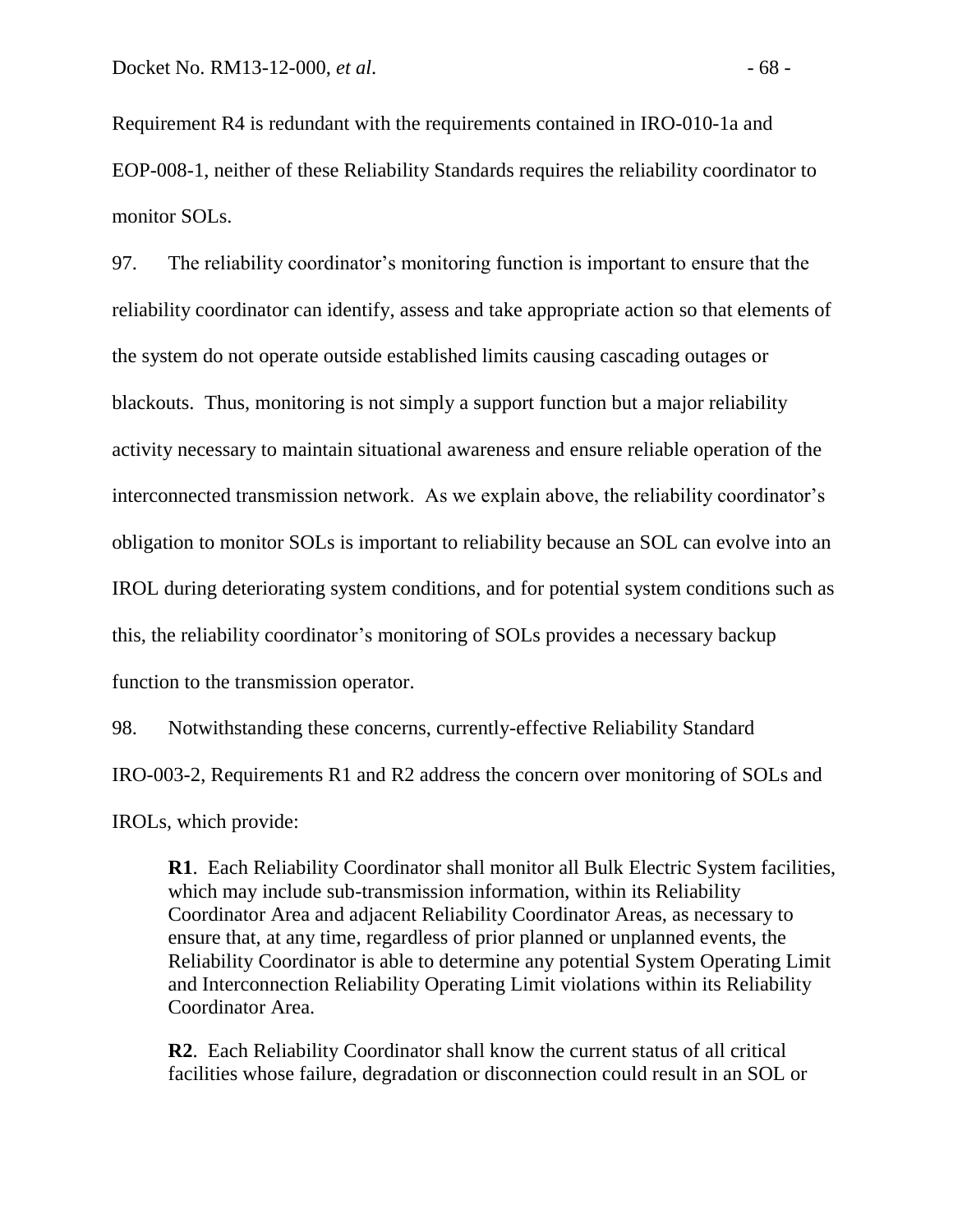IROL violation. Reliability Coordinators shall also know the status of any facilities that may be required to assist area restoration objectives.

Thus, the Commission seeks comment on whether the currently-effective Reliability Standard IRO-003-2 Requirements R1 and R2 require reliability coordinators to monitor all SOLs and IROLs.

# **C. Proposed Revisions to Reliability Standard TOP-006-3**

99. Pursuant to section  $215(d)(5)$  of the FPA, we propose to approve NERC's proposed revisions to Reliability Standard TOP-006-3 as just, reasonable, not unduly discriminatory or preferential, and in the public interest. We believe that the proposed revisions reasonably clarify that transmission operators are responsible for monitoring and reporting available transmission resources and that balancing authorities are responsible for monitoring and reporting available generation resources is reasonable. Further, NERC's proposed revision to TOP-006-3 is consistent with the Commission's approval of NERC's approach to ensure that reliability entities have clear decisionmaking authority and capabilities to take appropriate actions with a clear division of responsibility with respect to balancing authority and transmission operator responsibilities during a system emergency. **109**

**<sup>109</sup>** *Electric Reliability Organization Interpretation of Transmission Operations Reliability Standard,* 136 FERC ¶ 61,176 (2011).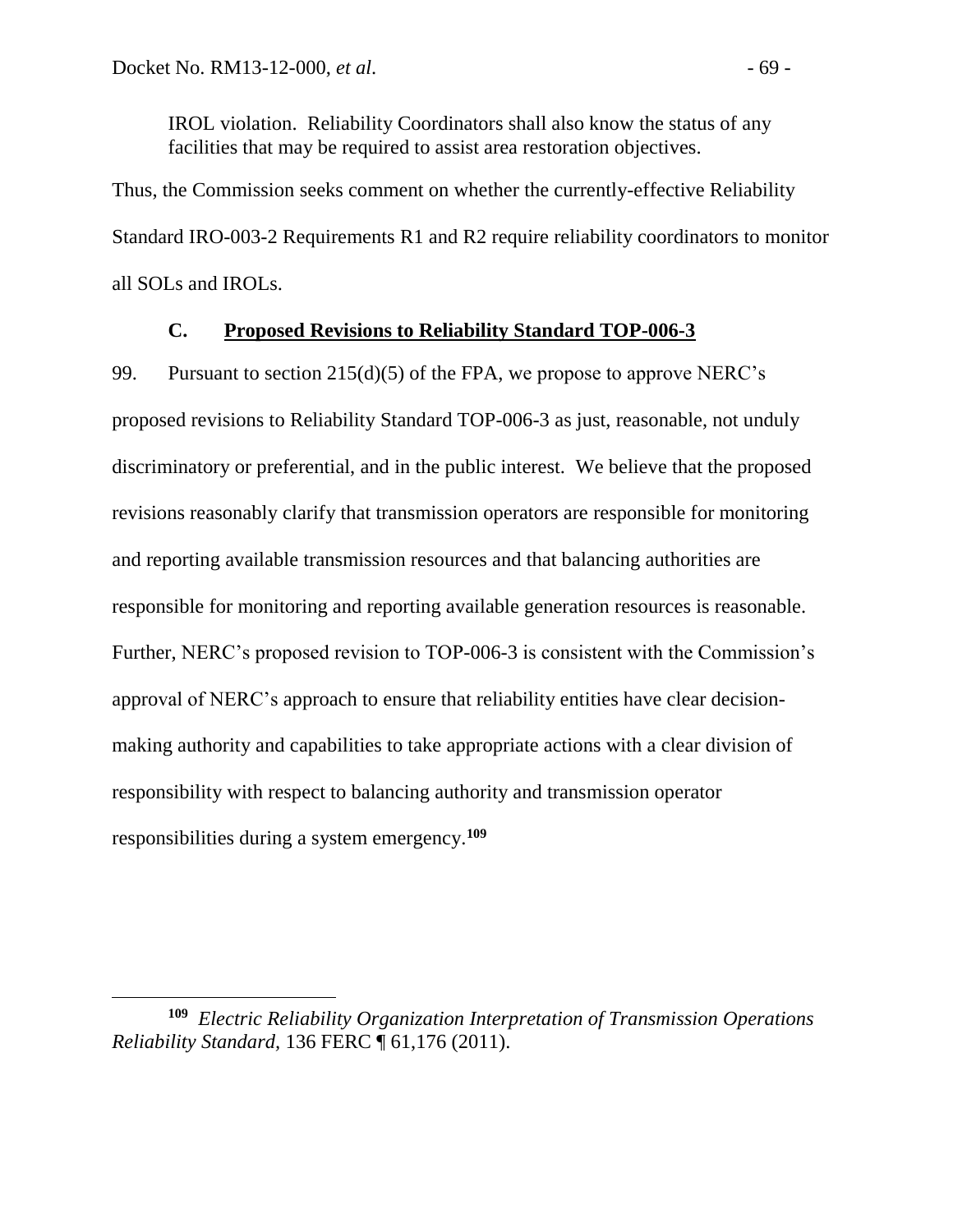# **III. Information Collection Statement**

100. The Commission's information collection requirements are typically subject to review by the Office of Management and Budget (OMB) under section 3507(d) of the Paperwork Reduction Act of 1995.<sup>110</sup> However, by remanding the TOP and IRO Reliability Standards, any information collection requirements are unchanged. With regard to proposed Reliability Standard TOP-006-3, the Commission estimates that the information collection burden will not change as compared to the currently-effective standard. The reporting requirements for transmission operators and balancing authorities remain unchanged because the new requirements clarify the existing standard that the transmission operators report transmission information, while the balancing authorities report generation information.

### **IV. Environmental Analysis**

101. The Commission is required to prepare an Environmental Assessment or an Environmental Impact Statement for any action that may have a significant adverse effect on the human environment.**<sup>111</sup>** The Commission has categorically excluded certain actions from this requirement as not having a significant effect on the human environment. Included in the exclusion are rules that are clarifying, corrective, or

**<sup>110</sup>** 44 U.S.C. 3507(d) (2012).

**<sup>111</sup>** Order No. 486, Regulations Implementing the National Environmental Policy Act, 52 FR 47897 (Dec. 17, 1987), FERC Stats. & Regs. Preambles 1986-1990 ¶ 30,783 (1987).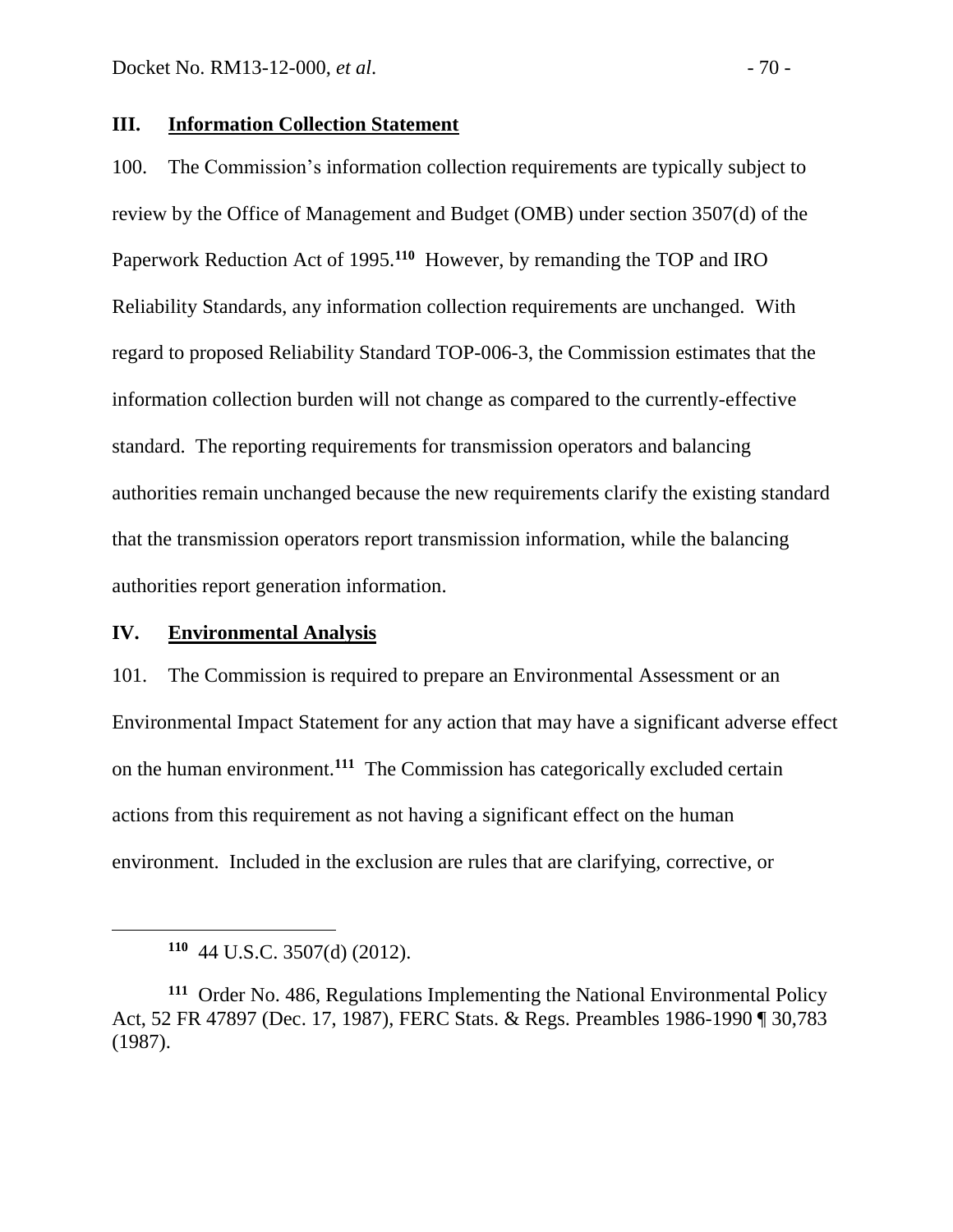procedural or that do not substantially change the effect of the regulations being amended.**<sup>112</sup>** The actions proposed herein fall within this categorical exclusion in the Commission's regulations.

## **V. Regulatory Flexibility Act Certification**

102. The Regulatory Flexibility Act of 1980 (RFA)**<sup>113</sup>** generally requires a description and analysis of final rules that will have significant economic impact on a substantial number of small entities. The RFA mandates consideration of regulatory alternatives that accomplish the stated objectives of a proposed rule and that minimize any significant economic impact on a substantial number of small entities. The Small Business Administration's (SBA) Office of Size Standards develops the numerical definition of a small business.<sup>114</sup> The SBA has established a size standard for electric utilities, stating that a firm is small if, including its affiliates, it is primarily engaged in the transmission, generation and/or distribution of electric energy for sale and its total electric output for the preceding twelve months did not exceed four million megawatt hours.**<sup>115</sup>** The RFA is not implicated by this NOPR because the Commission is proposing to remand the TOP and IRO Reliability Standards and not proposing any modifications to the existing burden or reporting requirements. With no changes to the TOP and IRO Reliability Standards as

- **<sup>112</sup>** 18 CFR 380.4(a)(2)(ii).
- **<sup>113</sup>** 5 U.S.C. 601-612.
- **<sup>114</sup>** 13 CFR 121.201.

**<sup>115</sup>** *Id.* n.22.

 $\overline{a}$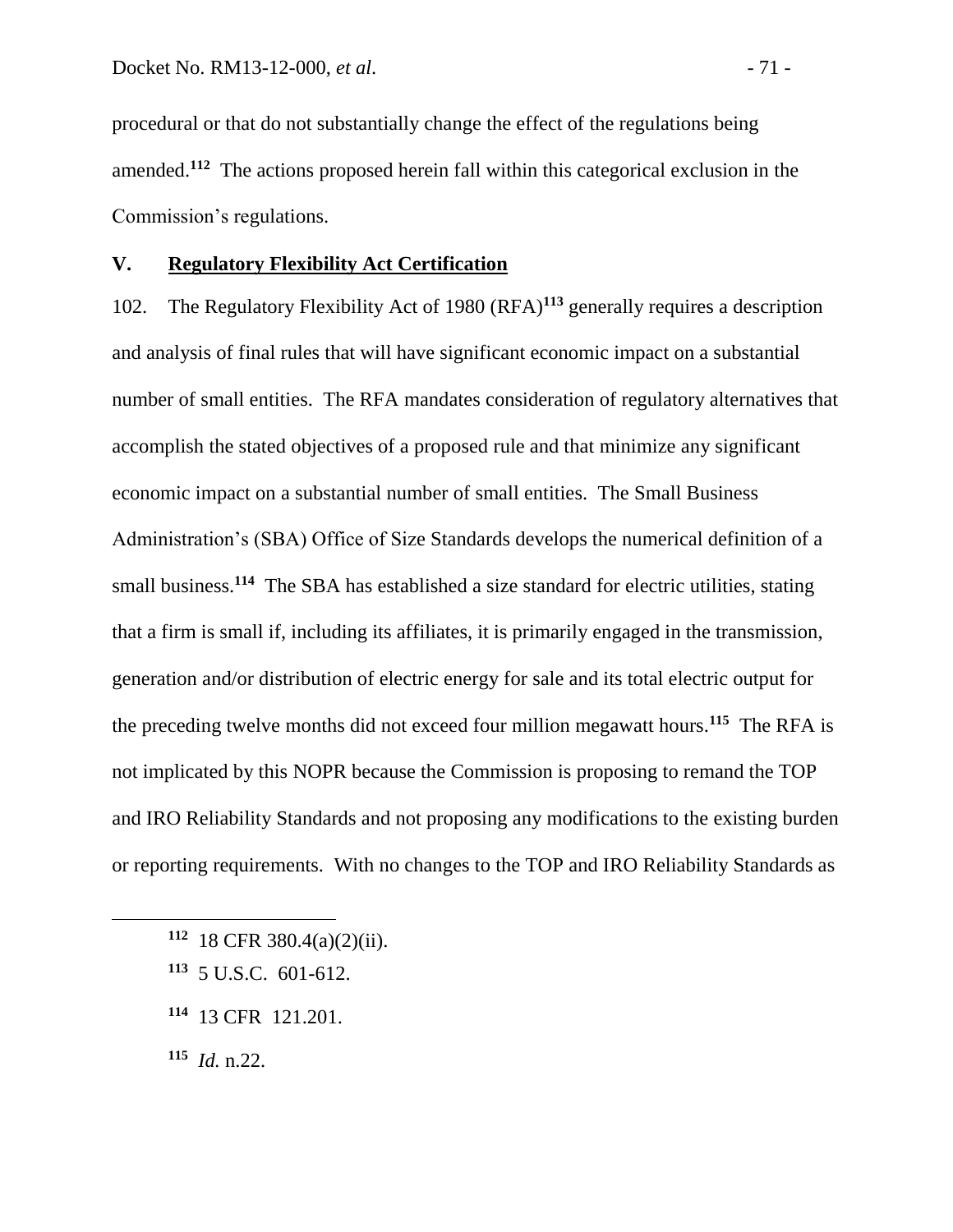approved, the Commission certifies that this NOPR will not have a significant economic impact on a substantial number of small entities.

103. In addition, for proposed Reliability Standard TOP-006-3, the Commission estimates that there will be no material change in burden for all small entities because the effect of the changes merely clarify that transmission operators are responsible for reporting transmission information while balancing authorities are responsible for reporting generation information.

## **VI. Comment Procedures**

104. The Commission invites interested persons to submit comments on the matters and issues proposed in this notice to be adopted, including any related matters or alternative proposals that commenters may wish to discuss. Comments are due [**INSERT DATE 60 days after publication in the FEDERAL REGISTER]**]. Comments must refer to Docket No. RM13-15-000, and must include the commenter's name, the organization they represent, if applicable, and their address in their comments.

105. The Commission encourages comments to be filed electronically via the eFiling link on the Commission's web site at [http://www.ferc.gov.](http://www.ferc.gov/) The Commission accepts most standard word processing formats. Documents created electronically using word processing software should be filed in native applications or print-to-PDF format and not in a scanned format. Commenters filing electronically do not need to make a paper filing.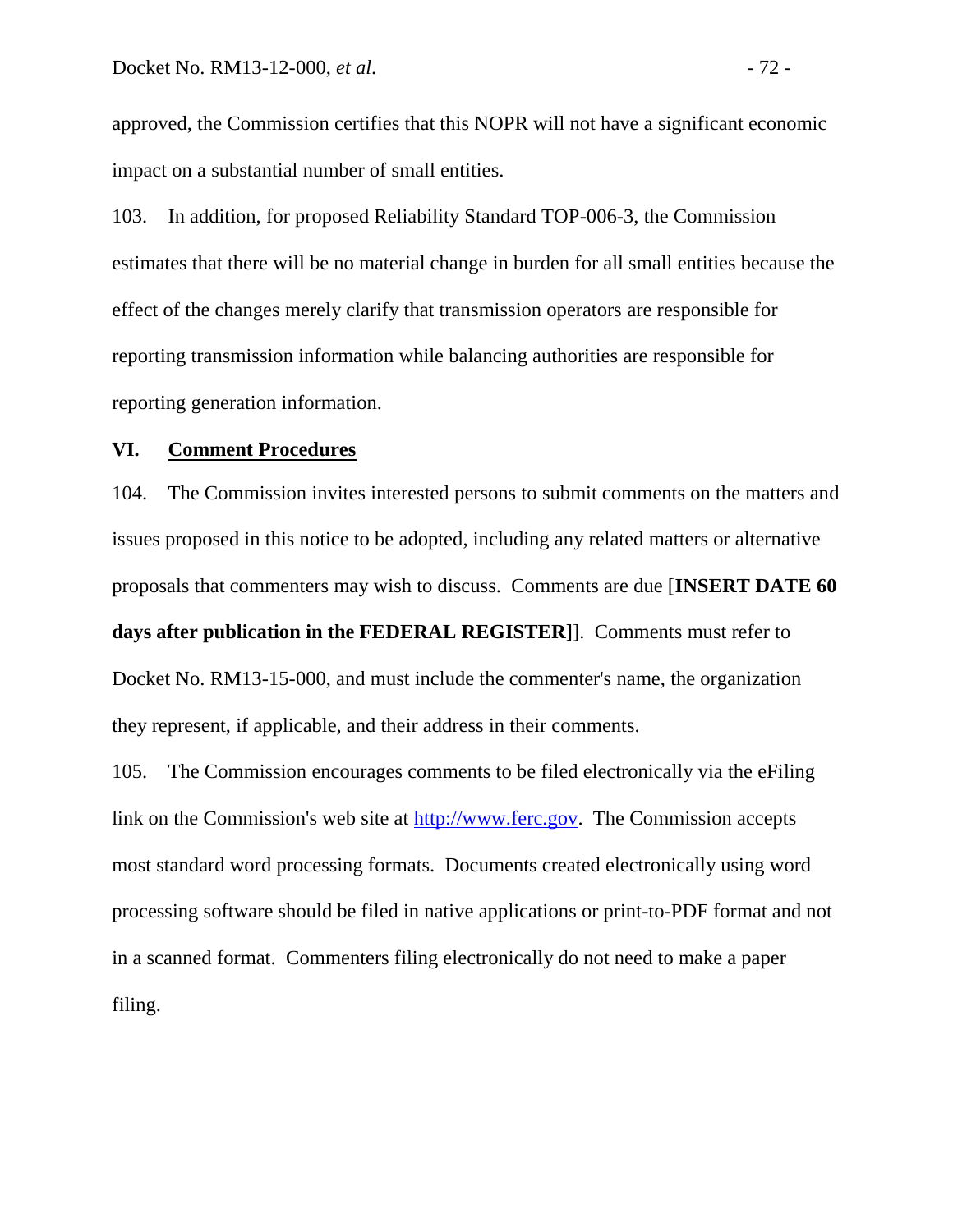106. Commenters that are not able to file comments electronically must send an original of their comments to: Federal Energy Regulatory Commission, Secretary of the Commission, 888 First Street NE, Washington, DC, 20426.

107. All comments will be placed in the Commission's public files and may be viewed, printed, or downloaded remotely as described in the Document Availability section below. Commenters on this proposal are not required to serve copies of their comments on other commenters.

## **VII. Document Availability**

108. In addition to publishing the full text of this document in the Federal Register, the Commission provides all interested persons an opportunity to view and/or print the contents of this document via the Internet through the Commission's Home Page [\(http://www.ferc.gov\)](http://www.ferc.gov/) and in the Commission's Public Reference Room during normal business hours (8:30 a.m. to 5:00 p.m. Eastern time) at 888 First Street, NE, Room 2A, Washington DC 20426.

109. From the Commission's Home Page on the Internet, this information is available on eLibrary. The full text of this document is available on eLibrary in PDF and Microsoft Word format for viewing, printing, and/or downloading. To access this document in eLibrary, type the docket number excluding the last three digits of this document in the docket number field.